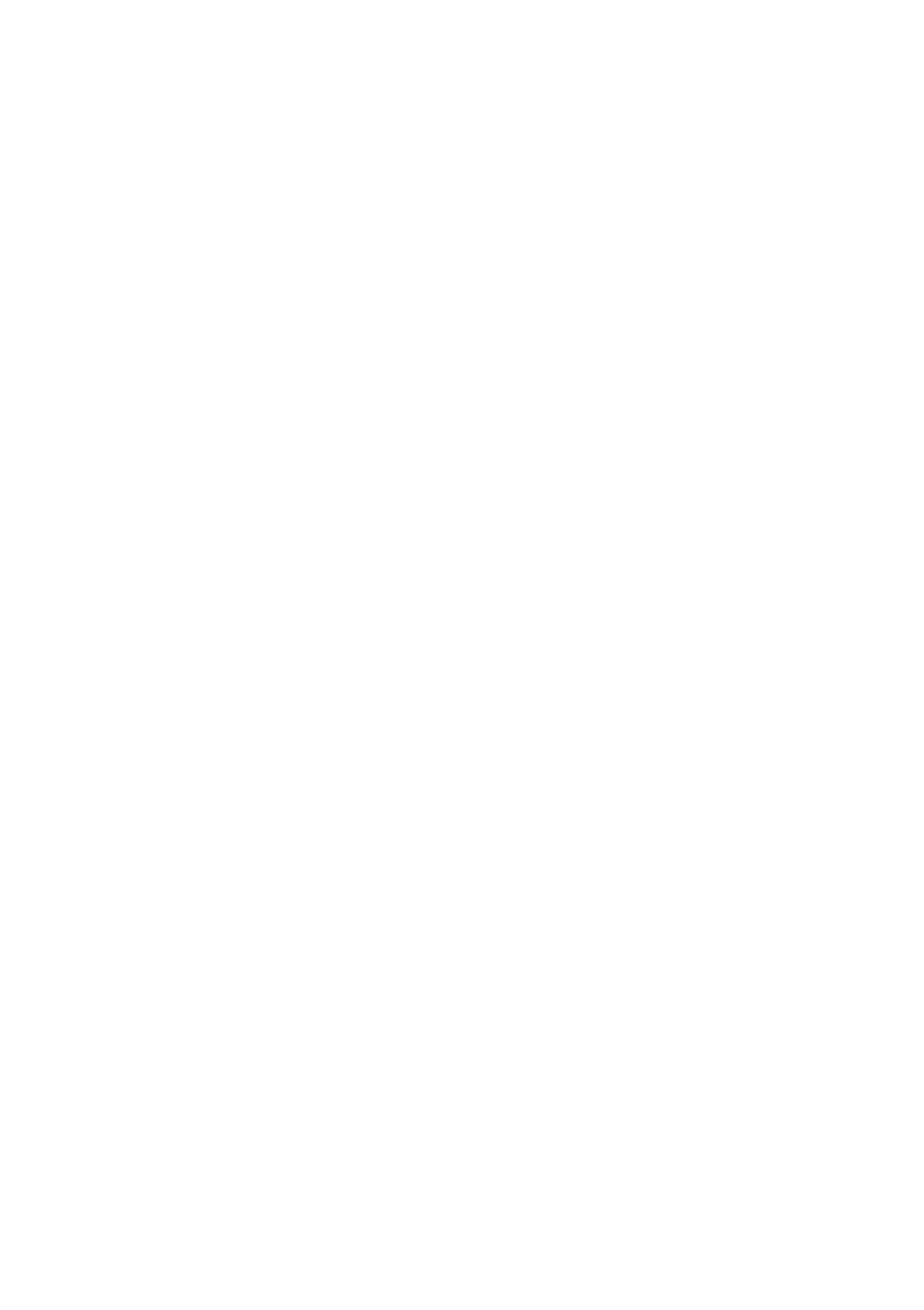## **Investment-Linked Funds**

Investment - a cornerstone of your financial security.

Achieving your financial goals requires you to be equipped with the right tools, support, knowledge and information. With these in hand, you are on the right track to becoming financially secure.

At Zurich Malaysia, we have a wide variety of investment-linked funds for you to choose from and each is unique in its investment objective and asset allocation. Our funds are structured to meet the diverse risk profiles of our policyholders, from conservatives to those who have high tolerance for risk.

Here, there is something for everyone. Choosing the right fund to suit your investment objectives, risk profiles and investment horizons is made so much easier. At Zurich Malaysia, we make your investment work harder for you!

## **Local Funds**

- Zurich Growth Fund
- Zurich Vulture Fund
- Zurich Dana Mas Maju
- Zurich Balanced Fund
- Zurich Dana Mas Yakin
- Zurich Income Fund
- Zurich Dana Seri Mulia

## **Foreign Funds**

- Zurich China Edge Fund
- Zurich India Edge Fund
- Zurich Global Edge Fund
- Zurich Europe Edge Fund
- Zurich US Edge Fund
- Zurich Health Care Fund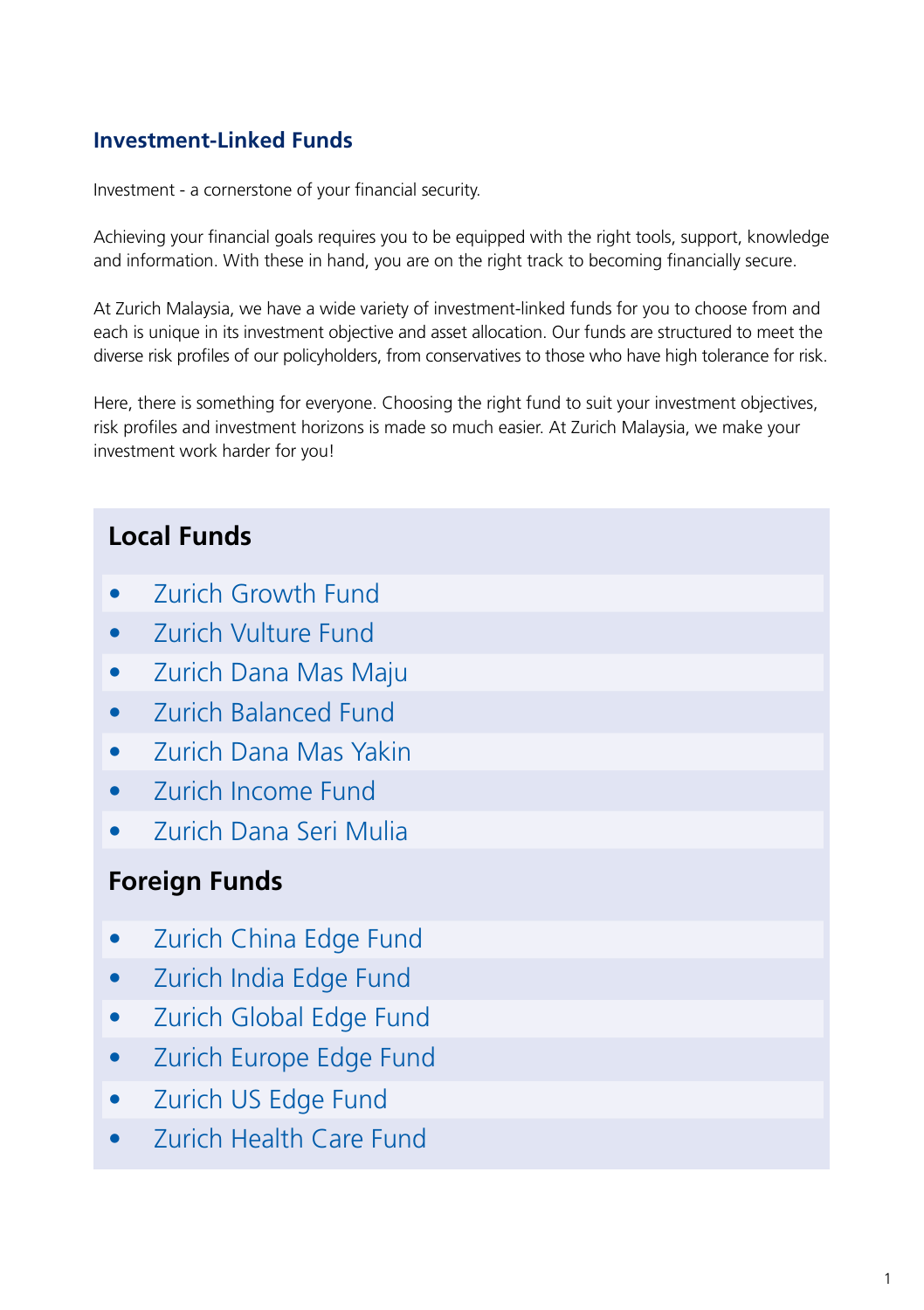### **Invest in Zurich Investment-Linked Funds Today!**

You can invest in any one or combinations of Zurich investment-linked funds through the purchase of any one of our investment-linked plans. The following funds are available to suit your investment objectives, risk profiles and investment horizons:

## **Malaysian Funds**

| <b>Name of Fund</b>                      | <b>Zurich Growth Fund</b>                                                                                                                                                                                                                                                                                                                                                                                                                                                                                 |                                                                                                                                            |                          |
|------------------------------------------|-----------------------------------------------------------------------------------------------------------------------------------------------------------------------------------------------------------------------------------------------------------------------------------------------------------------------------------------------------------------------------------------------------------------------------------------------------------------------------------------------------------|--------------------------------------------------------------------------------------------------------------------------------------------|--------------------------|
| <b>Features of Fund</b>                  |                                                                                                                                                                                                                                                                                                                                                                                                                                                                                                           |                                                                                                                                            |                          |
| <b>Investment Objective</b>              | The Zurich Growth Fund ("The Fund") is an equity fund, which aims to<br>provide capital appreciation over the medium to long-term, through a<br>diversified, growth-oriented equity portfolio.                                                                                                                                                                                                                                                                                                            |                                                                                                                                            |                          |
| <b>Investment Strategy</b><br>& Approach | The Fund invests predominantly in Malaysian equities and equity-related<br>securities, with above-market average growth potential. The Fund adopts an<br>active asset allocation strategy, and invests in a diversified equity portfolio<br>using a combination of top-down, bottom-up, fundamental, quantitative<br>and technical methods. The Fund may also invest a portion of the portfolio<br>in fixed income securities, cash and short-term money market instruments,<br>for capital preservation. |                                                                                                                                            |                          |
| <b>Asset Allocation</b>                  | <b>Asset Class</b>                                                                                                                                                                                                                                                                                                                                                                                                                                                                                        |                                                                                                                                            | Range (%)                |
|                                          | Equities & equity-related securities                                                                                                                                                                                                                                                                                                                                                                                                                                                                      |                                                                                                                                            | $30 - 95$                |
|                                          | Fixed income securities                                                                                                                                                                                                                                                                                                                                                                                                                                                                                   |                                                                                                                                            | $0 - 30$                 |
|                                          | Cash & cash equivalents                                                                                                                                                                                                                                                                                                                                                                                                                                                                                   |                                                                                                                                            | $5 - 70$                 |
|                                          | Other assets                                                                                                                                                                                                                                                                                                                                                                                                                                                                                              |                                                                                                                                            | $0 - 10$                 |
| <b>Performance</b><br><b>Benchmark</b>   | • FTSE Bursa Malaysia KLCI Index (FBM KLCI)<br>• Further information on indices may be obtained from Bursa Malaysia                                                                                                                                                                                                                                                                                                                                                                                       |                                                                                                                                            |                          |
| <b>Fund Manager</b>                      | Zurich Life Insurance Malaysia Berhad                                                                                                                                                                                                                                                                                                                                                                                                                                                                     |                                                                                                                                            |                          |
| <b>Fees &amp; Charges</b>                | Fund Management Charge                                                                                                                                                                                                                                                                                                                                                                                                                                                                                    |                                                                                                                                            | Up to 1.5% NAV per annum |
|                                          | Other Charges, if any                                                                                                                                                                                                                                                                                                                                                                                                                                                                                     |                                                                                                                                            | Nil                      |
|                                          | Notice: Past performance of the fund is not an indication of its                                                                                                                                                                                                                                                                                                                                                                                                                                          |                                                                                                                                            |                          |
| <b>Fund Performance</b>                  | future performance                                                                                                                                                                                                                                                                                                                                                                                                                                                                                        |                                                                                                                                            |                          |
|                                          | Year                                                                                                                                                                                                                                                                                                                                                                                                                                                                                                      | <b>Zurich Growth Fund</b>                                                                                                                  | <b>FBM KLCI</b>          |
|                                          | 2011                                                                                                                                                                                                                                                                                                                                                                                                                                                                                                      | 0.9%                                                                                                                                       | 0.8%                     |
|                                          | 2012                                                                                                                                                                                                                                                                                                                                                                                                                                                                                                      | 9.7%                                                                                                                                       | 10.3%                    |
|                                          | 2013                                                                                                                                                                                                                                                                                                                                                                                                                                                                                                      | 15.8%                                                                                                                                      | 10.5%                    |
|                                          | 2014                                                                                                                                                                                                                                                                                                                                                                                                                                                                                                      | $-5.0%$                                                                                                                                    | $-5.7%$                  |
|                                          | 2015<br>2016                                                                                                                                                                                                                                                                                                                                                                                                                                                                                              | $-2.1%$<br>$-0.4%$                                                                                                                         | $-3.9%$<br>$-3.0%$       |
|                                          | 2017                                                                                                                                                                                                                                                                                                                                                                                                                                                                                                      | 12.3%                                                                                                                                      | 9.4%                     |
|                                          | 2018                                                                                                                                                                                                                                                                                                                                                                                                                                                                                                      | $-5.2%$                                                                                                                                    | $-5.9%$                  |
|                                          | 2019                                                                                                                                                                                                                                                                                                                                                                                                                                                                                                      | $-2.8%$                                                                                                                                    | $-6.0%$                  |
|                                          | 2020                                                                                                                                                                                                                                                                                                                                                                                                                                                                                                      | 5.4%                                                                                                                                       | 2.4%                     |
|                                          | The basis of calculation of past performance is based on the change in unit<br>prices, taking into account tax and charges.                                                                                                                                                                                                                                                                                                                                                                               |                                                                                                                                            |                          |
|                                          | insurance product.                                                                                                                                                                                                                                                                                                                                                                                                                                                                                        | This is strictly the performance of the investment fund and not the<br>returns earned on the actual premiums paid of the investment-linked |                          |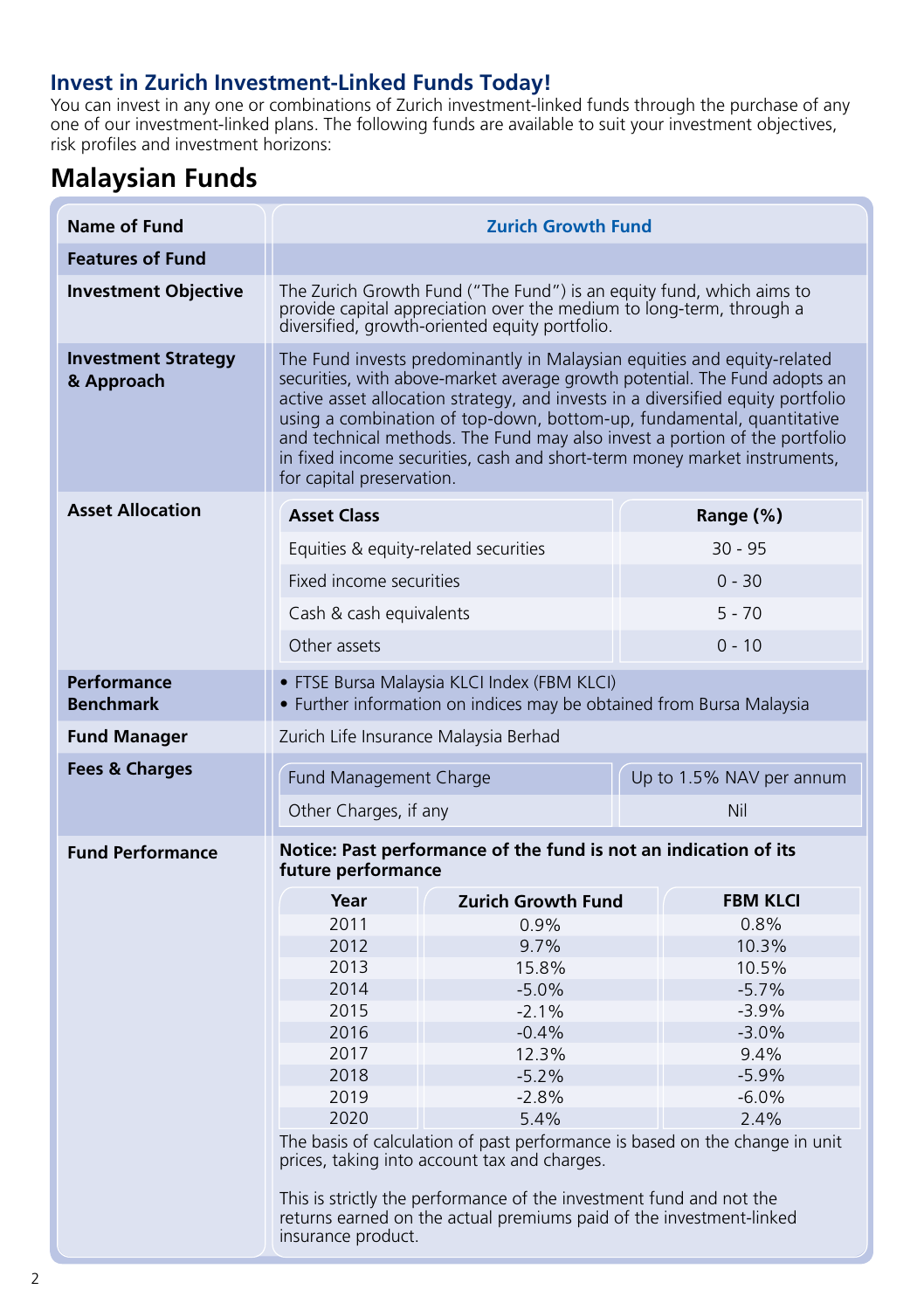| <b>Risks</b>                                    | • The Fund's unit price may go down as well as up, depending on the<br>performance of the investment portfolio. The Fund faces equity market<br>risks and stock-specific risks. The equity market and individual stock<br>prices can be volatile, depending on the macro, micro (stock-specific)<br>and liquidity conditions.<br>• For risk management, the Fund adopts an active asset allocation strategy<br>to manage overall market risks, and invests in a diversified equity portfolio<br>to reduce sector and stock-specific risks. |
|-------------------------------------------------|--------------------------------------------------------------------------------------------------------------------------------------------------------------------------------------------------------------------------------------------------------------------------------------------------------------------------------------------------------------------------------------------------------------------------------------------------------------------------------------------------------------------------------------------|
| <b>Other Information</b>                        |                                                                                                                                                                                                                                                                                                                                                                                                                                                                                                                                            |
| • Target Market                                 | For investors:<br>• Looking to gain exposure to the stock market, particularly in sectors and<br>listed companies with good growth potential.<br>• Looking for capital appreciation rather than steady income stream.<br>• Willing to accept a high level of investment risk.<br>• Have a medium to long-term (typically 3 to 5 years) investment horizon.                                                                                                                                                                                 |
| • Basis & Frequency of<br><b>Unit Valuation</b> | Daily unit valuation. Unit price is net of transaction costs.                                                                                                                                                                                                                                                                                                                                                                                                                                                                              |
| • Exceptional<br><b>Circumstances</b>           | The Company may choose to, without prior notice, to suspend unit pricing<br>and policy transactions if any of the exchanges in which the Zurich Fund is<br>invested is temporarily suspended for trading.                                                                                                                                                                                                                                                                                                                                  |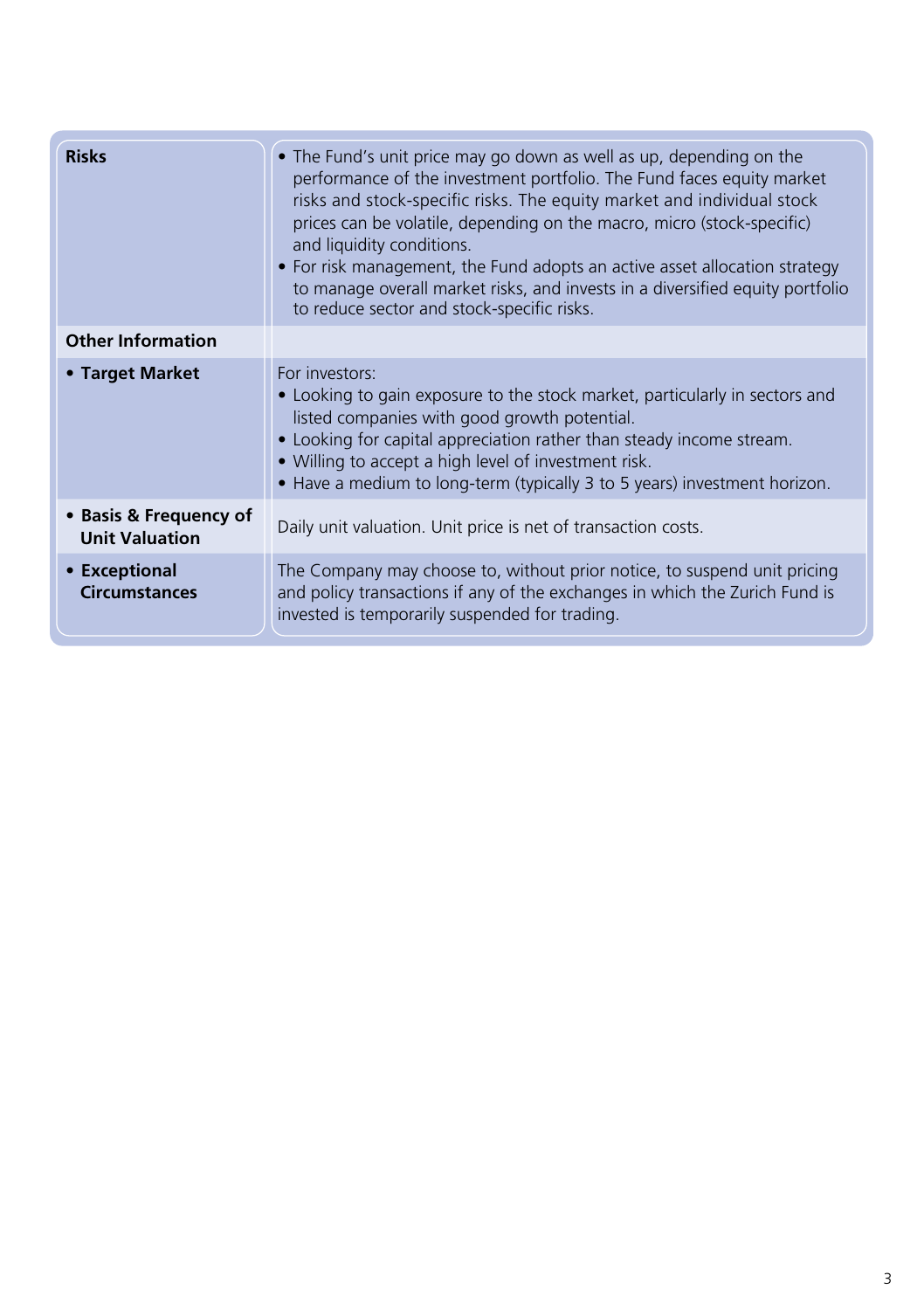| <b>Name of Fund</b>                      | <b>Zurich Vulture Fund</b>                                                                                                                                                                                                                                                                                                                                                                                                                                                                                                                              |                                                                                                                                                                                            |                                                                             |
|------------------------------------------|---------------------------------------------------------------------------------------------------------------------------------------------------------------------------------------------------------------------------------------------------------------------------------------------------------------------------------------------------------------------------------------------------------------------------------------------------------------------------------------------------------------------------------------------------------|--------------------------------------------------------------------------------------------------------------------------------------------------------------------------------------------|-----------------------------------------------------------------------------|
| <b>Features of Fund</b>                  |                                                                                                                                                                                                                                                                                                                                                                                                                                                                                                                                                         |                                                                                                                                                                                            |                                                                             |
| <b>Investment Objective</b>              | The Zurich Vulture Fund ("The Fund") is an aggressive equity fund, which<br>aims to provide capital appreciation over the short to medium-term, by<br>looking for potential trading and other investment opportunities.                                                                                                                                                                                                                                                                                                                                 |                                                                                                                                                                                            |                                                                             |
| <b>Investment Strategy</b><br>& Approach | The Fund invests predominantly in Malaysian equities and equity-related<br>securities that are seen as undervalued for longer-term investment, or have<br>potential for short-term trading opportunities. The Fund adopts an aggressive<br>asset allocation strategy, and invests in a diversified equity portfolio using<br>a combination of top-down, bottom-up, fundamental, quantitative and<br>technical methods. The Fund may also invest a portion of the portfolio in<br>cash and short-term money market instruments for capital preservation. |                                                                                                                                                                                            |                                                                             |
| <b>Asset Allocation</b>                  | <b>Asset Class</b>                                                                                                                                                                                                                                                                                                                                                                                                                                                                                                                                      |                                                                                                                                                                                            | Range (%)                                                                   |
|                                          | Equities & equity-related securities                                                                                                                                                                                                                                                                                                                                                                                                                                                                                                                    |                                                                                                                                                                                            | $0 - 95$                                                                    |
|                                          | Fixed income securities                                                                                                                                                                                                                                                                                                                                                                                                                                                                                                                                 |                                                                                                                                                                                            |                                                                             |
|                                          |                                                                                                                                                                                                                                                                                                                                                                                                                                                                                                                                                         |                                                                                                                                                                                            |                                                                             |
|                                          | Cash & cash equivalents                                                                                                                                                                                                                                                                                                                                                                                                                                                                                                                                 |                                                                                                                                                                                            | $5 - 100$                                                                   |
|                                          | Other assets                                                                                                                                                                                                                                                                                                                                                                                                                                                                                                                                            |                                                                                                                                                                                            | $0 - 10$                                                                    |
| Performance<br><b>Benchmark</b>          | • FTSE Bursa Malaysia KLCI Index (FBM KLCI)<br>• Further information on indices may be obtained from Bursa Malaysia                                                                                                                                                                                                                                                                                                                                                                                                                                     |                                                                                                                                                                                            |                                                                             |
| <b>Fund Manager</b>                      | Zurich Life Insurance Malaysia Berhad                                                                                                                                                                                                                                                                                                                                                                                                                                                                                                                   |                                                                                                                                                                                            |                                                                             |
| <b>Fees &amp; Charges</b>                | Fund Management Charge                                                                                                                                                                                                                                                                                                                                                                                                                                                                                                                                  |                                                                                                                                                                                            | Up to 1.5% NAV per annum                                                    |
|                                          | Other Charges, if any                                                                                                                                                                                                                                                                                                                                                                                                                                                                                                                                   |                                                                                                                                                                                            | Nil                                                                         |
| <b>Fund Performance</b>                  | Notice: Past performance of the fund is not an indication of its<br>future performance                                                                                                                                                                                                                                                                                                                                                                                                                                                                  |                                                                                                                                                                                            |                                                                             |
|                                          | Year                                                                                                                                                                                                                                                                                                                                                                                                                                                                                                                                                    | <b>Zurich Vulture Fund</b>                                                                                                                                                                 | <b>FBM KLCI</b>                                                             |
|                                          | 2011                                                                                                                                                                                                                                                                                                                                                                                                                                                                                                                                                    | 2.9%                                                                                                                                                                                       | 0.8%                                                                        |
|                                          | 2012                                                                                                                                                                                                                                                                                                                                                                                                                                                                                                                                                    | 10.2%                                                                                                                                                                                      | 10.3%                                                                       |
|                                          | 2013                                                                                                                                                                                                                                                                                                                                                                                                                                                                                                                                                    | 20.3%<br>$-8.2%$                                                                                                                                                                           | 10.5%<br>$-5.7%$                                                            |
|                                          | 2014<br>2015                                                                                                                                                                                                                                                                                                                                                                                                                                                                                                                                            | 3.1%                                                                                                                                                                                       | $-3.9%$                                                                     |
|                                          | 2016                                                                                                                                                                                                                                                                                                                                                                                                                                                                                                                                                    | $-1.4%$                                                                                                                                                                                    | $-3.0%$                                                                     |
|                                          | 2017                                                                                                                                                                                                                                                                                                                                                                                                                                                                                                                                                    | 10.2%                                                                                                                                                                                      | 9.4%                                                                        |
|                                          | 2018                                                                                                                                                                                                                                                                                                                                                                                                                                                                                                                                                    | $-8.5%$                                                                                                                                                                                    | $-5.9%$                                                                     |
|                                          | 2019                                                                                                                                                                                                                                                                                                                                                                                                                                                                                                                                                    | $-0.1%$                                                                                                                                                                                    | $-6.0%$                                                                     |
|                                          | 2020                                                                                                                                                                                                                                                                                                                                                                                                                                                                                                                                                    | 9.9%                                                                                                                                                                                       | 2.4%                                                                        |
|                                          | insurance product.                                                                                                                                                                                                                                                                                                                                                                                                                                                                                                                                      | prices, taking into account tax and charges.<br>This is strictly the performance of the investment fund and not the<br>returns earned on the actual premiums paid of the investment-linked | The basis of calculation of past performance is based on the change in unit |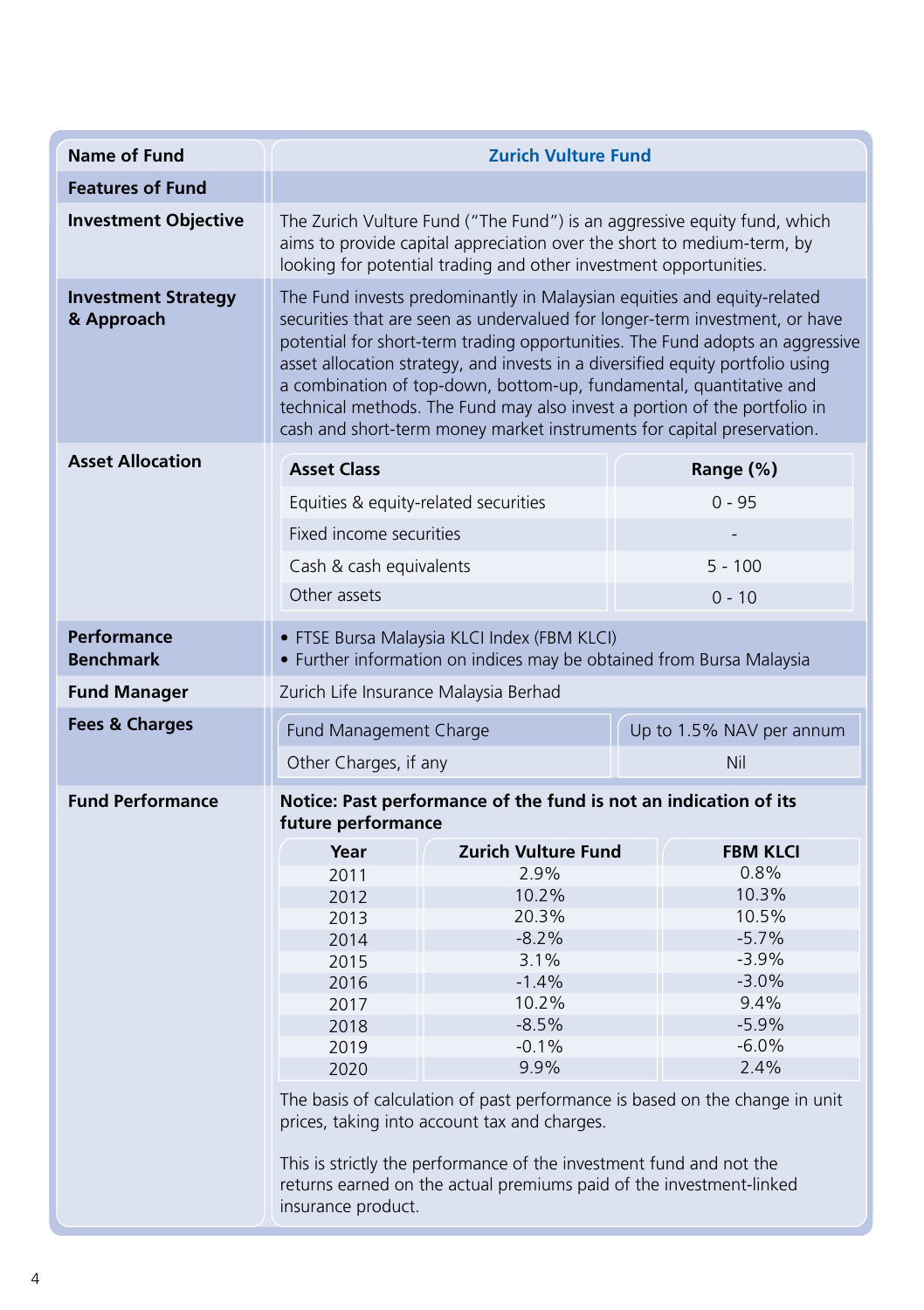| <b>Risks</b>                                    | • The Fund's unit price may go down as well as up, depending on the<br>performance of the investment portfolio. The Fund faces equity market<br>risks and stock-specific risks. The equity market and individual stock<br>prices can be volatile, depending on the macro, micro (stock-specific)<br>and liquidity conditions.<br>• For risk management, the Fund adopts an aggressive asset allocation<br>strategy to manage overall market risks, and invests in a diversified equity<br>portfolio to reduce sector and stock-specific risks. |
|-------------------------------------------------|------------------------------------------------------------------------------------------------------------------------------------------------------------------------------------------------------------------------------------------------------------------------------------------------------------------------------------------------------------------------------------------------------------------------------------------------------------------------------------------------------------------------------------------------|
| <b>Other Information</b>                        |                                                                                                                                                                                                                                                                                                                                                                                                                                                                                                                                                |
| • Target Market                                 | For investors:<br>• Looking to take advantage of potential trading opportunities or undervalued<br>investment opportunities, via an aggressive asset allocation strategy.<br>• Looking for capital appreciation rather than steady income stream.<br>• Willing to accept a high level of investment risk.<br>• Have a short to medium-term investment horizon.                                                                                                                                                                                 |
| • Basis & Frequency of<br><b>Unit Valuation</b> | Daily unit valuation. Unit price is net of transaction costs.                                                                                                                                                                                                                                                                                                                                                                                                                                                                                  |
| • Exceptional<br><b>Circumstances</b>           | The Company may choose to, without prior notice, to suspend unit pricing<br>and policy transactions if any of the exchanges in which the Zurich Fund is<br>invested is temporarily suspended for trading.                                                                                                                                                                                                                                                                                                                                      |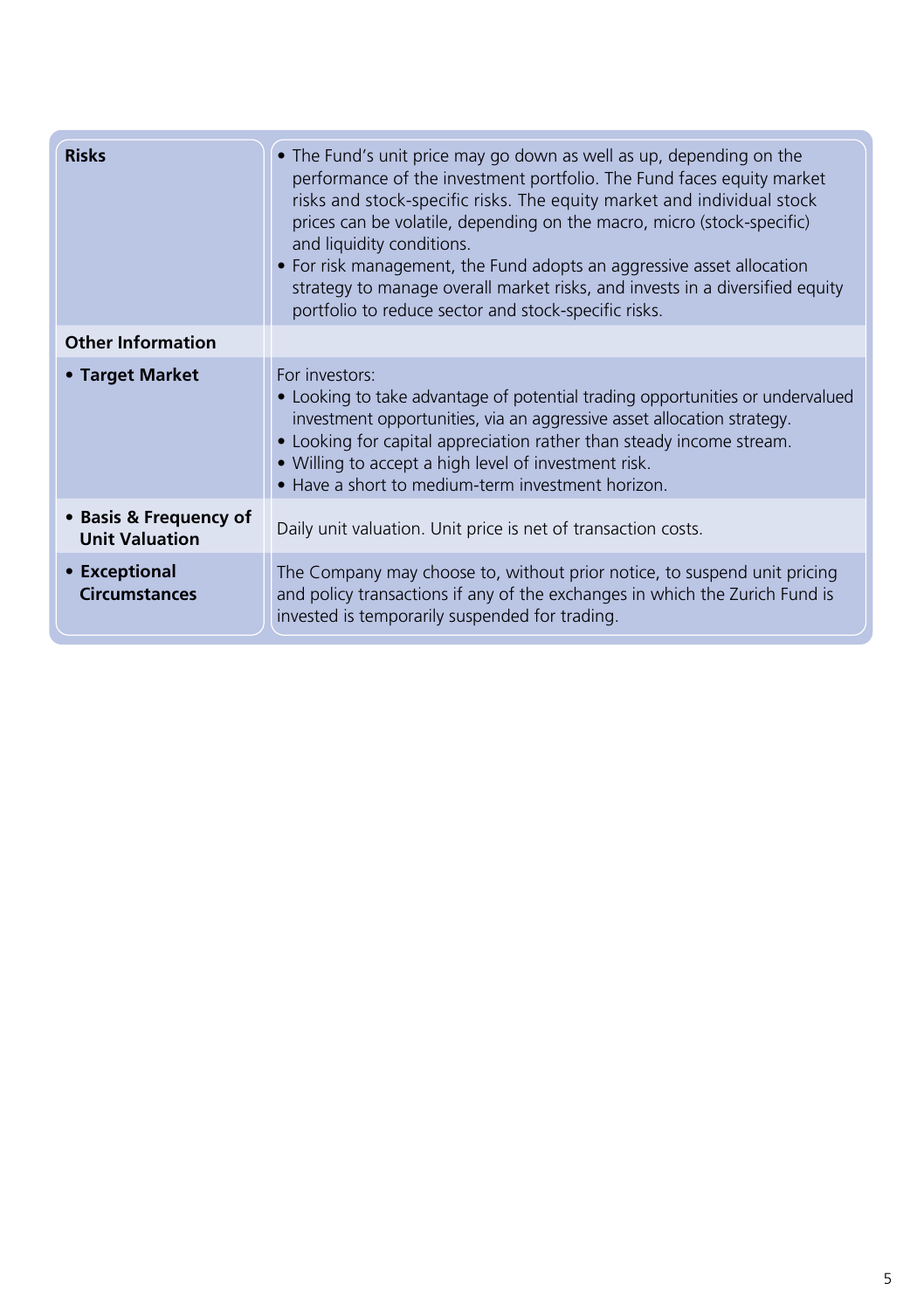| <b>Name of Fund</b>                      | <b>Zurich Dana Mas Maju</b>                                                                                                                                                                                                                                                                                                                                                                                                                                                                                                                |                       |  |                          |
|------------------------------------------|--------------------------------------------------------------------------------------------------------------------------------------------------------------------------------------------------------------------------------------------------------------------------------------------------------------------------------------------------------------------------------------------------------------------------------------------------------------------------------------------------------------------------------------------|-----------------------|--|--------------------------|
| <b>Features of Fund</b>                  |                                                                                                                                                                                                                                                                                                                                                                                                                                                                                                                                            |                       |  |                          |
| <b>Investment Objective</b>              | The Zurich Dana Mas Maju ("The Fund") is an equity fund, which aims<br>to provide capital appreciation over the medium to long-term through<br>investments in a diversified portfolio of Shariah-approved stocks (as listed<br>by the Shariah Advisory Council of the Securities Commission) with high<br>growth potential.                                                                                                                                                                                                                |                       |  |                          |
| <b>Investment Strategy</b><br>& Approach | The Fund invests predominantly in Malaysian Shariah-approved equities and<br>equity-related securities, with above-market average growth potential. The<br>Fund adopts an active asset allocation strategy, and invests in a diversified<br>equity portfolio using a combination of top-down, bottom-up, fundamental,<br>quantitative and technical methods. The Fund may also invest a portion of<br>the portfolio in Islamic fixed income securities, cash and short-term Islamic<br>money market instruments, for capital preservation. |                       |  |                          |
| <b>Asset Allocation</b>                  | <b>Asset Class</b>                                                                                                                                                                                                                                                                                                                                                                                                                                                                                                                         |                       |  | Range (%)                |
|                                          | Shariah-allowed equities                                                                                                                                                                                                                                                                                                                                                                                                                                                                                                                   |                       |  | $30 - 95$                |
|                                          |                                                                                                                                                                                                                                                                                                                                                                                                                                                                                                                                            |                       |  | $0 - 30$                 |
|                                          | Islamic debt securities                                                                                                                                                                                                                                                                                                                                                                                                                                                                                                                    |                       |  |                          |
|                                          | Interest-gain free cash                                                                                                                                                                                                                                                                                                                                                                                                                                                                                                                    |                       |  | $5 - 70$                 |
|                                          | Other assets<br>$0 - 10$                                                                                                                                                                                                                                                                                                                                                                                                                                                                                                                   |                       |  |                          |
| Performance<br><b>Benchmark</b>          | • FTSE Bursa Malaysia Emas Shariah Index (FBM Shariah)<br>• Further information on indices may be obtained from Bursa Malaysia                                                                                                                                                                                                                                                                                                                                                                                                             |                       |  |                          |
| <b>Fund Manager</b>                      | Zurich Life Insurance Malaysia Berhad                                                                                                                                                                                                                                                                                                                                                                                                                                                                                                      |                       |  |                          |
| <b>Fees &amp; Charges</b>                | <b>Fund Management Charge</b>                                                                                                                                                                                                                                                                                                                                                                                                                                                                                                              |                       |  | Up to 1.5% NAV per annum |
|                                          | Other Charges, if any                                                                                                                                                                                                                                                                                                                                                                                                                                                                                                                      |                       |  | Nil                      |
| <b>Fund Performance</b>                  | Notice: Past performance of the fund is not an indication of its<br>future performance                                                                                                                                                                                                                                                                                                                                                                                                                                                     |                       |  |                          |
|                                          | Year                                                                                                                                                                                                                                                                                                                                                                                                                                                                                                                                       | Zurich Dana Maju Fund |  | <b>FBM Shariah</b>       |
|                                          | 2011                                                                                                                                                                                                                                                                                                                                                                                                                                                                                                                                       | 1.2%                  |  | 2.4%                     |
|                                          | 2012                                                                                                                                                                                                                                                                                                                                                                                                                                                                                                                                       | 9.4%                  |  | 11.8%                    |
|                                          | 2013                                                                                                                                                                                                                                                                                                                                                                                                                                                                                                                                       | 25.7%                 |  | 13.3%                    |
|                                          | 2014<br>2015                                                                                                                                                                                                                                                                                                                                                                                                                                                                                                                               | 0.0%<br>7.2%          |  | $-4.2%$<br>2.3           |
|                                          | 2016                                                                                                                                                                                                                                                                                                                                                                                                                                                                                                                                       | $-4.7%$               |  | $-6.1%$                  |
|                                          | 2017                                                                                                                                                                                                                                                                                                                                                                                                                                                                                                                                       | 6.3%                  |  | 10.7%                    |
|                                          | 2018                                                                                                                                                                                                                                                                                                                                                                                                                                                                                                                                       | $-10.4%$              |  | $-13.5%$                 |
|                                          | 2019                                                                                                                                                                                                                                                                                                                                                                                                                                                                                                                                       | 2.6%                  |  | 3.9%                     |
|                                          | 2020                                                                                                                                                                                                                                                                                                                                                                                                                                                                                                                                       | 12.8%                 |  | 10.1%                    |
|                                          | The basis of calculation of past performance is based on the change in unit<br>prices, taking into account tax and charges.                                                                                                                                                                                                                                                                                                                                                                                                                |                       |  |                          |
|                                          | This is strictly the performance of the investment fund and not the<br>returns earned on the actual premiums paid of the investment-linked<br>insurance product.                                                                                                                                                                                                                                                                                                                                                                           |                       |  |                          |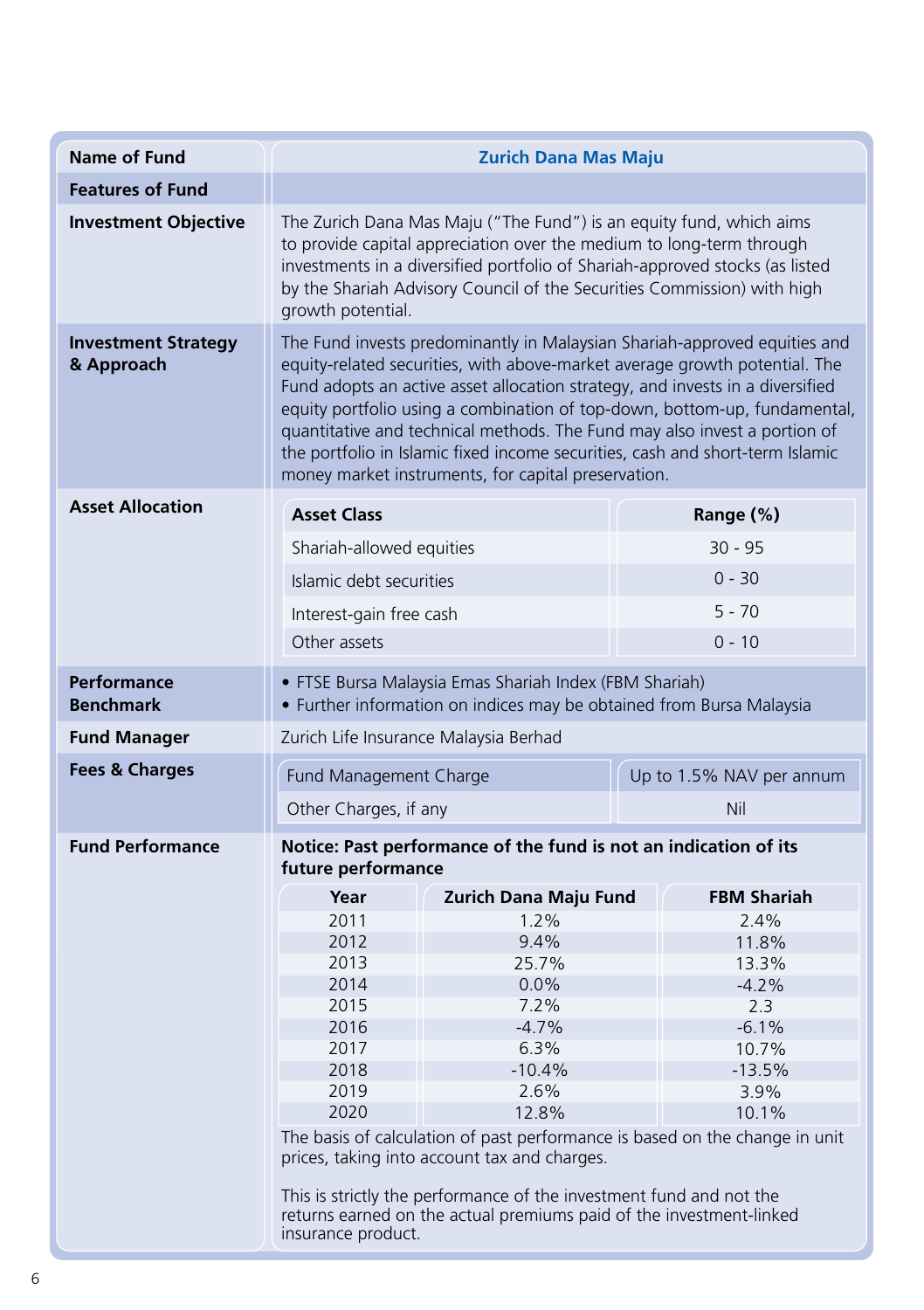| <b>Risks</b>                                    | • The Fund's unit price may go down as well as up, depending on the<br>performance of the investment portfolio. The Fund faces equity market<br>risks and stock-specific risks. The equity market and individual stock<br>prices can be volatile, depending on the macro, micro (stock-specific)<br>and liquidity conditions.<br>• For risk management, the Fund adopts an active asset allocation strategy<br>to manage overall market risks, and invests in a diversified equity portfolio<br>to reduce sector and stock-specific risks. |
|-------------------------------------------------|--------------------------------------------------------------------------------------------------------------------------------------------------------------------------------------------------------------------------------------------------------------------------------------------------------------------------------------------------------------------------------------------------------------------------------------------------------------------------------------------------------------------------------------------|
| <b>Other Information</b>                        |                                                                                                                                                                                                                                                                                                                                                                                                                                                                                                                                            |
| • Target Market                                 | For investors:<br>• Looking to gain exposure to the stock market, through investments in<br>Shariah-approved stocks with good growth potential.<br>• Looking for capital appreciation rather than steady income stream.<br>• Willing to accept a high level of investment risk.<br>• Have a medium to long-term (typically 3 to 5 years) investment horizon.                                                                                                                                                                               |
| • Basis & Frequency of<br><b>Unit Valuation</b> | Daily unit valuation. Unit price is net of transaction costs.                                                                                                                                                                                                                                                                                                                                                                                                                                                                              |
| • Exceptional<br><b>Circumstances</b>           | The Company may choose to, without prior notice, to suspend unit pricing<br>and policy transactions if any of the exchanges in which the Zurich Fund is<br>invested is temporarily suspended for trading.                                                                                                                                                                                                                                                                                                                                  |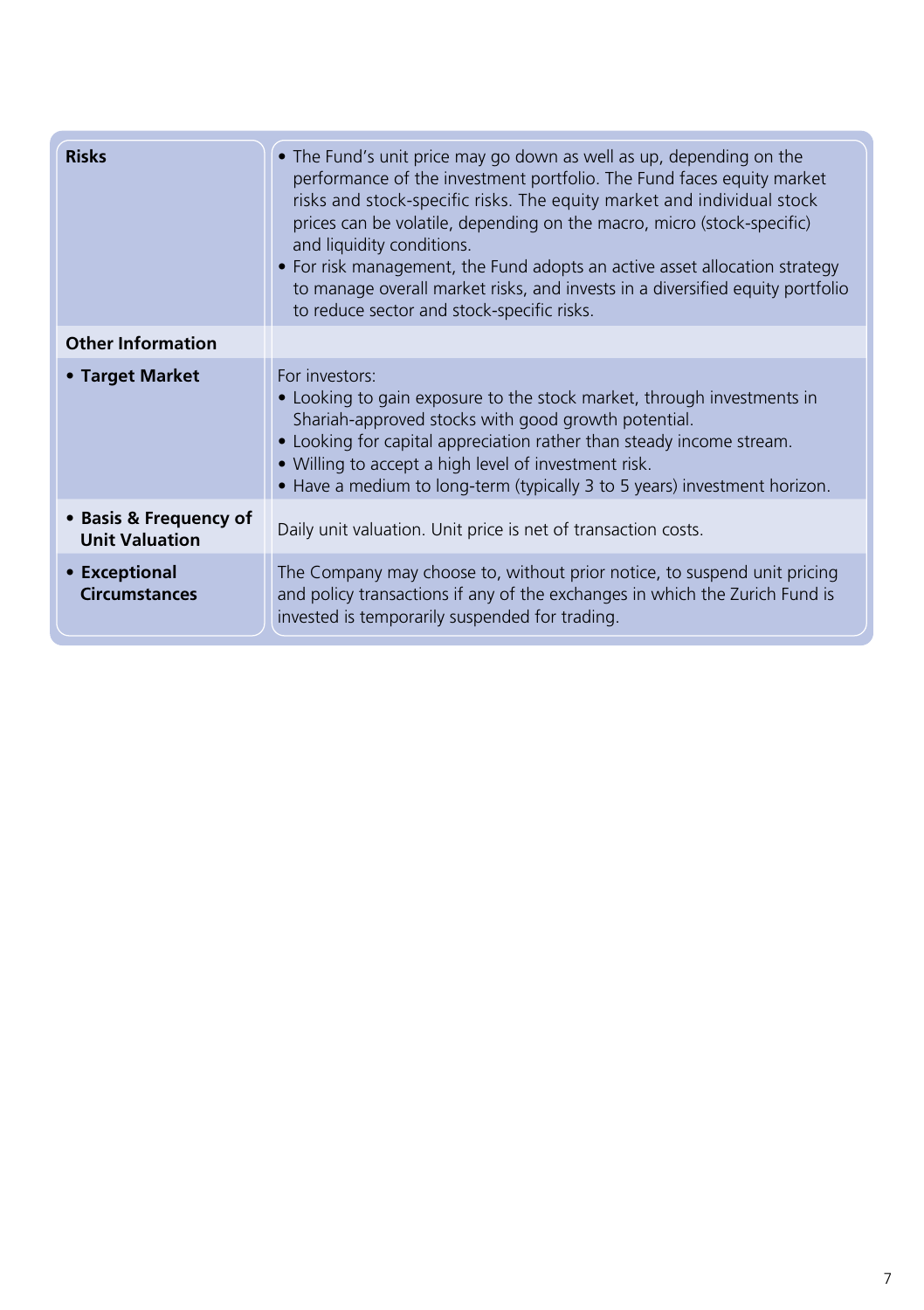| <b>Name of Fund</b>                      | <b>Zurich Balanced Fund</b>                                                                                                                                                                                                                                                                                                       |                             |                          |
|------------------------------------------|-----------------------------------------------------------------------------------------------------------------------------------------------------------------------------------------------------------------------------------------------------------------------------------------------------------------------------------|-----------------------------|--------------------------|
| <b>Features of Fund</b>                  |                                                                                                                                                                                                                                                                                                                                   |                             |                          |
| <b>Investment Objective</b>              | The Zurich Balanced Fund ("The Fund") is an equity and bond fund, which<br>aims to provide a balanced mix of capital appreciation and fixed income<br>returns over the medium to long-term.                                                                                                                                       |                             |                          |
| <b>Investment Strategy</b><br>& Approach | The Fund invests predominantly in Malaysian equities, fixed income<br>securities, cash and short-term money market instruments. The Fund adopts<br>an active asset allocation strategy, and invests in a diversified portfolio using<br>a combination of top-down, bottom-up, fundamental, quantitative and<br>technical methods. |                             |                          |
| <b>Asset Allocation</b>                  | <b>Asset Class</b>                                                                                                                                                                                                                                                                                                                |                             | Range (%)                |
|                                          | Equities & equity-related securities                                                                                                                                                                                                                                                                                              |                             | $10 - 70$                |
|                                          | Fixed income securities                                                                                                                                                                                                                                                                                                           |                             | $30 - 55$                |
|                                          | Cash & cash equivalents                                                                                                                                                                                                                                                                                                           |                             | $5 - 60$                 |
|                                          | Other assets                                                                                                                                                                                                                                                                                                                      |                             | $0 - 10$                 |
| Performance<br><b>Benchmark</b>          | • FTSE Bursa Malaysia KLCI Index (FBM KLCI) at 50% weighting + 12-month<br>Fixed Deposit return at 50% weighting ("Weighted Benchmark 1")<br>• Further information on indices may be obtained from Bursa Malaysia                                                                                                                 |                             |                          |
| <b>Fund Manager</b>                      | Zurich Life Insurance Malaysia Berhad                                                                                                                                                                                                                                                                                             |                             |                          |
| <b>Fees &amp; Charges</b>                | Fund Management Charge                                                                                                                                                                                                                                                                                                            |                             | Up to 1.5% NAV per annum |
|                                          | Other Charges, if any                                                                                                                                                                                                                                                                                                             |                             | Nil                      |
| <b>Fund Performance</b>                  | Notice: Past performance of the fund is not an indication of its<br>future performance                                                                                                                                                                                                                                            |                             |                          |
|                                          | Year                                                                                                                                                                                                                                                                                                                              | <b>Zurich Balanced Fund</b> | 50% FBM KLCI + 50% FD    |
|                                          | 2011                                                                                                                                                                                                                                                                                                                              | 5.0%                        | 2.0%                     |
|                                          | 2012                                                                                                                                                                                                                                                                                                                              | 7.5%                        | 6.8%                     |
|                                          | 2013                                                                                                                                                                                                                                                                                                                              | 8.9%                        | 6.9%                     |
|                                          | 2014<br>2015                                                                                                                                                                                                                                                                                                                      | $-3.7%$                     | $-1.2%$                  |
|                                          | 2016                                                                                                                                                                                                                                                                                                                              | 0.8%<br>2.6%                | $-0.3%$<br>0.1%          |
|                                          | 2017                                                                                                                                                                                                                                                                                                                              | 7.8%                        | 6.3%                     |
|                                          | 2018                                                                                                                                                                                                                                                                                                                              | $-1.8%$                     | $-1.3%$                  |
|                                          | 2019                                                                                                                                                                                                                                                                                                                              | 2.0%                        | $-1.4%$                  |
|                                          | 2020                                                                                                                                                                                                                                                                                                                              | 5.2%                        | 2.3%                     |
|                                          | The basis of calculation of past performance is based on the change in unit<br>prices, taking into account tax and charges.<br>This is strictly the performance of the investment fund and not the                                                                                                                                |                             |                          |
|                                          | returns earned on the actual premiums paid of the investment-linked<br>insurance product.                                                                                                                                                                                                                                         |                             |                          |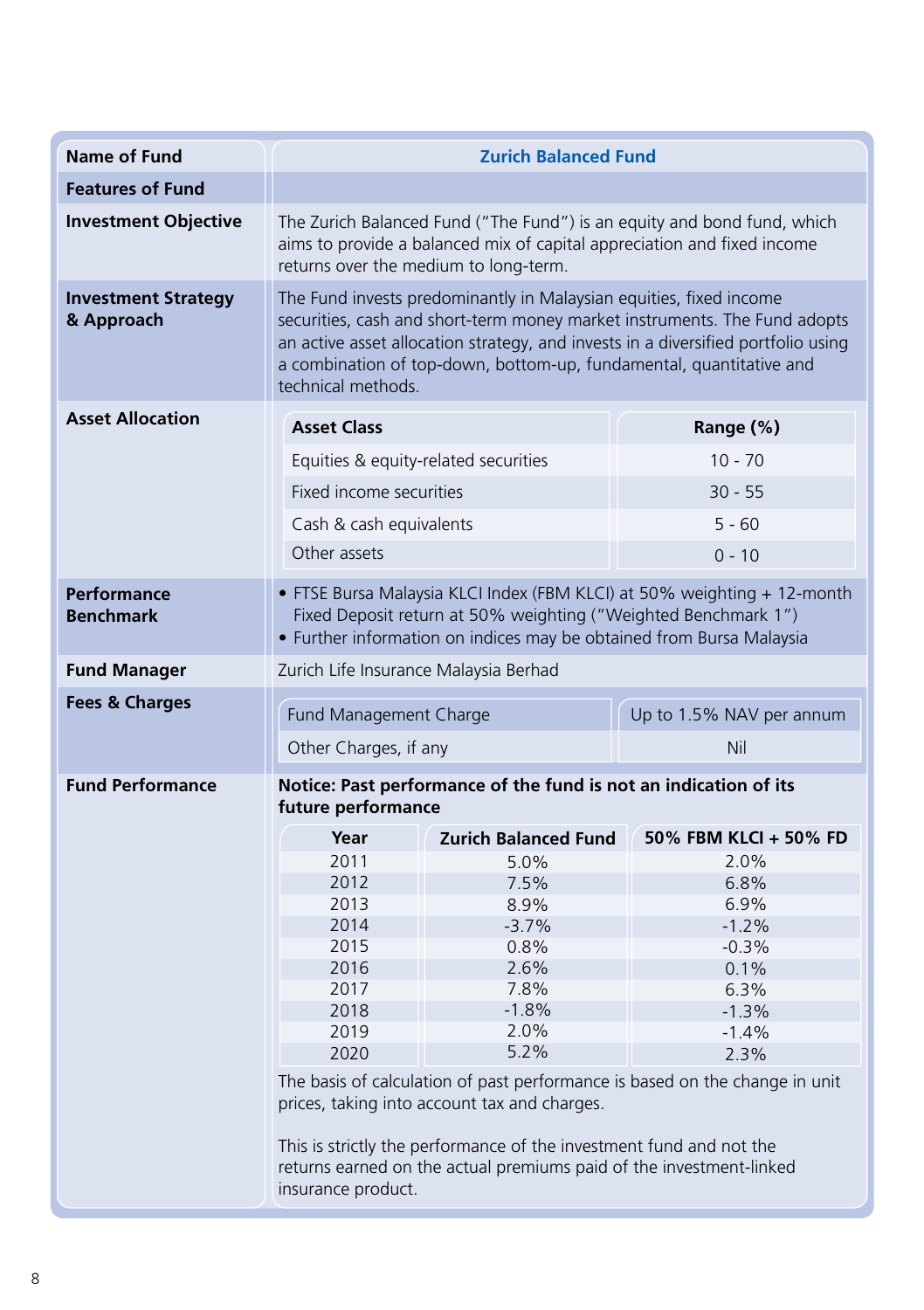| <b>Risks</b>                                    | • The Fund's unit price may go down as well as up, depending on the<br>performance of the investment portfolio. The Fund faces equity and bond<br>market risks, as well as single-issuer risks. The equity market and individual<br>stock prices can be volatile, depending on the macro, micro (stock-specific)<br>and liquidity conditions. The bond market and individual bond issues can be<br>affected by interest rate movements, credit risks and liquidity conditions.<br>• For risk management, the Fund adopts an active asset allocation strategy<br>to manage overall market risks, and invests in a diversified bond and equity<br>portfolio to reduce sector and single-issuer risks. |
|-------------------------------------------------|-----------------------------------------------------------------------------------------------------------------------------------------------------------------------------------------------------------------------------------------------------------------------------------------------------------------------------------------------------------------------------------------------------------------------------------------------------------------------------------------------------------------------------------------------------------------------------------------------------------------------------------------------------------------------------------------------------|
| <b>Other Information</b>                        |                                                                                                                                                                                                                                                                                                                                                                                                                                                                                                                                                                                                                                                                                                     |
| • Target Market                                 | For investors:<br>• Looking to have a balanced portfolio of stocks and fixed income securities.<br>• Looking for steady fixed income return with potential for capital appreciation.<br>• Willing to accept a moderate to high level of investment risk.<br>• Have a medium to long-term (typically 3 to 5 years) investment horizon.                                                                                                                                                                                                                                                                                                                                                               |
| • Basis & Frequency of<br><b>Unit Valuation</b> | Daily unit valuation. Unit price is net of transaction costs.                                                                                                                                                                                                                                                                                                                                                                                                                                                                                                                                                                                                                                       |
| • Exceptional<br><b>Circumstances</b>           | The Company may choose to, without prior notice, to suspend unit pricing<br>and policy transactions if any of the exchanges in which the Zurich Fund is<br>invested is temporarily suspended for trading.                                                                                                                                                                                                                                                                                                                                                                                                                                                                                           |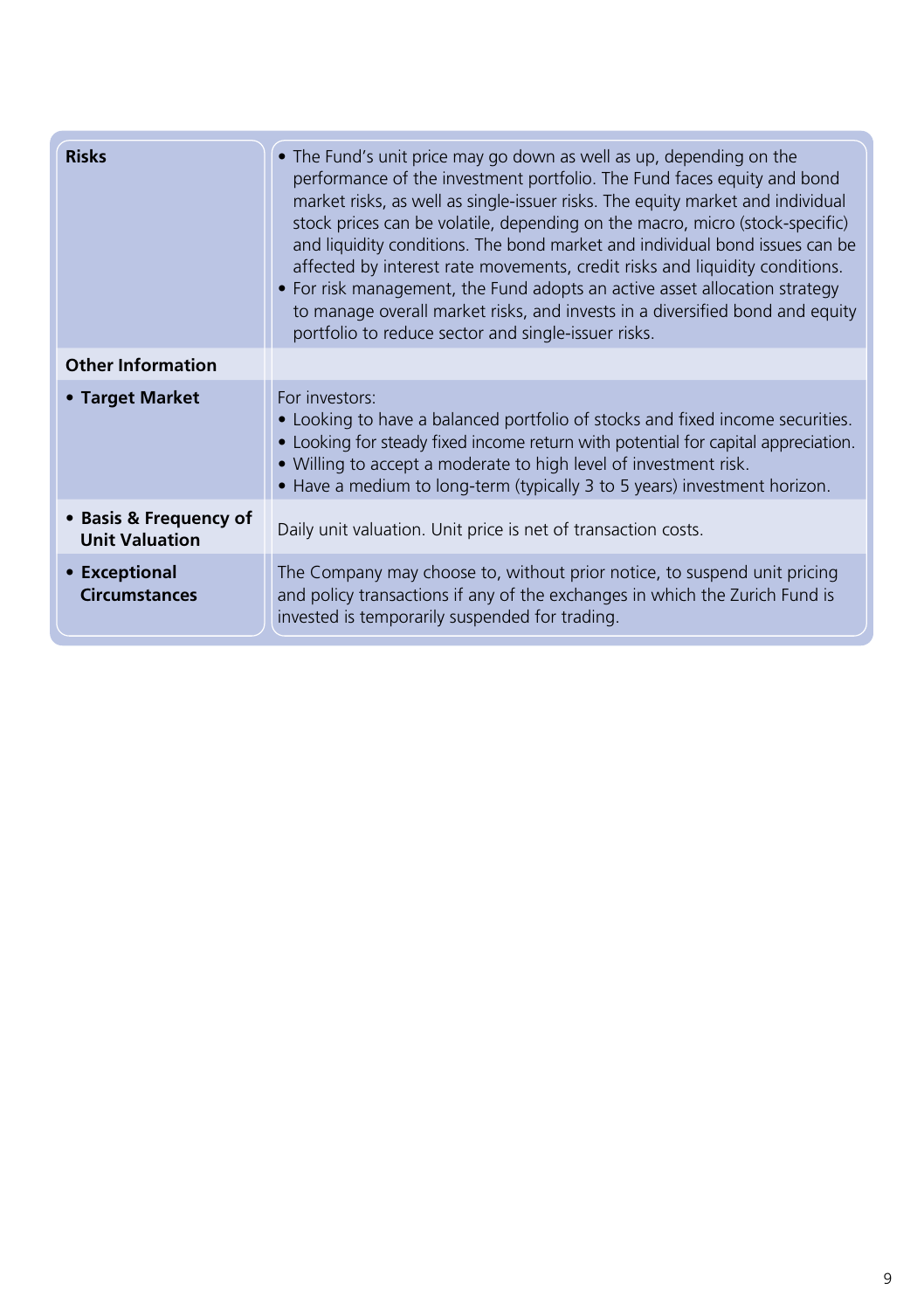| <b>Name of Fund</b>                      | <b>Zurich Dana Mas Yakin</b>                                                                                                                                                                                                                                                                                                                                                 |                                                                                                                                                                                                                                                                                                                      |                                                                                                                                                                                                  |
|------------------------------------------|------------------------------------------------------------------------------------------------------------------------------------------------------------------------------------------------------------------------------------------------------------------------------------------------------------------------------------------------------------------------------|----------------------------------------------------------------------------------------------------------------------------------------------------------------------------------------------------------------------------------------------------------------------------------------------------------------------|--------------------------------------------------------------------------------------------------------------------------------------------------------------------------------------------------|
| <b>Features of Fund</b>                  |                                                                                                                                                                                                                                                                                                                                                                              |                                                                                                                                                                                                                                                                                                                      |                                                                                                                                                                                                  |
| <b>Investment Objective</b>              | The Zurich Dana Mas Yakin ("The Fund") is an equity and bond fund, which<br>aims to provide a balanced mix of equity and fixed income returns over<br>the medium to long-term, through investments in a diversified portfolio of<br>Shariah-approved stocks (as listed by the Shariah Advisory Council of the<br>Securities Commission) and Islamic fixed income securities. |                                                                                                                                                                                                                                                                                                                      |                                                                                                                                                                                                  |
| <b>Investment Strategy</b><br>& Approach | The Fund invests predominantly in Malaysian Shariah-approved stocks,<br>Islamic fixed income securities, cash and short-term Islamic money market<br>instruments. The Fund adopts an active asset allocation strategy, and invests<br>in a diversified portfolio using a combination of top-down, bottom-up,<br>fundamental, quantitative and technical methods.             |                                                                                                                                                                                                                                                                                                                      |                                                                                                                                                                                                  |
| <b>Asset Allocation</b>                  | <b>Asset Class</b>                                                                                                                                                                                                                                                                                                                                                           |                                                                                                                                                                                                                                                                                                                      | Range (%)                                                                                                                                                                                        |
|                                          |                                                                                                                                                                                                                                                                                                                                                                              | Equities & equity-related securities                                                                                                                                                                                                                                                                                 | $10 - 70$                                                                                                                                                                                        |
|                                          | Fixed income securities                                                                                                                                                                                                                                                                                                                                                      |                                                                                                                                                                                                                                                                                                                      | $30 - 55$                                                                                                                                                                                        |
|                                          | Cash & cash equivalents                                                                                                                                                                                                                                                                                                                                                      |                                                                                                                                                                                                                                                                                                                      | $5 - 60$                                                                                                                                                                                         |
|                                          | Other assets                                                                                                                                                                                                                                                                                                                                                                 |                                                                                                                                                                                                                                                                                                                      | $0 - 10$                                                                                                                                                                                         |
| Performance<br><b>Benchmark</b>          | • FTSE Bursa Malaysia Emas Shariah Index at 50% weighting + 12-month<br>Fixed Deposit return at 50% weighting ("Weighted Benchmark 2")<br>• Further information on indices may be obtained from Bursa Malaysia                                                                                                                                                               |                                                                                                                                                                                                                                                                                                                      |                                                                                                                                                                                                  |
| <b>Fund Manager</b>                      | Zurich Life Insurance Malaysia Berhad                                                                                                                                                                                                                                                                                                                                        |                                                                                                                                                                                                                                                                                                                      |                                                                                                                                                                                                  |
| <b>Fees &amp; Charges</b>                | Fund Management Charge                                                                                                                                                                                                                                                                                                                                                       |                                                                                                                                                                                                                                                                                                                      | Up to 1.5% NAV per annum                                                                                                                                                                         |
|                                          | Other Charges, if any                                                                                                                                                                                                                                                                                                                                                        |                                                                                                                                                                                                                                                                                                                      | Nil                                                                                                                                                                                              |
| <b>Fund Performance</b>                  | Notice: Past performance of the fund is not an indication of its<br>future performance                                                                                                                                                                                                                                                                                       |                                                                                                                                                                                                                                                                                                                      |                                                                                                                                                                                                  |
|                                          | Year<br>2011<br>2012<br>2013<br>2014<br>2015<br>2016<br>2017<br>2018<br>2019<br>2020                                                                                                                                                                                                                                                                                         | <b>Zurich Dana Mas Yakin</b><br>3.1%<br>7.9%<br>17.6%<br>$-1.9%$<br>6.5%<br>$-0.5%$<br>6.1%<br>$-4.4%$<br>3.6%<br>4.8%<br>prices, taking into account tax and charges.<br>This is strictly the performance of the investment fund and not the<br>returns earned on the actual premiums paid of the investment-linked | 50% FBM Shariah + 50% FD<br>2.8%<br>7.5%<br>8.2%<br>$-0.4%$<br>2.9%<br>$-1.4%$<br>6.9%<br>$-5.1%$<br>3.5%<br>6.2%<br>The basis of calculation of past performance is based on the change in unit |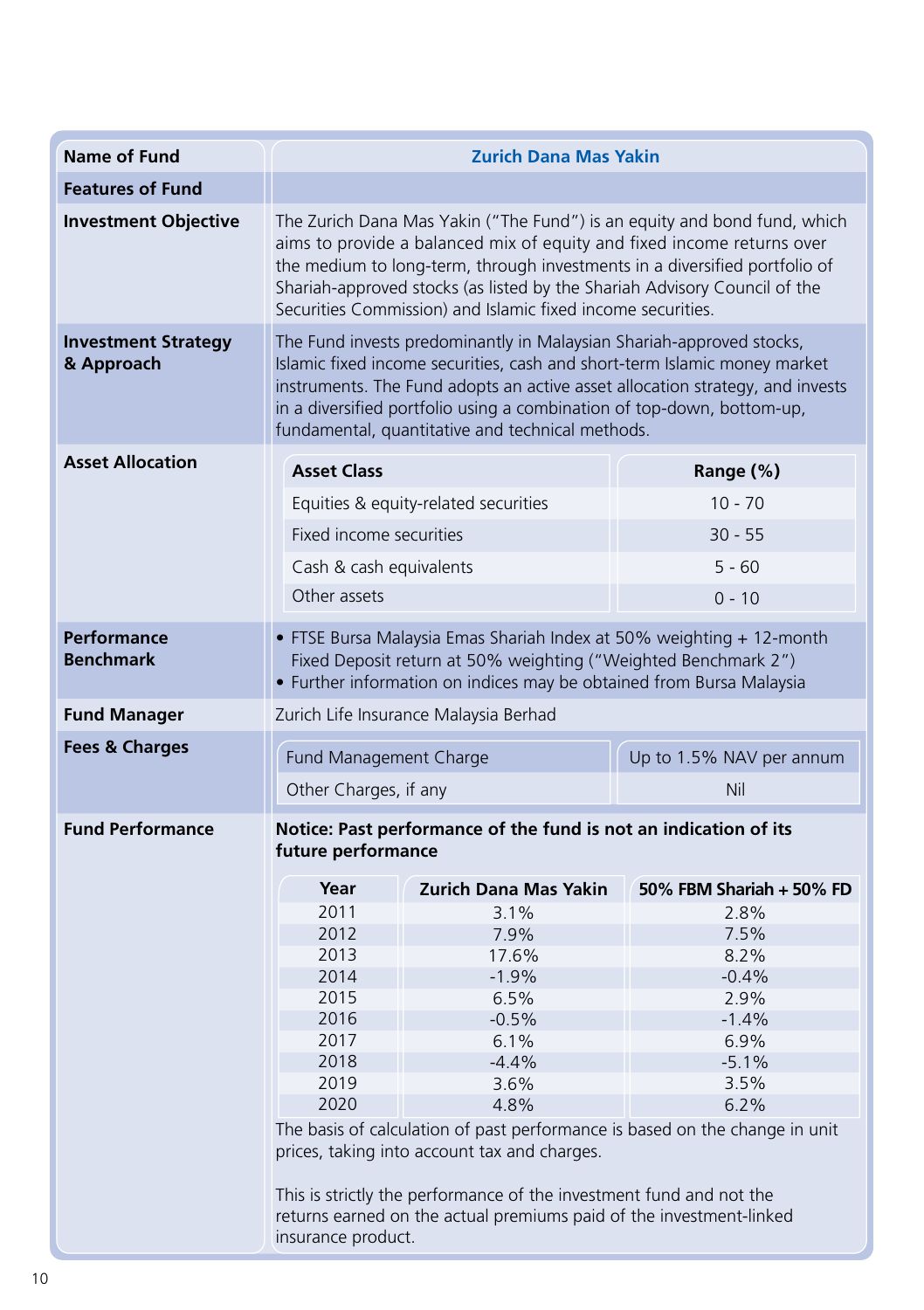| <b>Risks</b>                                    | • The Fund's unit price may go down as well as up, depending on the<br>performance of the investment portfolio. The Fund faces equity and bond<br>market risks, as well as single-issuer risks. The equity market and individual<br>stock prices can be volatile, depending on the macro, micro (stock-specific)<br>and liquidity conditions. The bond market and individual bond issues can be<br>affected by interest rate movements, credit risks and liquidity conditions.<br>• For risk management, the Fund adopts an active asset allocation strategy<br>to manage overall market risks, and invests in a diversified bond and equity<br>portfolio to reduce sector and single-issuer risks. |
|-------------------------------------------------|-----------------------------------------------------------------------------------------------------------------------------------------------------------------------------------------------------------------------------------------------------------------------------------------------------------------------------------------------------------------------------------------------------------------------------------------------------------------------------------------------------------------------------------------------------------------------------------------------------------------------------------------------------------------------------------------------------|
| <b>Other Information</b>                        |                                                                                                                                                                                                                                                                                                                                                                                                                                                                                                                                                                                                                                                                                                     |
| • Target Market                                 | For investors:<br>• Looking to have a balanced portfolio of Shariah-approved stocks and<br>Islamic fixed income securities.<br>• Looking for steady fixed income return with potential for capital appreciation.<br>• Willing to accept a moderate to high level of investment risk.<br>• Have a medium to long-term (typically 3 to 5 years) investment horizon.                                                                                                                                                                                                                                                                                                                                   |
| • Basis & Frequency of<br><b>Unit Valuation</b> | Daily unit valuation. Unit price is net of transaction costs.                                                                                                                                                                                                                                                                                                                                                                                                                                                                                                                                                                                                                                       |
| • Exceptional<br><b>Circumstances</b>           | The Company may choose to, without prior notice, to suspend unit pricing<br>and policy transactions if any of the exchanges in which the Zurich Fund is<br>invested is temporarily suspended for trading.                                                                                                                                                                                                                                                                                                                                                                                                                                                                                           |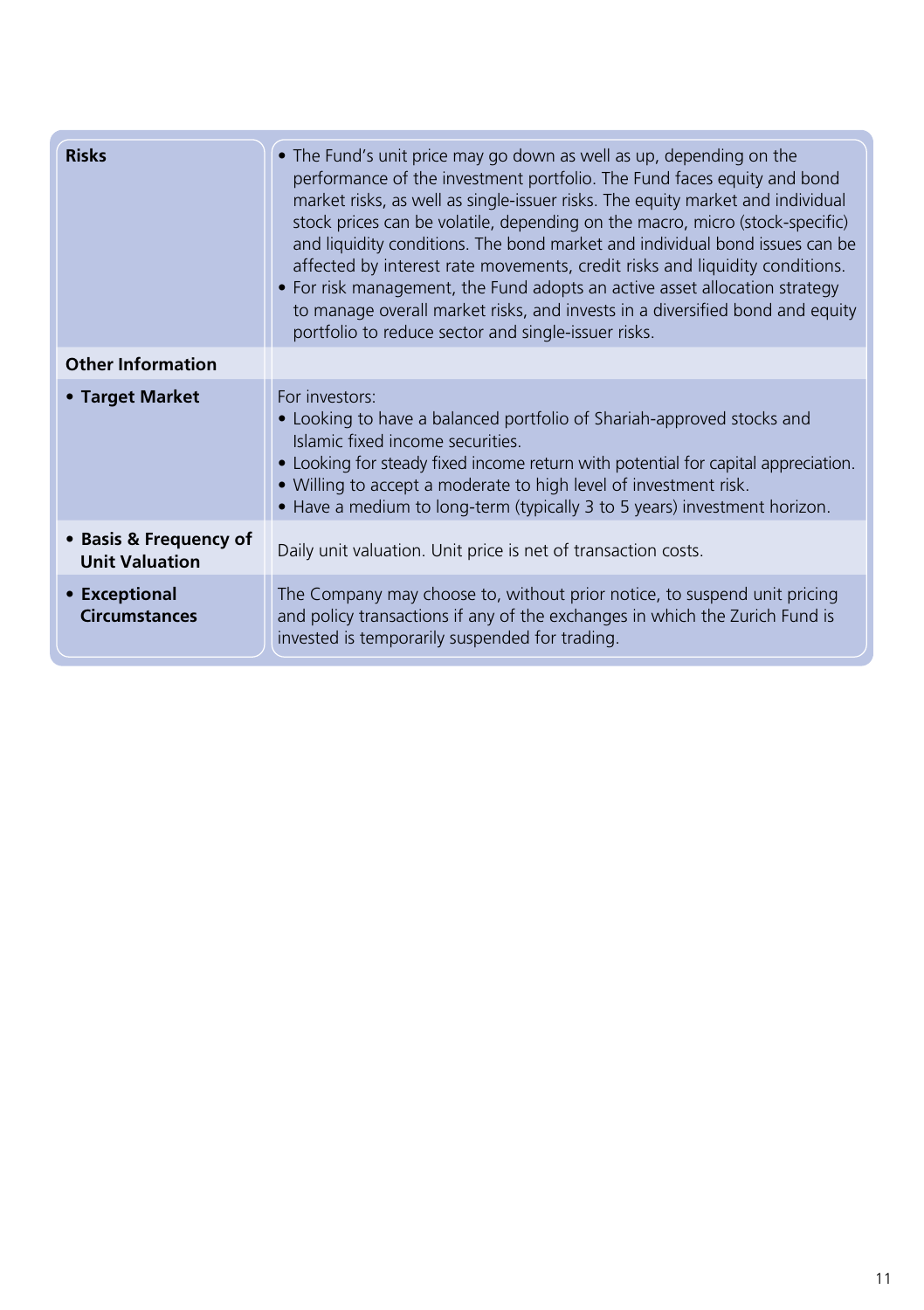| <b>Name of Fund</b>                      | <b>Zurich Income Fund</b>                                                                                                                                                                                                                                                                                                                                  |                                                                                                                                                                                            |                                                                             |
|------------------------------------------|------------------------------------------------------------------------------------------------------------------------------------------------------------------------------------------------------------------------------------------------------------------------------------------------------------------------------------------------------------|--------------------------------------------------------------------------------------------------------------------------------------------------------------------------------------------|-----------------------------------------------------------------------------|
| <b>Features of Fund</b>                  |                                                                                                                                                                                                                                                                                                                                                            |                                                                                                                                                                                            |                                                                             |
| <b>Investment Objective</b>              | The Zurich Income Fund ("The Fund") is a bond fund, which aims to provide<br>a stable level of income with some capital appreciation over the medium to<br>long-term, through investments predominantly in a diversified portfolio of<br>fixed income securities. The Fund may invest a small portion of the portfolio<br>in equities to increase returns. |                                                                                                                                                                                            |                                                                             |
| <b>Investment Strategy</b><br>& Approach | The Fund invests predominantly in Malaysian fixed income securities, cash<br>and short-term money market instruments. The Fund adopts a defensive<br>asset allocation strategy, and invests in a diversified bond portfolio using<br>a combination of top-down, bottom-up, fundamental, quantitative and<br>technical methods.                             |                                                                                                                                                                                            |                                                                             |
| <b>Asset Allocation</b>                  | <b>Asset Class</b>                                                                                                                                                                                                                                                                                                                                         |                                                                                                                                                                                            | Range (%)                                                                   |
|                                          | Equities & equity-related securities                                                                                                                                                                                                                                                                                                                       |                                                                                                                                                                                            | $0 - 10$                                                                    |
|                                          | Fixed income securities                                                                                                                                                                                                                                                                                                                                    |                                                                                                                                                                                            | $40 - 95$                                                                   |
|                                          |                                                                                                                                                                                                                                                                                                                                                            |                                                                                                                                                                                            |                                                                             |
|                                          | Cash & cash equivalents                                                                                                                                                                                                                                                                                                                                    |                                                                                                                                                                                            | $5 - 60$                                                                    |
|                                          | Other assets                                                                                                                                                                                                                                                                                                                                               |                                                                                                                                                                                            | $0 - 10$                                                                    |
| <b>Performance</b><br><b>Benchmark</b>   | • 12-month Maybank Fixed Deposit rate (12-month FD)<br>• Further information on the rate may be obtained from Bloomberg                                                                                                                                                                                                                                    |                                                                                                                                                                                            |                                                                             |
| <b>Fund Manager</b>                      | Zurich Life Insurance Malaysia Berhad                                                                                                                                                                                                                                                                                                                      |                                                                                                                                                                                            |                                                                             |
| <b>Fees &amp; Charges</b>                | Fund Management Charge                                                                                                                                                                                                                                                                                                                                     |                                                                                                                                                                                            | Up to 1.0% NAV per annum                                                    |
|                                          | Other Charges, if any                                                                                                                                                                                                                                                                                                                                      |                                                                                                                                                                                            | Nil                                                                         |
| <b>Fund Performance</b>                  | Notice: Past performance of the fund is not an indication of its<br>future performance                                                                                                                                                                                                                                                                     |                                                                                                                                                                                            |                                                                             |
|                                          | Year                                                                                                                                                                                                                                                                                                                                                       | <b>Zurich Income Fund</b>                                                                                                                                                                  | 12-month FD                                                                 |
|                                          | 2011                                                                                                                                                                                                                                                                                                                                                       | $-1.5%$                                                                                                                                                                                    | 3.1%                                                                        |
|                                          | 2012                                                                                                                                                                                                                                                                                                                                                       | 3.9%                                                                                                                                                                                       | 3.2%                                                                        |
|                                          | 2013                                                                                                                                                                                                                                                                                                                                                       | 3.3%                                                                                                                                                                                       | 3.2%                                                                        |
|                                          | 2014                                                                                                                                                                                                                                                                                                                                                       | 2.9%                                                                                                                                                                                       | 3.3%                                                                        |
|                                          | 2015<br>2016                                                                                                                                                                                                                                                                                                                                               | 3.1%<br>4.0%                                                                                                                                                                               | 3.4%<br>3.3%                                                                |
|                                          | 2017                                                                                                                                                                                                                                                                                                                                                       | 4.4%                                                                                                                                                                                       | 3.1%                                                                        |
|                                          | 2018                                                                                                                                                                                                                                                                                                                                                       | 4.3%                                                                                                                                                                                       | 3.4%                                                                        |
|                                          | 2019                                                                                                                                                                                                                                                                                                                                                       | 7.4%                                                                                                                                                                                       | 3.2%                                                                        |
|                                          | 2020                                                                                                                                                                                                                                                                                                                                                       | 3.0%                                                                                                                                                                                       | 2.2%                                                                        |
|                                          | insurance product.                                                                                                                                                                                                                                                                                                                                         | prices, taking into account tax and charges.<br>This is strictly the performance of the investment fund and not the<br>returns earned on the actual premiums paid of the investment-linked | The basis of calculation of past performance is based on the change in unit |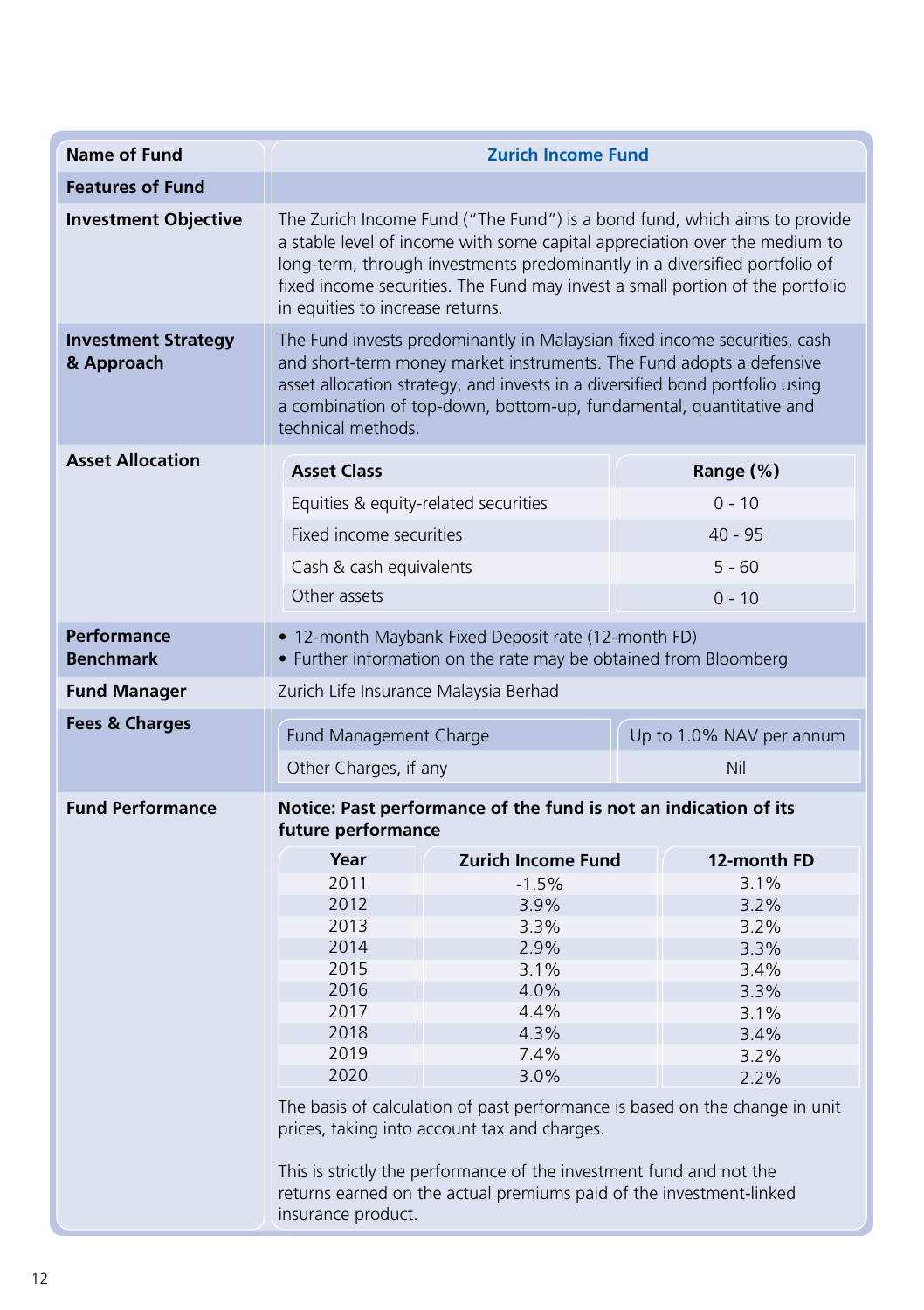| <b>Risks</b>                                    | • The Fund's unit price may go down as well as up, depending on the<br>performance of the investment portfolio. The Fund faces predominantly<br>bond market risks, as well as single-issuer risks. The bond market and<br>individual bond issues can be affected by interest rate movements, credit<br>risks and liquidity conditions.<br>• For risk management, the Fund adopts a defensive asset allocation strategy<br>to manage overall market risks, and invests in a diversified bond portfolio<br>to reduce sector and single-issuer risks. |
|-------------------------------------------------|----------------------------------------------------------------------------------------------------------------------------------------------------------------------------------------------------------------------------------------------------------------------------------------------------------------------------------------------------------------------------------------------------------------------------------------------------------------------------------------------------------------------------------------------------|
| <b>Other Information</b>                        |                                                                                                                                                                                                                                                                                                                                                                                                                                                                                                                                                    |
| • Target Market                                 | For investors:<br>• Looking to have a diversified portfolio of predominantly fixed income securities.<br>• Looking to receive a steady income stream.<br>• Willing to accept a low to moderate level of investment risk.<br>• Have a medium to long-term investment horizon (typically 3 to 5 years).                                                                                                                                                                                                                                              |
| • Basis & Frequency of<br><b>Unit Valuation</b> | Daily unit valuation. Unit price is net of transaction costs.                                                                                                                                                                                                                                                                                                                                                                                                                                                                                      |
| • Exceptional<br><b>Circumstances</b>           | The Company may choose to, without prior notice, to suspend unit pricing<br>and policy transactions if any of the exchanges in which the Zurich Fund is<br>invested is temporarily suspended for trading.                                                                                                                                                                                                                                                                                                                                          |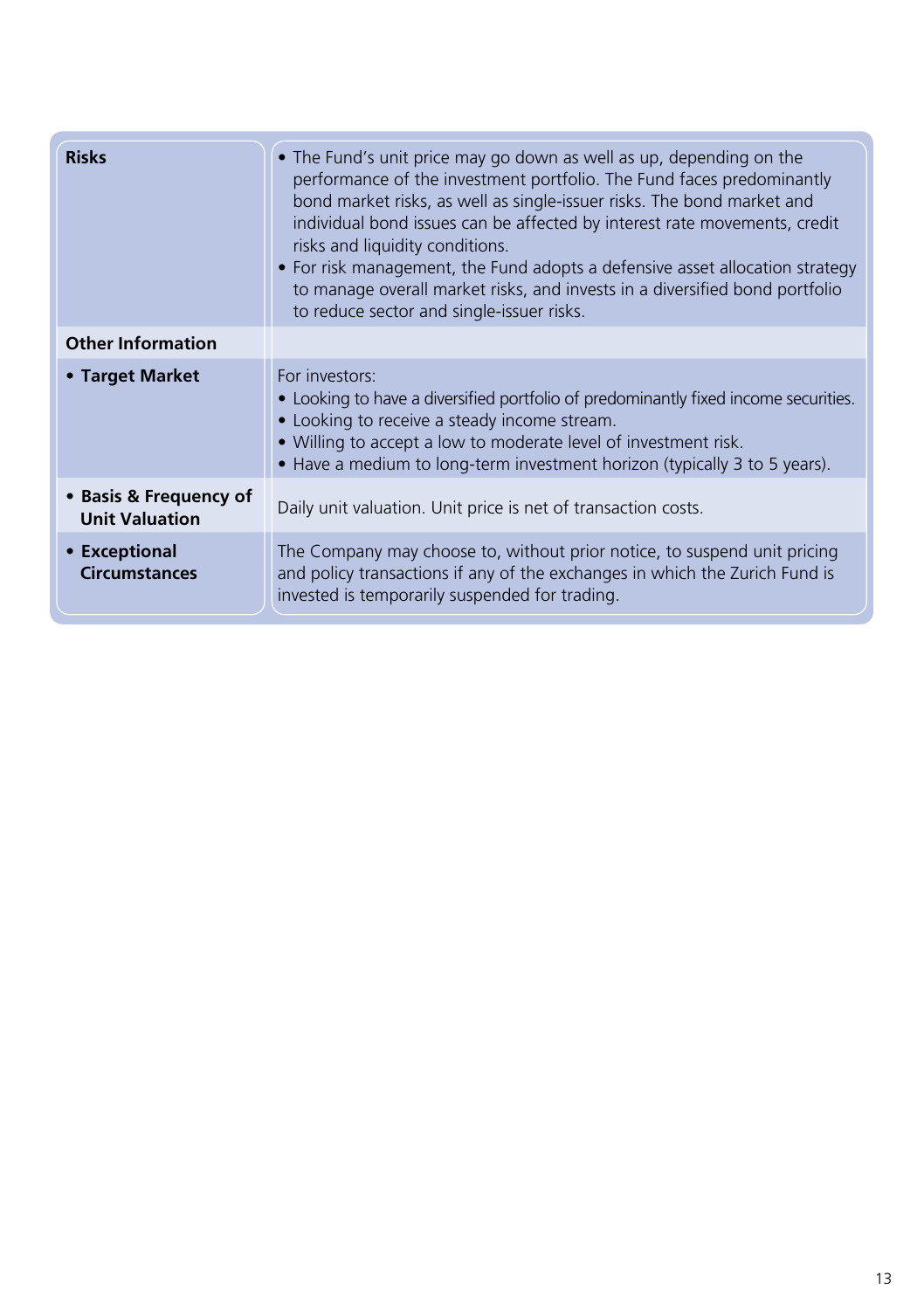| <b>Name of Fund</b>                      |                                                                                                                                                                                                                                                                                                                                                                                                                                                                        | <b>Zurich Dana Seri Mulia</b>                                                                                                                                                                                                                                                                                                                  |                                                                             |  |  |  |  |  |
|------------------------------------------|------------------------------------------------------------------------------------------------------------------------------------------------------------------------------------------------------------------------------------------------------------------------------------------------------------------------------------------------------------------------------------------------------------------------------------------------------------------------|------------------------------------------------------------------------------------------------------------------------------------------------------------------------------------------------------------------------------------------------------------------------------------------------------------------------------------------------|-----------------------------------------------------------------------------|--|--|--|--|--|
| <b>Features of Fund</b>                  |                                                                                                                                                                                                                                                                                                                                                                                                                                                                        |                                                                                                                                                                                                                                                                                                                                                |                                                                             |  |  |  |  |  |
| <b>Investment Objective</b>              | The Zurich Dana Seri Mulia ("The Fund") is a bond fund, which aims to<br>provide a stable level of income with some capital appreciation over the<br>medium to long-term, through investments predominantly in a diversified<br>portfolio of Islamic fixed income securities. The Fund may also invest a small<br>portion of the portfolio in Shariah-approved stocks (as listed by the Shariah<br>Advisory Council of the Securities Commission) to increase returns. |                                                                                                                                                                                                                                                                                                                                                |                                                                             |  |  |  |  |  |
| <b>Investment Strategy</b><br>& Approach |                                                                                                                                                                                                                                                                                                                                                                                                                                                                        | The Fund invests predominantly in Malaysian Islamic fixed income securities,<br>cash and short-term Islamic money market instruments. The Fund adopts a<br>defensive asset allocation strategy, and invests in a diversified bond portfolio<br>using a combination of top-down, bottom-up, fundamental, quantitative<br>and technical methods. |                                                                             |  |  |  |  |  |
| <b>Asset Allocation</b>                  | <b>Asset Class</b>                                                                                                                                                                                                                                                                                                                                                                                                                                                     |                                                                                                                                                                                                                                                                                                                                                | Range (%)                                                                   |  |  |  |  |  |
|                                          | Shariah-allowed equities                                                                                                                                                                                                                                                                                                                                                                                                                                               |                                                                                                                                                                                                                                                                                                                                                | $0 - 10$                                                                    |  |  |  |  |  |
|                                          | Islamic debt securities                                                                                                                                                                                                                                                                                                                                                                                                                                                |                                                                                                                                                                                                                                                                                                                                                | $40 - 95$                                                                   |  |  |  |  |  |
|                                          | Interest-gain free cash                                                                                                                                                                                                                                                                                                                                                                                                                                                |                                                                                                                                                                                                                                                                                                                                                | $5 - 60$                                                                    |  |  |  |  |  |
|                                          | Other assets                                                                                                                                                                                                                                                                                                                                                                                                                                                           |                                                                                                                                                                                                                                                                                                                                                | $0 - 10$                                                                    |  |  |  |  |  |
|                                          |                                                                                                                                                                                                                                                                                                                                                                                                                                                                        |                                                                                                                                                                                                                                                                                                                                                |                                                                             |  |  |  |  |  |
| Performance<br><b>Benchmark</b>          |                                                                                                                                                                                                                                                                                                                                                                                                                                                                        | • 12-month Maybank Fixed Deposit rate (12-month FD)<br>• Further information on the rate may be obtained from Bloomberg                                                                                                                                                                                                                        |                                                                             |  |  |  |  |  |
| <b>Fund Manager</b>                      | Zurich Life Insurance Malaysia Berhad                                                                                                                                                                                                                                                                                                                                                                                                                                  |                                                                                                                                                                                                                                                                                                                                                |                                                                             |  |  |  |  |  |
| <b>Fees &amp; Charges</b>                | Fund Management Charge                                                                                                                                                                                                                                                                                                                                                                                                                                                 |                                                                                                                                                                                                                                                                                                                                                | Up to 1.0% NAV per annum                                                    |  |  |  |  |  |
|                                          | Other Charges, if any                                                                                                                                                                                                                                                                                                                                                                                                                                                  |                                                                                                                                                                                                                                                                                                                                                | Nil                                                                         |  |  |  |  |  |
| <b>Fund Performance</b>                  | future performance                                                                                                                                                                                                                                                                                                                                                                                                                                                     | Notice: Past performance of the fund is not an indication of its                                                                                                                                                                                                                                                                               |                                                                             |  |  |  |  |  |
|                                          | Year                                                                                                                                                                                                                                                                                                                                                                                                                                                                   | Zurich Dana Seri Mulia                                                                                                                                                                                                                                                                                                                         | 12-month FD                                                                 |  |  |  |  |  |
|                                          | 2011                                                                                                                                                                                                                                                                                                                                                                                                                                                                   | $-0.2%$                                                                                                                                                                                                                                                                                                                                        | 3.1%                                                                        |  |  |  |  |  |
|                                          | 2012                                                                                                                                                                                                                                                                                                                                                                                                                                                                   | 4.7%                                                                                                                                                                                                                                                                                                                                           | 3.2%                                                                        |  |  |  |  |  |
|                                          | 2013                                                                                                                                                                                                                                                                                                                                                                                                                                                                   | 3.4%                                                                                                                                                                                                                                                                                                                                           | 3.2%                                                                        |  |  |  |  |  |
|                                          | 2014<br>2015                                                                                                                                                                                                                                                                                                                                                                                                                                                           | 3.3%<br>3.2%                                                                                                                                                                                                                                                                                                                                   | 3.3%<br>3.4%                                                                |  |  |  |  |  |
|                                          | 2016                                                                                                                                                                                                                                                                                                                                                                                                                                                                   | 3.8%                                                                                                                                                                                                                                                                                                                                           | 3.3%                                                                        |  |  |  |  |  |
|                                          | 2017                                                                                                                                                                                                                                                                                                                                                                                                                                                                   | 4.3%                                                                                                                                                                                                                                                                                                                                           | 3.1%                                                                        |  |  |  |  |  |
|                                          | 2018                                                                                                                                                                                                                                                                                                                                                                                                                                                                   | 3.9%                                                                                                                                                                                                                                                                                                                                           | 3.4%                                                                        |  |  |  |  |  |
|                                          | 2019                                                                                                                                                                                                                                                                                                                                                                                                                                                                   | 7.6%                                                                                                                                                                                                                                                                                                                                           | 3.2%                                                                        |  |  |  |  |  |
|                                          | 2020                                                                                                                                                                                                                                                                                                                                                                                                                                                                   | 4.3%                                                                                                                                                                                                                                                                                                                                           | 2.2%                                                                        |  |  |  |  |  |
|                                          |                                                                                                                                                                                                                                                                                                                                                                                                                                                                        | prices, taking into account tax and charges.                                                                                                                                                                                                                                                                                                   | The basis of calculation of past performance is based on the change in unit |  |  |  |  |  |
|                                          |                                                                                                                                                                                                                                                                                                                                                                                                                                                                        | This is strictly the performance of the investment fund and not the returns earned<br>on the actual premiums paid of the investment-linked insurance product.                                                                                                                                                                                  |                                                                             |  |  |  |  |  |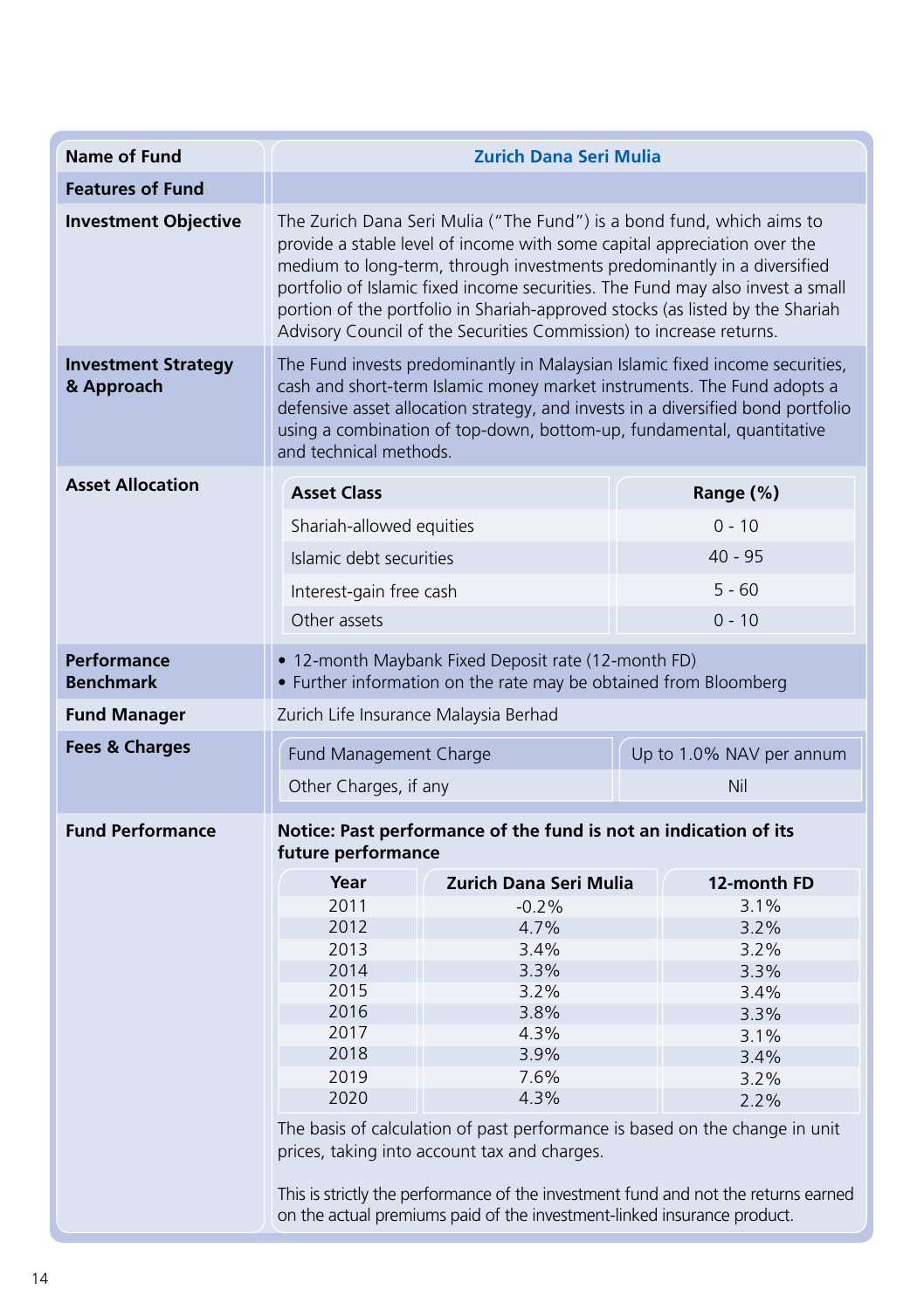| <b>Risks</b>                                    | • The Fund's unit price may go down as well as up, depending on the<br>performance of the investment portfolio. The Fund faces predominantly<br>bond market risks, as well as single-issuer risks. The bond market and<br>individual bond issues can be affected by interest rate movements, credit<br>risks and liquidity conditions.<br>• For risk management, the Fund adopts a defensive asset allocation strategy<br>to manage overall market risks, and invests in a diversified bond portfolio<br>to reduce sector and single-issuer risks. |
|-------------------------------------------------|----------------------------------------------------------------------------------------------------------------------------------------------------------------------------------------------------------------------------------------------------------------------------------------------------------------------------------------------------------------------------------------------------------------------------------------------------------------------------------------------------------------------------------------------------|
| <b>Other Information</b>                        |                                                                                                                                                                                                                                                                                                                                                                                                                                                                                                                                                    |
| • Target Market                                 | For investors:<br>• Looking to have a portfolio of predominantly Islamic fixed income securities.<br>• Looking to receive a steady income stream.<br>• Willing to accept a low to moderate level of investment risk.<br>• Have a medium to long-term investment horizon (typically 3 to 5 years).                                                                                                                                                                                                                                                  |
| • Basis & Frequency of<br><b>Unit Valuation</b> | Daily unit valuation. Unit price is net of transaction costs.                                                                                                                                                                                                                                                                                                                                                                                                                                                                                      |
| • Exceptional<br><b>Circumstances</b>           | The Company may choose to, without prior notice, to suspend unit pricing<br>and policy transactions if any of the exchanges in which the Zurich Fund is<br>invested is temporarily suspended for trading.                                                                                                                                                                                                                                                                                                                                          |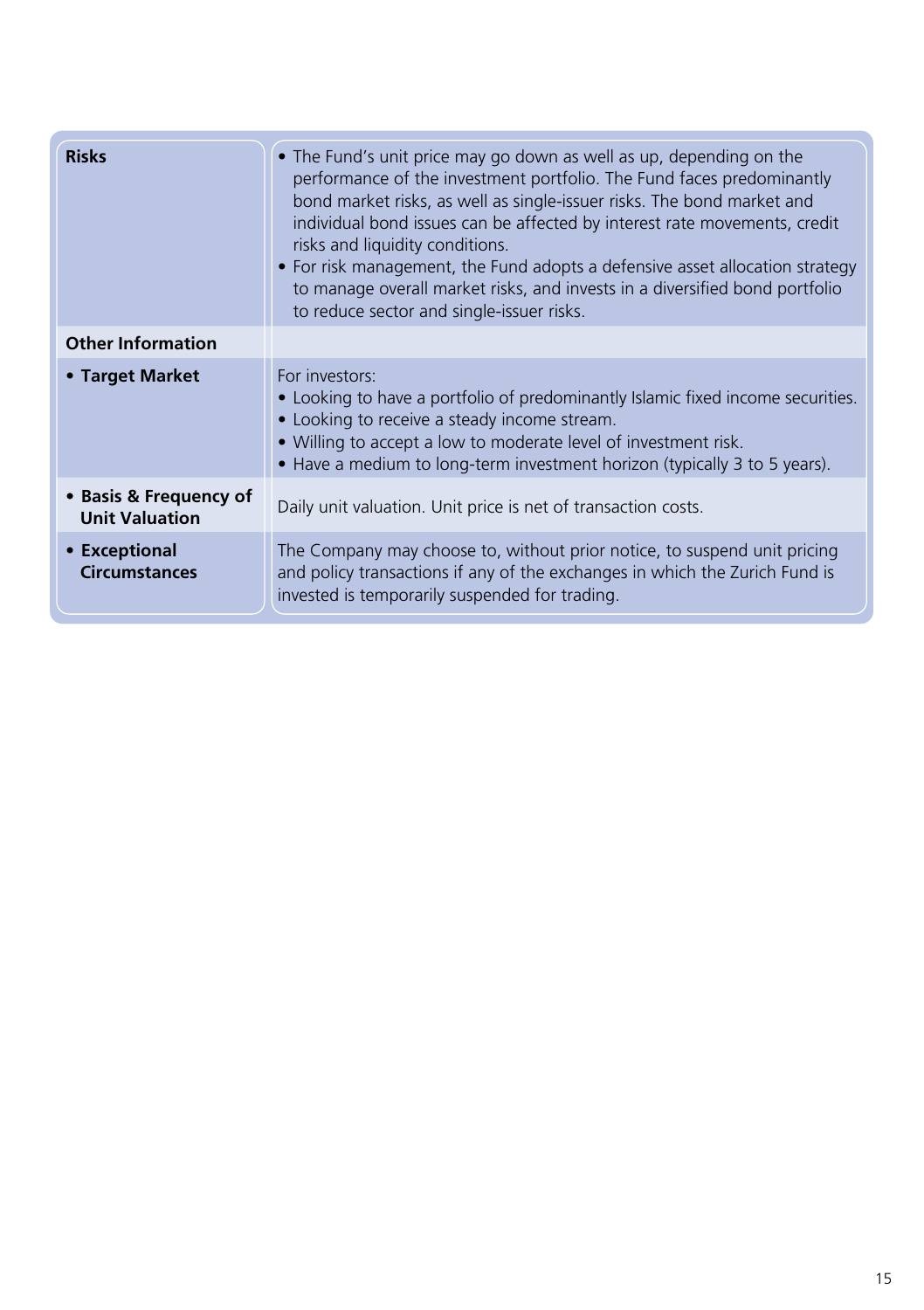## **Foreign Funds**

| <b>Name of Fund</b>                          |                                                                                                                                                                                                                                                                                                                                                        | <b>Zurich China Edge Fund</b>                                                                                                                                                                                                                                                                                                                                                                                                                                                                                                       |     |                          |  |  |  |
|----------------------------------------------|--------------------------------------------------------------------------------------------------------------------------------------------------------------------------------------------------------------------------------------------------------------------------------------------------------------------------------------------------------|-------------------------------------------------------------------------------------------------------------------------------------------------------------------------------------------------------------------------------------------------------------------------------------------------------------------------------------------------------------------------------------------------------------------------------------------------------------------------------------------------------------------------------------|-----|--------------------------|--|--|--|
| <b>Features of Fund</b>                      |                                                                                                                                                                                                                                                                                                                                                        |                                                                                                                                                                                                                                                                                                                                                                                                                                                                                                                                     |     |                          |  |  |  |
| <b>Investment Objective</b>                  | The Zurich China Edge Fund ("The Fund") is an equity fund, which aims to<br>provide capital growth over the medium to long-term, through investment in<br>equity and equity-related securities (China equities) of companies which are<br>headquartered and/or listed in or have a substantial business exposure to the<br>People's Republic of China. |                                                                                                                                                                                                                                                                                                                                                                                                                                                                                                                                     |     |                          |  |  |  |
| <b>Investment Strategy</b><br>& Approach     |                                                                                                                                                                                                                                                                                                                                                        | The Fund will invest its assets in the Schroder International Selection Fund (ISF) -<br>China Opportunities ("The Underlying Fund") for exposure to China equities.<br>The Underlying Fund uses an active fundamental investment strategy to invest<br>in China equities. Within this strategy, Schroder Investment Management<br>Limited ("Schroder") places primary emphasis on their capability to generate<br>investment insights through bottom-up research leveraging on the extensive<br>investment expertise in the region. |     |                          |  |  |  |
| <b>Asset Allocation</b>                      | <b>Asset Class</b>                                                                                                                                                                                                                                                                                                                                     |                                                                                                                                                                                                                                                                                                                                                                                                                                                                                                                                     |     | Range (% of NAV)         |  |  |  |
|                                              |                                                                                                                                                                                                                                                                                                                                                        | Schroder ISF - China Opportunities                                                                                                                                                                                                                                                                                                                                                                                                                                                                                                  |     | $90 - 100$               |  |  |  |
|                                              | Cash & cash equivalents                                                                                                                                                                                                                                                                                                                                |                                                                                                                                                                                                                                                                                                                                                                                                                                                                                                                                     |     | $0 - 10$                 |  |  |  |
| <b>Fund Currency</b>                         | Ringgit Malaysia (RM)                                                                                                                                                                                                                                                                                                                                  |                                                                                                                                                                                                                                                                                                                                                                                                                                                                                                                                     |     |                          |  |  |  |
| Performance                                  |                                                                                                                                                                                                                                                                                                                                                        | • MSCI China Net Total Return USD Index                                                                                                                                                                                                                                                                                                                                                                                                                                                                                             |     |                          |  |  |  |
| <b>Benchmark</b>                             |                                                                                                                                                                                                                                                                                                                                                        | • Further information on indices may be obtained from Bloomberg                                                                                                                                                                                                                                                                                                                                                                                                                                                                     |     |                          |  |  |  |
| <b>Fund Manager</b>                          |                                                                                                                                                                                                                                                                                                                                                        | Zurich Life Insurance Malaysia Berhad for Zurich China Edge Fund                                                                                                                                                                                                                                                                                                                                                                                                                                                                    |     |                          |  |  |  |
| <b>Fees &amp; Charges</b>                    | Fund Management Charge                                                                                                                                                                                                                                                                                                                                 |                                                                                                                                                                                                                                                                                                                                                                                                                                                                                                                                     |     | Up to 1.5% NAV per annum |  |  |  |
|                                              | Other Charges, if any                                                                                                                                                                                                                                                                                                                                  |                                                                                                                                                                                                                                                                                                                                                                                                                                                                                                                                     | Nil |                          |  |  |  |
| <b>Fund Performance</b>                      | Year                                                                                                                                                                                                                                                                                                                                                   | <b>Zurich China Edge Fund</b>                                                                                                                                                                                                                                                                                                                                                                                                                                                                                                       |     | <b>MSCI China</b>        |  |  |  |
|                                              | 2016                                                                                                                                                                                                                                                                                                                                                   | 7.1%                                                                                                                                                                                                                                                                                                                                                                                                                                                                                                                                |     | 5.2%                     |  |  |  |
|                                              | 2017                                                                                                                                                                                                                                                                                                                                                   | 25.5%                                                                                                                                                                                                                                                                                                                                                                                                                                                                                                                               |     | 39.5%                    |  |  |  |
|                                              | 2018                                                                                                                                                                                                                                                                                                                                                   | $-11.6%$                                                                                                                                                                                                                                                                                                                                                                                                                                                                                                                            |     | $-17.4%$                 |  |  |  |
|                                              | 2019                                                                                                                                                                                                                                                                                                                                                   | 16.0%                                                                                                                                                                                                                                                                                                                                                                                                                                                                                                                               |     | 22.2%                    |  |  |  |
|                                              | 2020                                                                                                                                                                                                                                                                                                                                                   | 35.8%                                                                                                                                                                                                                                                                                                                                                                                                                                                                                                                               |     | 27.3%                    |  |  |  |
|                                              | The basis of calculation of past performance is based on the change in unit<br>prices, taking into account tax and charges.<br>This is strictly the performance of the investment fund and not the returns<br>earned on the actual premiums paid of the investment-linked insurance<br>product.                                                        |                                                                                                                                                                                                                                                                                                                                                                                                                                                                                                                                     |     |                          |  |  |  |
| Additional Disclosure on the Underlying Fund |                                                                                                                                                                                                                                                                                                                                                        |                                                                                                                                                                                                                                                                                                                                                                                                                                                                                                                                     |     |                          |  |  |  |
| $\bullet$ Name                               |                                                                                                                                                                                                                                                                                                                                                        | Schroder International Selection Fund (ISF) - China Opportunities                                                                                                                                                                                                                                                                                                                                                                                                                                                                   |     |                          |  |  |  |
| • Fund Type                                  | <b>Equity Fund</b>                                                                                                                                                                                                                                                                                                                                     |                                                                                                                                                                                                                                                                                                                                                                                                                                                                                                                                     |     |                          |  |  |  |
| • Fund Launch Date                           | 17 February 2006                                                                                                                                                                                                                                                                                                                                       |                                                                                                                                                                                                                                                                                                                                                                                                                                                                                                                                     |     |                          |  |  |  |
| • Fund Base Currency                         | US Dollar (USD)                                                                                                                                                                                                                                                                                                                                        |                                                                                                                                                                                                                                                                                                                                                                                                                                                                                                                                     |     |                          |  |  |  |
| • Fund Manager                               |                                                                                                                                                                                                                                                                                                                                                        | Schroder Investment Management Limited ("Schroder") for Schroder Fund                                                                                                                                                                                                                                                                                                                                                                                                                                                               |     |                          |  |  |  |
| • Fee Structure                              | the unit price.                                                                                                                                                                                                                                                                                                                                        | There is no double counting of management fees between the Fund and<br>the Underlying Fund, as the Fund Management Fee is charged only once in                                                                                                                                                                                                                                                                                                                                                                                      |     |                          |  |  |  |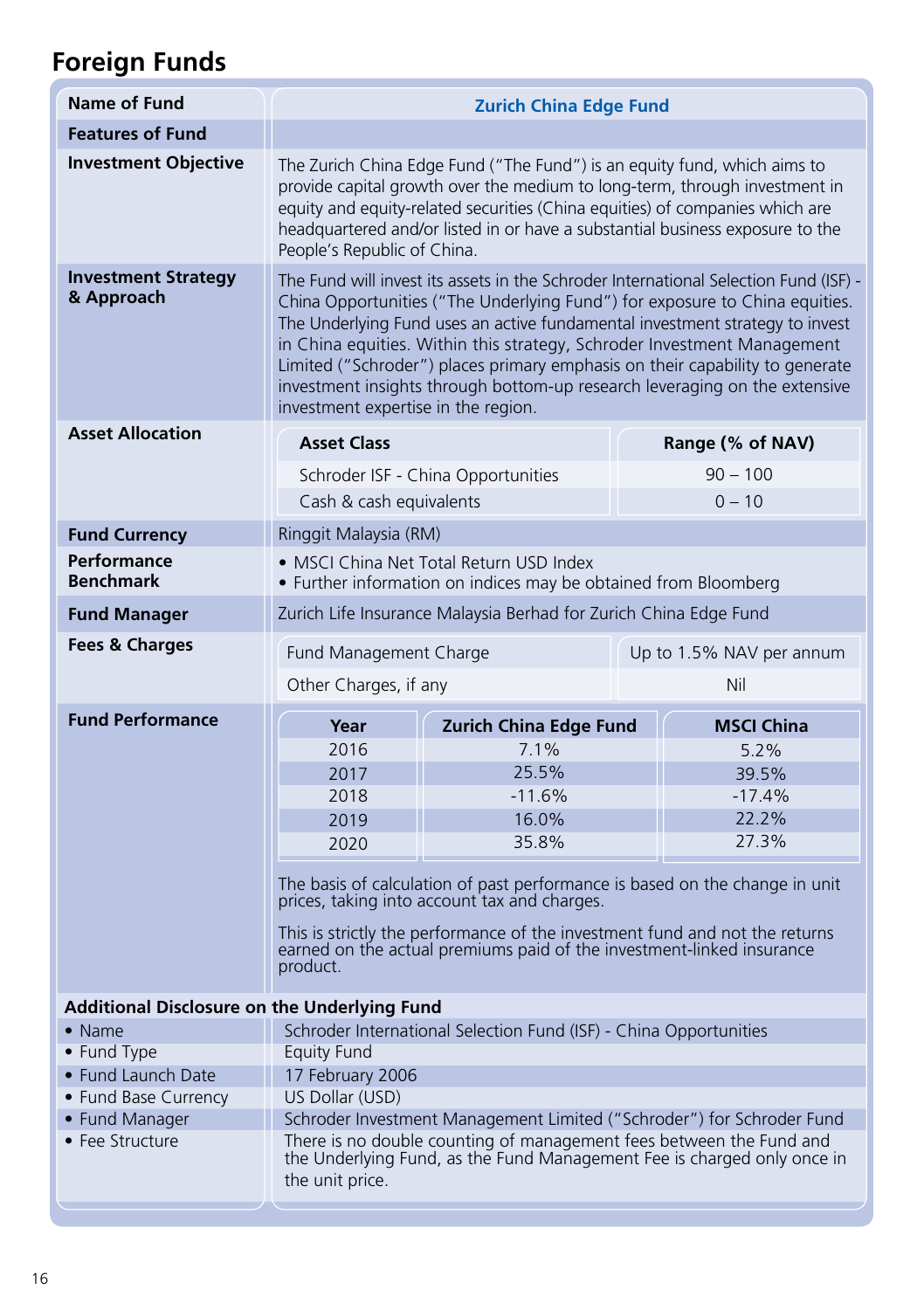#### **Target** 2.8 11.2 29.5 29.5 29.7 101.6 108.3 • Historical Performance **Notice: Past performance of the underlying fund is not an indication of its future performance**

**Share class (Net)** 5.5 16.8 42.9 42.9 45.1 115.9 124.6

|                                  |          |                          | and the se |       |               |
|----------------------------------|----------|--------------------------|------------|-------|---------------|
|                                  | mth      | mths                     | vear       | vears | vears         |
|                                  | %        | %                        | $\%$       | $\%$  | $\frac{9}{6}$ |
| Schroder ISF-China Opportunities | $-5.5 -$ | 16.8                     | 42.9       | 45.1  | 1159          |
| <b>MSCI China</b>                |          | 2.8 11.2 29.5 29.7 101.6 |            |       |               |

## **Performance over 5 years (%)**



#### Past performance is not a reliable indicator of future results, prices of shares and the income from them may fall as well as rise and investors **may not get back the amount originally invested. may cause the value of any overseas investments to rise or fall.**  $S_{\rm eff}$

All fund performance data are provided on the basis that net income is reinvested. Data are not available for the time periods with no % growth stated. In case a share class is created after the fund's launch date, a simulated past performance is used, based upon the performance of an existing share class within the fund, taking into account the difference in the Total Expense Ratio and including the impact of any performance fees if applicable.

Some performance differences between the fund and the benchmark may arise because the fund performance is calculated at a different valuation point from the benchmark.

All figures represent cumulative returns. Source: Schroders as at 31 December 2020  $\mathbf{F}$ Domicile Luxembourg Fund launch date 17.02.2006 Share class launch date 17.02.2006 Fund base currency USD Share class currency USD Fund size (Million) USD 1,636.01 Number of holdings 82 Target MSCI China NR Comparator Morningstar China Equity sector Unit NAV USD 566.8371 Dealing frequency Daily Distribution frequency No Distribution

Fees & expenses Ongoing charge 1.84% Redemption fee 0.00% Purchase details

Codes

Minimum initial subscription USD 1,000

Ratings and accreditation

section for the disclosure.

ISIN LU0244354667 Bloomberg SCHCHOA LX SEDOL B0YQ0N6 Reuters code LU0244354667.LUF

Please refer to the Important information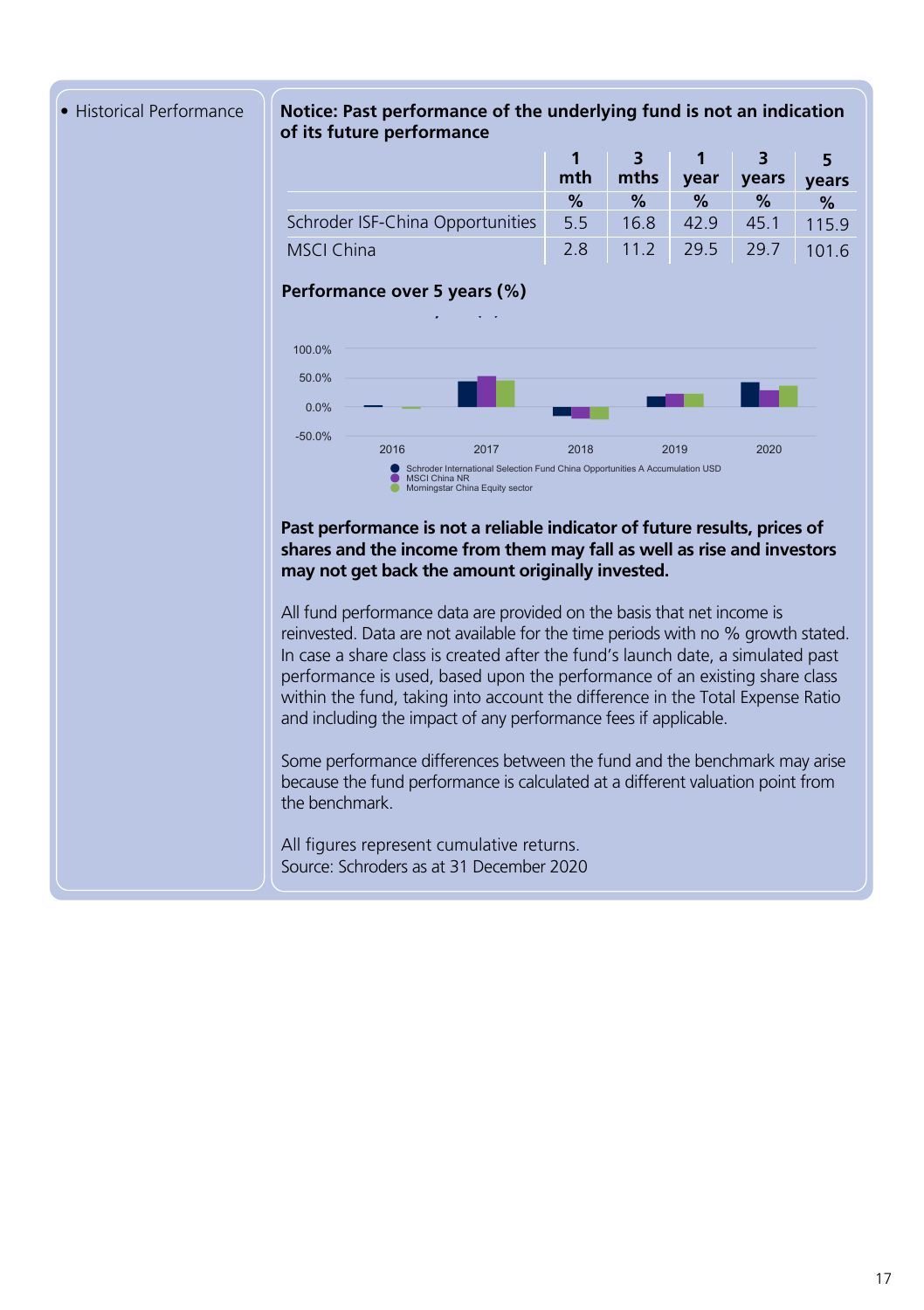| <b>Risks</b>                                    | • The Fund's unit price may go down as well as up, depending on the<br>performance of the investment portfolio. The Fund faces equity market,<br>currency exchange rate, liquidity, credit and foreign investment risks. The<br>equity market can be volatile, depending on equity price and foreign<br>currency movement.<br>• The capital and returns are not guaranteed. Investments in foreign (China)<br>equities are subject to high market risks, comprising equity and currency<br>exchange rate risks. Emerging equity markets may be more volatile than equity<br>markets of well-established economies, and may also have liquidity risks. As<br>Fund investments are subject to equity price and foreign currency movements,<br>the unit price can be volatile and potential losses can be incurred.<br>• It is important to note that investing in China entails high risks, as China's<br>market volatility is higher than Malaysia. Malaysian investors also face currency<br>risks when investing in China: investors will face currency loss (gain) when<br>the Ringgit appreciates (depreciates) against the foreign currency (e.g. USD,<br>Chinese Renminbi).<br>• For risk management, the Underlying Fund's risk is actively monitored and<br>managed with the use of PRISM (Portfolio Risk Investment Strategy Manager),<br>Schroders' proprietary risk management system. PRISM is an internally<br>developed risk analysis and reporting tool that identifies active risk, size<br>exposure, beta, non-index positions and sources of risk by decomposing<br>portfolios into stock specific/sector/country and characteristic exposures. |
|-------------------------------------------------|------------------------------------------------------------------------------------------------------------------------------------------------------------------------------------------------------------------------------------------------------------------------------------------------------------------------------------------------------------------------------------------------------------------------------------------------------------------------------------------------------------------------------------------------------------------------------------------------------------------------------------------------------------------------------------------------------------------------------------------------------------------------------------------------------------------------------------------------------------------------------------------------------------------------------------------------------------------------------------------------------------------------------------------------------------------------------------------------------------------------------------------------------------------------------------------------------------------------------------------------------------------------------------------------------------------------------------------------------------------------------------------------------------------------------------------------------------------------------------------------------------------------------------------------------------------------------------------------------------------------------------------------------------------|
| <b>Other Information</b>                        |                                                                                                                                                                                                                                                                                                                                                                                                                                                                                                                                                                                                                                                                                                                                                                                                                                                                                                                                                                                                                                                                                                                                                                                                                                                                                                                                                                                                                                                                                                                                                                                                                                                                  |
| • Target Market                                 | For investors:<br>• Looking to gain exposure to the growth of the China economy and the<br>equities of China-related companies.<br>• Looking for capital appreciation rather than steady income stream.<br>• Willing to accept a high level of investment risk.<br>• Have a medium to long-term (typically 3 to 5 years) investment horizon.                                                                                                                                                                                                                                                                                                                                                                                                                                                                                                                                                                                                                                                                                                                                                                                                                                                                                                                                                                                                                                                                                                                                                                                                                                                                                                                     |
| • Basis & Frequency of<br><b>Unit Valuation</b> | Daily unit valuation. Unit price is net of transaction costs.                                                                                                                                                                                                                                                                                                                                                                                                                                                                                                                                                                                                                                                                                                                                                                                                                                                                                                                                                                                                                                                                                                                                                                                                                                                                                                                                                                                                                                                                                                                                                                                                    |
| • Exceptional<br><b>Circumstances</b>           | The Company may choose to, without prior notice, suspend unit pricing and<br>policy transactions if the Underlying Fund in which the Zurich Fund invested<br>is temporarily suspended for trading.                                                                                                                                                                                                                                                                                                                                                                                                                                                                                                                                                                                                                                                                                                                                                                                                                                                                                                                                                                                                                                                                                                                                                                                                                                                                                                                                                                                                                                                               |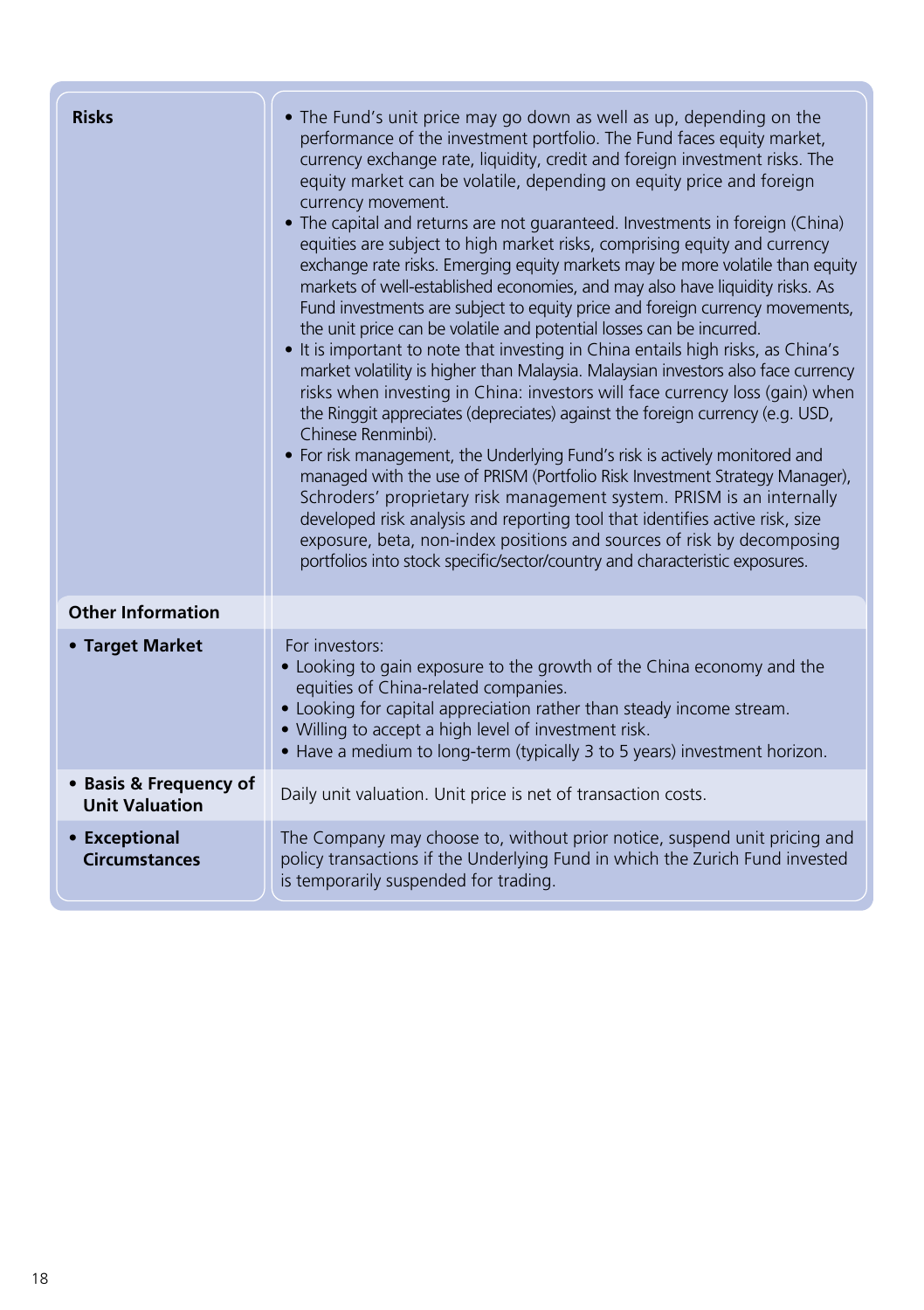| <b>Name of Fund</b>                          | <b>Zurich India Edge Fund</b>                                                                                                                                                                                                                                                                      |                                                                                                                                                                                                                                                                                              |  |                          |  |  |
|----------------------------------------------|----------------------------------------------------------------------------------------------------------------------------------------------------------------------------------------------------------------------------------------------------------------------------------------------------|----------------------------------------------------------------------------------------------------------------------------------------------------------------------------------------------------------------------------------------------------------------------------------------------|--|--------------------------|--|--|
| <b>Features of Fund</b>                      |                                                                                                                                                                                                                                                                                                    |                                                                                                                                                                                                                                                                                              |  |                          |  |  |
| <b>Investment Objective</b>                  | The Zurich India Edge Fund ("The Fund") is an equity fund, which aims<br>to provide capital growth over the medium to long-term period, through<br>investment in equity and equity-related securities of Indian companies.                                                                         |                                                                                                                                                                                                                                                                                              |  |                          |  |  |
| <b>Investment Strategy</b><br>& Approach     | The Fund will invest its assets in the Schroder International Selection Fund<br>(ISF) - Indian Equity ("The Underlying Fund") for exposure to Indian equities.<br>The Underlying Fund does not follow one investment style but rather selects<br>stocks based on the best bottom-up opportunities. |                                                                                                                                                                                                                                                                                              |  |                          |  |  |
| <b>Asset Allocation</b>                      | <b>Asset Class</b>                                                                                                                                                                                                                                                                                 |                                                                                                                                                                                                                                                                                              |  | Range (% of NAV)         |  |  |
|                                              | Schroder ISF - Indian Equity                                                                                                                                                                                                                                                                       |                                                                                                                                                                                                                                                                                              |  | $90 - 100$               |  |  |
|                                              | Cash & cash equivalents                                                                                                                                                                                                                                                                            |                                                                                                                                                                                                                                                                                              |  | $0 - 10$                 |  |  |
| <b>Fund Currency</b>                         | Ringgit Malaysia (RM)                                                                                                                                                                                                                                                                              |                                                                                                                                                                                                                                                                                              |  |                          |  |  |
| Performance<br><b>Benchmark</b>              |                                                                                                                                                                                                                                                                                                    | · MSCI Daily Total Return Gross Emerging Markets India USD Index<br>• Further information on indices may be obtained from Bloomberg                                                                                                                                                          |  |                          |  |  |
| <b>Fund Manager</b>                          |                                                                                                                                                                                                                                                                                                    | Zurich Life Insurance Malaysia Berhad for Zurich India Edge Fund                                                                                                                                                                                                                             |  |                          |  |  |
| <b>Fees &amp; Charges</b>                    | Fund Management Charge                                                                                                                                                                                                                                                                             |                                                                                                                                                                                                                                                                                              |  | Up to 1.5% NAV per annum |  |  |
|                                              | Other Charges, if any                                                                                                                                                                                                                                                                              |                                                                                                                                                                                                                                                                                              |  | Nil                      |  |  |
| <b>Fund Performance</b>                      | Year                                                                                                                                                                                                                                                                                               | Zurich India Edge Fund                                                                                                                                                                                                                                                                       |  | <b>MSCI India</b>        |  |  |
|                                              |                                                                                                                                                                                                                                                                                                    | 3.6%                                                                                                                                                                                                                                                                                         |  |                          |  |  |
|                                              | 2016                                                                                                                                                                                                                                                                                               |                                                                                                                                                                                                                                                                                              |  | 28%                      |  |  |
|                                              | 2017                                                                                                                                                                                                                                                                                               | 20.5%                                                                                                                                                                                                                                                                                        |  | 25.6%                    |  |  |
|                                              | 2018                                                                                                                                                                                                                                                                                               | $-4.7%$                                                                                                                                                                                                                                                                                      |  | $-5.6%$                  |  |  |
|                                              | 2019                                                                                                                                                                                                                                                                                               | 3.4%                                                                                                                                                                                                                                                                                         |  | 6.4%                     |  |  |
|                                              | 2020                                                                                                                                                                                                                                                                                               | 10.1%                                                                                                                                                                                                                                                                                        |  | 13.9%                    |  |  |
|                                              |                                                                                                                                                                                                                                                                                                    | The basis of calculation of past performance is based on the change in unit<br>prices, taking into account tax and charges.<br>This is strictly the performance of the investment fund and not the returns<br>earned on the actual premiums paid of the investment-linked insurance product. |  |                          |  |  |
| Additional Disclosure on the Underlying Fund |                                                                                                                                                                                                                                                                                                    |                                                                                                                                                                                                                                                                                              |  |                          |  |  |
| • Name                                       |                                                                                                                                                                                                                                                                                                    | Schroder International Selection Fund (ISF) - Indian Equity                                                                                                                                                                                                                                  |  |                          |  |  |
| • Fund Type                                  | <b>Equity Fund</b>                                                                                                                                                                                                                                                                                 |                                                                                                                                                                                                                                                                                              |  |                          |  |  |
| • Fund Launch Date                           | 10 November 2006                                                                                                                                                                                                                                                                                   |                                                                                                                                                                                                                                                                                              |  |                          |  |  |
| • Fund Base Currency                         | US Dollar (USD)                                                                                                                                                                                                                                                                                    |                                                                                                                                                                                                                                                                                              |  |                          |  |  |
| • Fund Manager                               |                                                                                                                                                                                                                                                                                                    | Schroder Investment Management Limited ("Schroder") for Schroder Fund                                                                                                                                                                                                                        |  |                          |  |  |
| • Fee Structure                              | the unit price.                                                                                                                                                                                                                                                                                    | There is no double counting of management fees between the Fund and<br>the Underlying Fund, as the Fund Management Fee is charged only once in                                                                                                                                               |  |                          |  |  |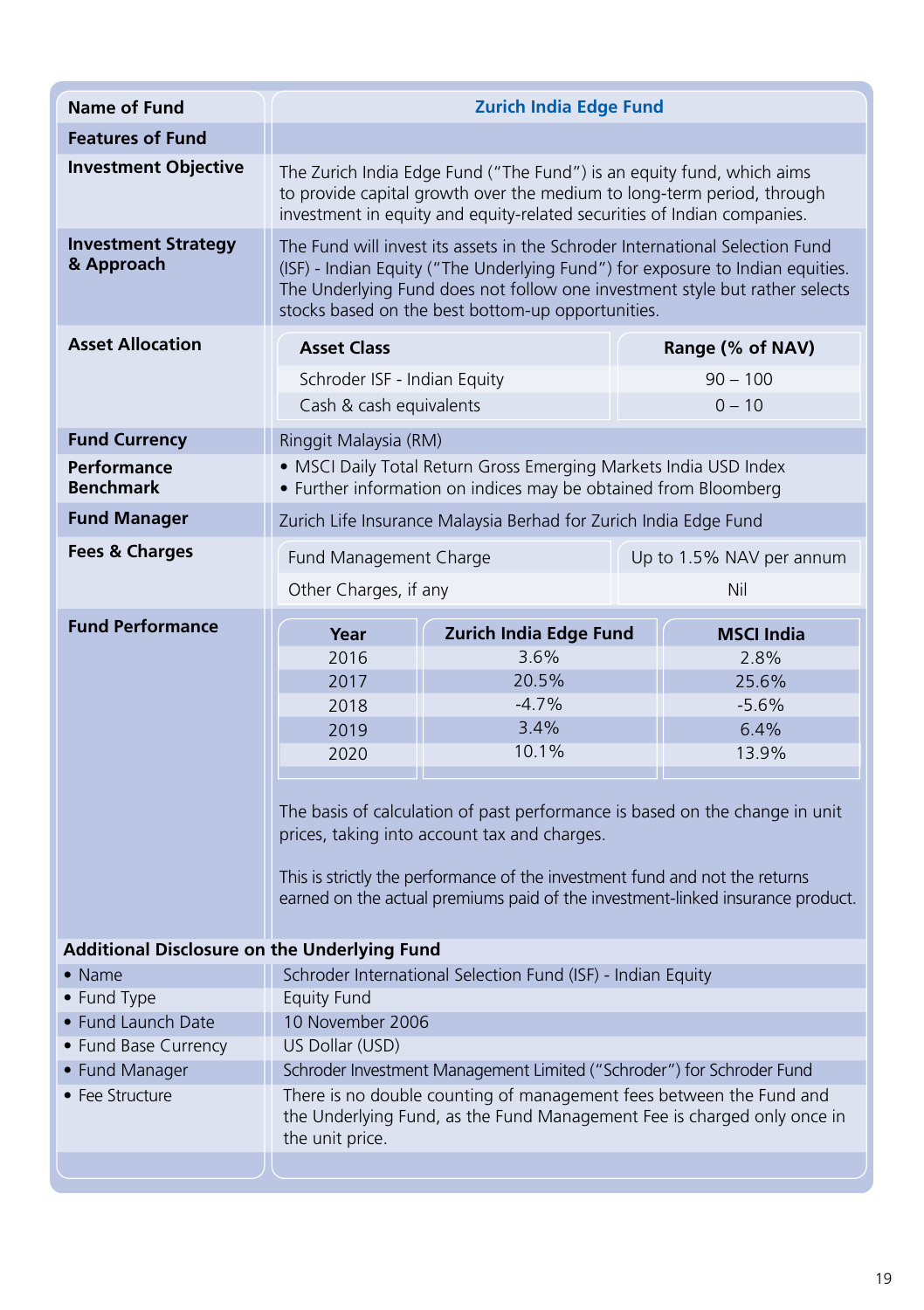

**• Historical Performance Notice: Past performance of the underlying fund is not an indication** of its future performance **Algebra 1996** Calendar year performance

Fund management company Schroder Investment Management (Europe) S.A. Domicile Luxembourg Fund launch date 10.11.2006 Share class launch date 10.11.2006 Fund base currency USD Share class currency USD Fund size (Million) USD 372.54 Number of holdings 39 Target MSCI India NR Comparator Morningstar India Equity sector Unit NAV USD 235.7476 Dealing frequency Daily Distribution frequency No Distribution

Fees & expenses Ongoing charge 1.88% Redemption fee 0.00% Purchase details

Codes

Minimum initial subscription USD 1,000

Ratings and accreditation

section for the disclosure.

ISIN LU0264410563 Bloomberg SISINAA LX SEDOL B1VMKH8 Reuters code LU0264410563.LUF

Please refer to the Important information

|                            |      |                          | 311  |             |       |
|----------------------------|------|--------------------------|------|-------------|-------|
|                            | mth  | mths                     | vear | years       | years |
|                            | $\%$ | $\%$                     | %    | $\%$        | $\%$  |
| Schroder ISF-Indian Equity | 94   | 20.1                     |      | $12.3$ 11.3 | 51.2  |
| <b>MSCI</b> India          |      | 10.2 21.0 15.6 15.2 57.6 |      |             |       |
| <b>B.</b> F. <b>F</b> 70/1 |      |                          |      |             |       |

#### **Performance over 5 years (%)** Performance over 5 years (%)



#### Past performance is not a reliable indicator of future results, prices of shares and the income from them may fall as well as rise and **investors may not get back the amount originally invested. may cause the value of any overseas investments to rise or fall.**

All fund performance data are provided on the basis that net income is reinvested. Data are not available for the time periods with no % growth stated. In case a share class is created after the fund's launch date, a simulated past performance is used, based upon the performance of an existing share class within the fund, taking into account the difference in the Total Expense Ratio and including the impact of any performance fees if applicable.

Some performance differences between the fund and the benchmark may arise because the fund performance is calculated at a different valuation point from the benchmark.

All figures represent cumulative returns. Source: Schroders as at 31 December 2020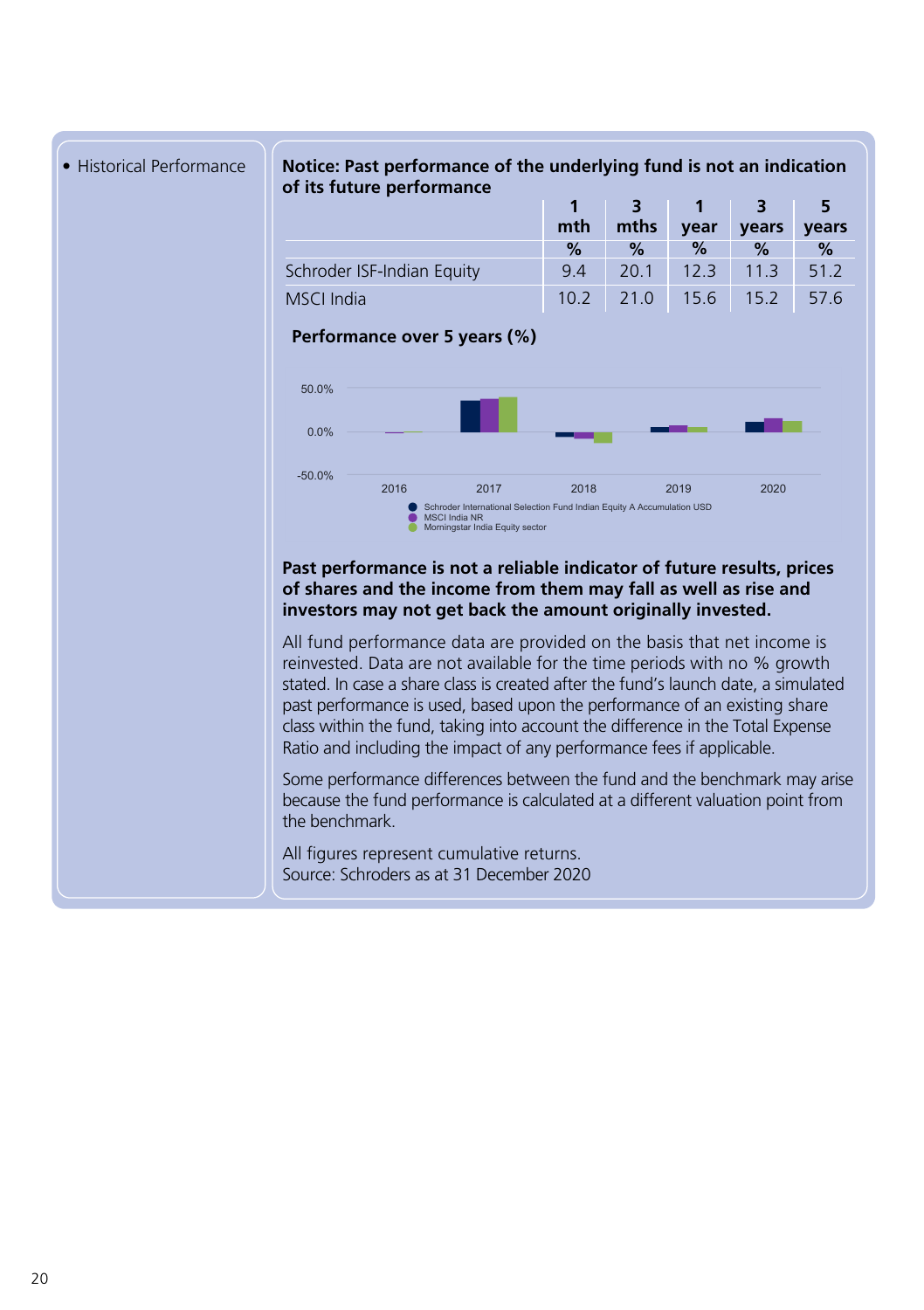| <b>Risks</b>                                    | • The Fund's unit price may go down as well as up, depending on the<br>performance of the investment portfolio. The Fund faces equity market,<br>currency exchange rate, liquidity, credit and foreign investment risks.<br>The equity market can be volatile, depending on equity price and foreign<br>currency movement.<br>• The capital and returns are not guaranteed. Investments in foreign (India)<br>equities are subject to high market risks, comprising equity and currency<br>exchange rate risks. Emerging equity markets may be more volatile<br>than equity markets of well-established economies, and may also have<br>liquidity risks. As Fund investments are subject to equity price and foreign<br>currency movements, the unit price can be volatile and potential losses<br>can be incurred.<br>• It is important to note that investing in India entails high risks, as India's<br>market volatility is higher than Malaysia. Malaysian investors also face<br>currency risks when investing in India: investors will face currency loss<br>(gain) when the Ringgit appreciates (depreciates) against the foreign<br>currency (e.g., USD, Indian Rupee).<br>• For risk management, the Underlying Fund's risk is actively monitored<br>and managed with the use of PRISM (Portfolio Risk Investment Strategy<br>Manager), Schroders' proprietary risk management system. PRISM is<br>an internally developed risk analysis and reporting tool that identifies<br>active risk, size exposure, beta, non-index positions and sources of<br>risk by decomposing portfolios into stock specific/sector/country and<br>characteristic exposures. |
|-------------------------------------------------|---------------------------------------------------------------------------------------------------------------------------------------------------------------------------------------------------------------------------------------------------------------------------------------------------------------------------------------------------------------------------------------------------------------------------------------------------------------------------------------------------------------------------------------------------------------------------------------------------------------------------------------------------------------------------------------------------------------------------------------------------------------------------------------------------------------------------------------------------------------------------------------------------------------------------------------------------------------------------------------------------------------------------------------------------------------------------------------------------------------------------------------------------------------------------------------------------------------------------------------------------------------------------------------------------------------------------------------------------------------------------------------------------------------------------------------------------------------------------------------------------------------------------------------------------------------------------------------------------------------------------------------------------------------------|
| <b>Other Information</b>                        |                                                                                                                                                                                                                                                                                                                                                                                                                                                                                                                                                                                                                                                                                                                                                                                                                                                                                                                                                                                                                                                                                                                                                                                                                                                                                                                                                                                                                                                                                                                                                                                                                                                                     |
| • Target Market                                 | For investors:<br>. Looking to gain exposure to the growth of the Indian economy and the<br>Indian stock market.<br>• Looking for capital appreciation rather than steady income stream.<br>. Willing to accept a high level of investment risk.<br>• Have a medium to long-term (typically 3 to 5 years) investment horizon.                                                                                                                                                                                                                                                                                                                                                                                                                                                                                                                                                                                                                                                                                                                                                                                                                                                                                                                                                                                                                                                                                                                                                                                                                                                                                                                                       |
| • Basis & Frequency of<br><b>Unit Valuation</b> | Daily unit valuation. Unit price is net of transaction costs.                                                                                                                                                                                                                                                                                                                                                                                                                                                                                                                                                                                                                                                                                                                                                                                                                                                                                                                                                                                                                                                                                                                                                                                                                                                                                                                                                                                                                                                                                                                                                                                                       |
| • Exceptional<br><b>Circumstances</b>           | The Company may choose to, without prior notice, suspend unit pricing and<br>policy transactions if the Underlying Fund in which the Zurich Fund invested<br>is temporarily suspended for trading.                                                                                                                                                                                                                                                                                                                                                                                                                                                                                                                                                                                                                                                                                                                                                                                                                                                                                                                                                                                                                                                                                                                                                                                                                                                                                                                                                                                                                                                                  |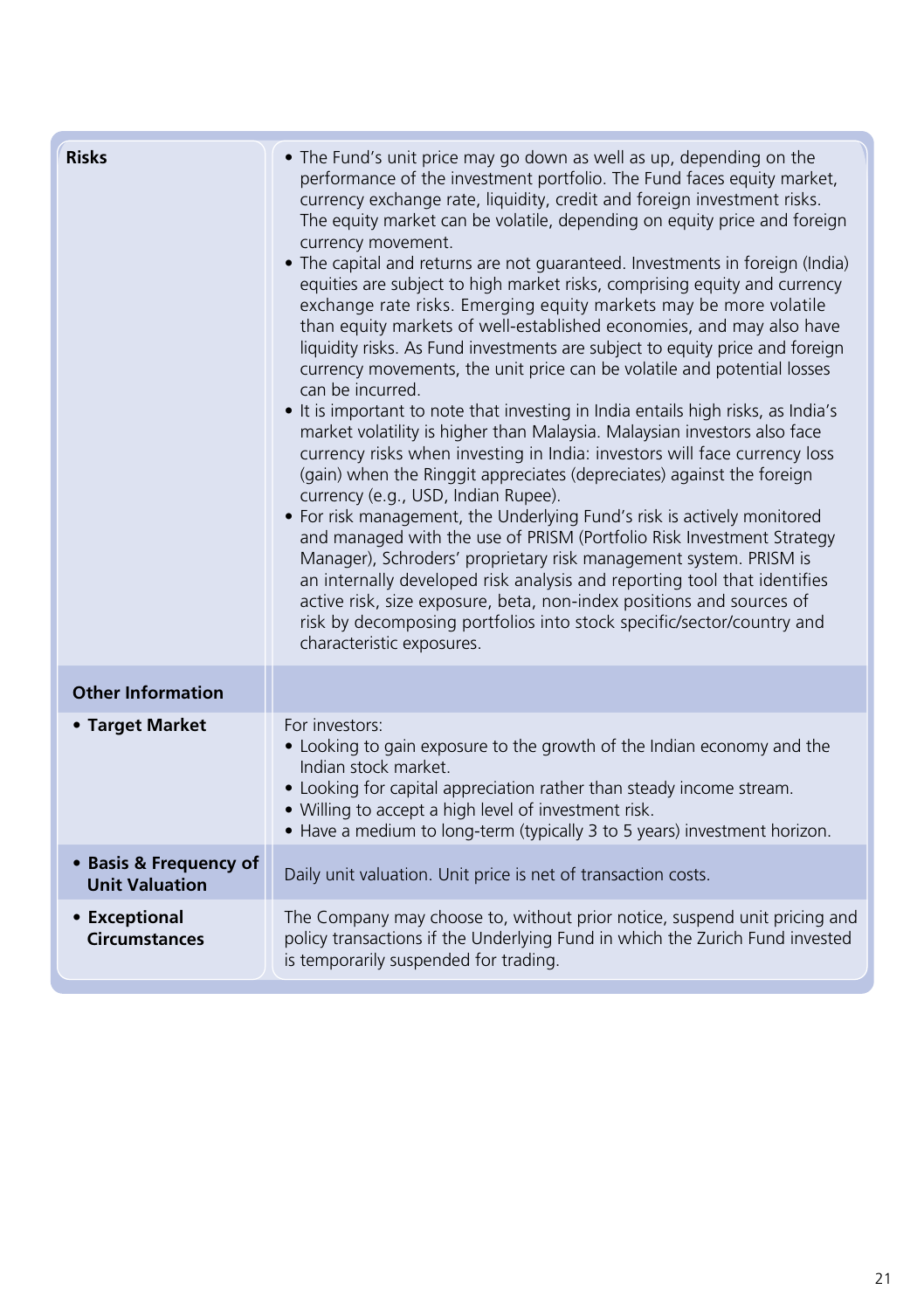| <b>Name of Fund</b>                                 | <b>Zurich Global Edge Fund</b>                                                                                                                                                                                                                                                                                                                                                                                                                           |                                                                                                                                                                                                        |                                                                                                                                                |  |  |  |
|-----------------------------------------------------|----------------------------------------------------------------------------------------------------------------------------------------------------------------------------------------------------------------------------------------------------------------------------------------------------------------------------------------------------------------------------------------------------------------------------------------------------------|--------------------------------------------------------------------------------------------------------------------------------------------------------------------------------------------------------|------------------------------------------------------------------------------------------------------------------------------------------------|--|--|--|
| <b>Features of Fund</b>                             |                                                                                                                                                                                                                                                                                                                                                                                                                                                          |                                                                                                                                                                                                        |                                                                                                                                                |  |  |  |
| <b>Investment Objective</b>                         | The Zurich Global Edge Fund ("The Fund") is an equity fund, which aims to<br>provide capital growth over the medium to long-term, through investment in<br>equity and equity-related securities of companies worldwide whose financial<br>characteristics shows high quality attributes.                                                                                                                                                                 |                                                                                                                                                                                                        |                                                                                                                                                |  |  |  |
| <b>Investment Strategy</b><br>& Approach            | The Fund will invest its assets in the Schroder International Selection Fund (ISF)<br>- QEP Global Quality ("The Underlying Fund") for exposure to global equities.<br>The Underlying Fund is an actively managed global equity fund designed to<br>deliver higher long-run returns than the wider market. Analysing a universe<br>of 5,000 stocks, the team uses a bottom-up process to construct a highly<br>diversified portfolio of over 400 stocks. |                                                                                                                                                                                                        |                                                                                                                                                |  |  |  |
| <b>Asset Allocation</b>                             | <b>Asset Class</b>                                                                                                                                                                                                                                                                                                                                                                                                                                       |                                                                                                                                                                                                        | Range (% of NAV)                                                                                                                               |  |  |  |
|                                                     |                                                                                                                                                                                                                                                                                                                                                                                                                                                          | Schroder ISF - QEP Global Quality                                                                                                                                                                      | $90 - 100$                                                                                                                                     |  |  |  |
|                                                     | Cash & cash equivalents                                                                                                                                                                                                                                                                                                                                                                                                                                  |                                                                                                                                                                                                        | $0 - 10$                                                                                                                                       |  |  |  |
| <b>Fund Currency</b>                                | Ringgit Malaysia (RM)                                                                                                                                                                                                                                                                                                                                                                                                                                    |                                                                                                                                                                                                        |                                                                                                                                                |  |  |  |
| Performance<br><b>Benchmark</b>                     | • MSCI World Net Return USD Index                                                                                                                                                                                                                                                                                                                                                                                                                        | • Further information on indices may be obtained from Bloomberg                                                                                                                                        |                                                                                                                                                |  |  |  |
| <b>Fund Manager</b>                                 |                                                                                                                                                                                                                                                                                                                                                                                                                                                          | Zurich Life Insurance Malaysia Berhad for Zurich Global Edge Fund                                                                                                                                      |                                                                                                                                                |  |  |  |
| <b>Fees &amp; Charges</b>                           | Fund Management Charge                                                                                                                                                                                                                                                                                                                                                                                                                                   |                                                                                                                                                                                                        | Up to 1.5% NAV per annum                                                                                                                       |  |  |  |
|                                                     | Other Charges, if any<br>Nil                                                                                                                                                                                                                                                                                                                                                                                                                             |                                                                                                                                                                                                        |                                                                                                                                                |  |  |  |
|                                                     |                                                                                                                                                                                                                                                                                                                                                                                                                                                          |                                                                                                                                                                                                        |                                                                                                                                                |  |  |  |
| <b>Fund Performance</b>                             | Year                                                                                                                                                                                                                                                                                                                                                                                                                                                     | <b>Zurich Global Edge Fund</b>                                                                                                                                                                         | <b>MSCI World</b>                                                                                                                              |  |  |  |
|                                                     | 2016                                                                                                                                                                                                                                                                                                                                                                                                                                                     | 9.5%                                                                                                                                                                                                   | 12.1%                                                                                                                                          |  |  |  |
|                                                     | 2017                                                                                                                                                                                                                                                                                                                                                                                                                                                     | 5.2%                                                                                                                                                                                                   | 10.8%                                                                                                                                          |  |  |  |
|                                                     | 2018                                                                                                                                                                                                                                                                                                                                                                                                                                                     | $-6.7%$                                                                                                                                                                                                | $-7.1%$                                                                                                                                        |  |  |  |
|                                                     | 2019                                                                                                                                                                                                                                                                                                                                                                                                                                                     | 18.8%                                                                                                                                                                                                  | 26.3%                                                                                                                                          |  |  |  |
|                                                     | 2020                                                                                                                                                                                                                                                                                                                                                                                                                                                     | 4.5%                                                                                                                                                                                                   | 13.9%                                                                                                                                          |  |  |  |
|                                                     |                                                                                                                                                                                                                                                                                                                                                                                                                                                          | The basis of calculation of past performance is based on the change in unit<br>prices, taking into account tax and charges.<br>on the actual premiums paid of the investment-linked insurance product. | This is strictly the performance of the investment fund and not the returns earned                                                             |  |  |  |
|                                                     |                                                                                                                                                                                                                                                                                                                                                                                                                                                          |                                                                                                                                                                                                        |                                                                                                                                                |  |  |  |
| <b>Additional Disclosure on the Underlying Fund</b> |                                                                                                                                                                                                                                                                                                                                                                                                                                                          |                                                                                                                                                                                                        |                                                                                                                                                |  |  |  |
| $\bullet$ Name                                      |                                                                                                                                                                                                                                                                                                                                                                                                                                                          | Schroder International Selection Fund (ISP) - QEP Global Quality                                                                                                                                       |                                                                                                                                                |  |  |  |
| • Fund Type                                         | Equity Fund                                                                                                                                                                                                                                                                                                                                                                                                                                              |                                                                                                                                                                                                        |                                                                                                                                                |  |  |  |
| • Fund Launch Date                                  | 17 October 2007                                                                                                                                                                                                                                                                                                                                                                                                                                          |                                                                                                                                                                                                        |                                                                                                                                                |  |  |  |
| • Fund Base Currency                                | US Dollar (USD)                                                                                                                                                                                                                                                                                                                                                                                                                                          |                                                                                                                                                                                                        |                                                                                                                                                |  |  |  |
| • Fund Manager                                      |                                                                                                                                                                                                                                                                                                                                                                                                                                                          |                                                                                                                                                                                                        | Schroder Investment Management Limited ("Schroder") for Schroder Fund                                                                          |  |  |  |
| • Fee Structure                                     | the unit price.                                                                                                                                                                                                                                                                                                                                                                                                                                          |                                                                                                                                                                                                        | There is no double counting of management fees between the Fund and<br>the Underlying Fund, as the Fund Management Fee is charged only once in |  |  |  |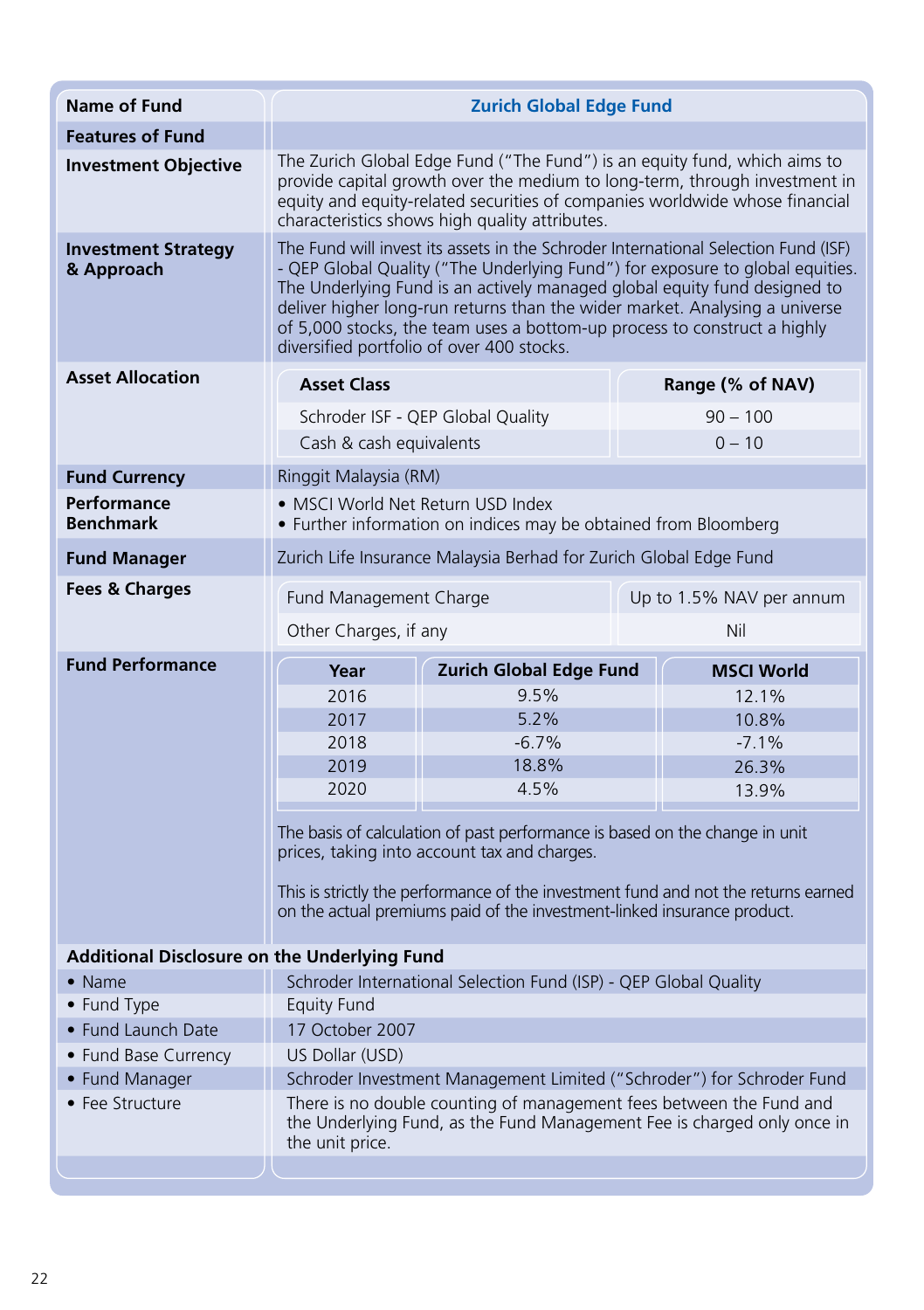#### **• Historical Performance Notice: Past performance of the underlying fund is not an indication of its future performance Comparator** 4.2 14.0 15.9 15.9 35.1 77.8 156.3

|                                 | mth | mths | vear | vears           | vears |
|---------------------------------|-----|------|------|-----------------|-------|
|                                 | %   | $\%$ | $\%$ | $\%$            | %     |
| Schroder ISF-QEP Global Quality | 3.4 | 9.5  | 6.8  | 19 <sub>1</sub> | 495   |
| <b>MSCI</b> World               | 46  | 14.7 | 16.3 | 33.3            | 78.3  |

### **Performance over 5 years (%)**



### Past performance is not a reliable indicator of future results, prices of shares and the income from them may fall as well as rise and investors may not get back the amount originally invested.

All fund performance data are provided on the basis that net income is reinvested. Data are not available for the time periods with no % growth stated. In case a share class is created after the fund's launch date, a simulated past performance is used, based upon the performance of an existing share class within the fund, taking into account the difference in the Total Expense Ratio and including the impact of any performance fees if applicable.

Some performance differences between the fund and the benchmark may arise because the fund performance is calculated at a different valuation point from the benchmark.

Learn more about Schroders' funds visit: **schroders.co.uk** 1

All figures represent cumulative returns. Source: Schroders as at 31 December 2020 Managed fund since 17.10.2007

Fees & expenses Ongoing charge 1.60% Redemption fee 0.00% Purchase details

Codes

\* \*\*

accreditation.

Minimum initial subscription USD 1,000

Ratings and accreditation

ISIN LU0323591593 Bloomberg SCHGQAA LX SEDOL B283189 Reuters code LU0323591593.LUF

Please refer to the Important information section for the disclosure. The above are external ratings and the internal ESG

 $\mathbb{R}$ Domicile Luxembourg Fund launch date 17.10.2007 Share class launch date 17.10.2007 Fund base currency USD Share class currency USD Fund size (Million) USD 610.51 Number of holdings 386 Target MSCI ACWI NR Comparator MSCI World NR Unit NAV USD 192.5253 Dealing frequency Daily Distribution frequency No Distribution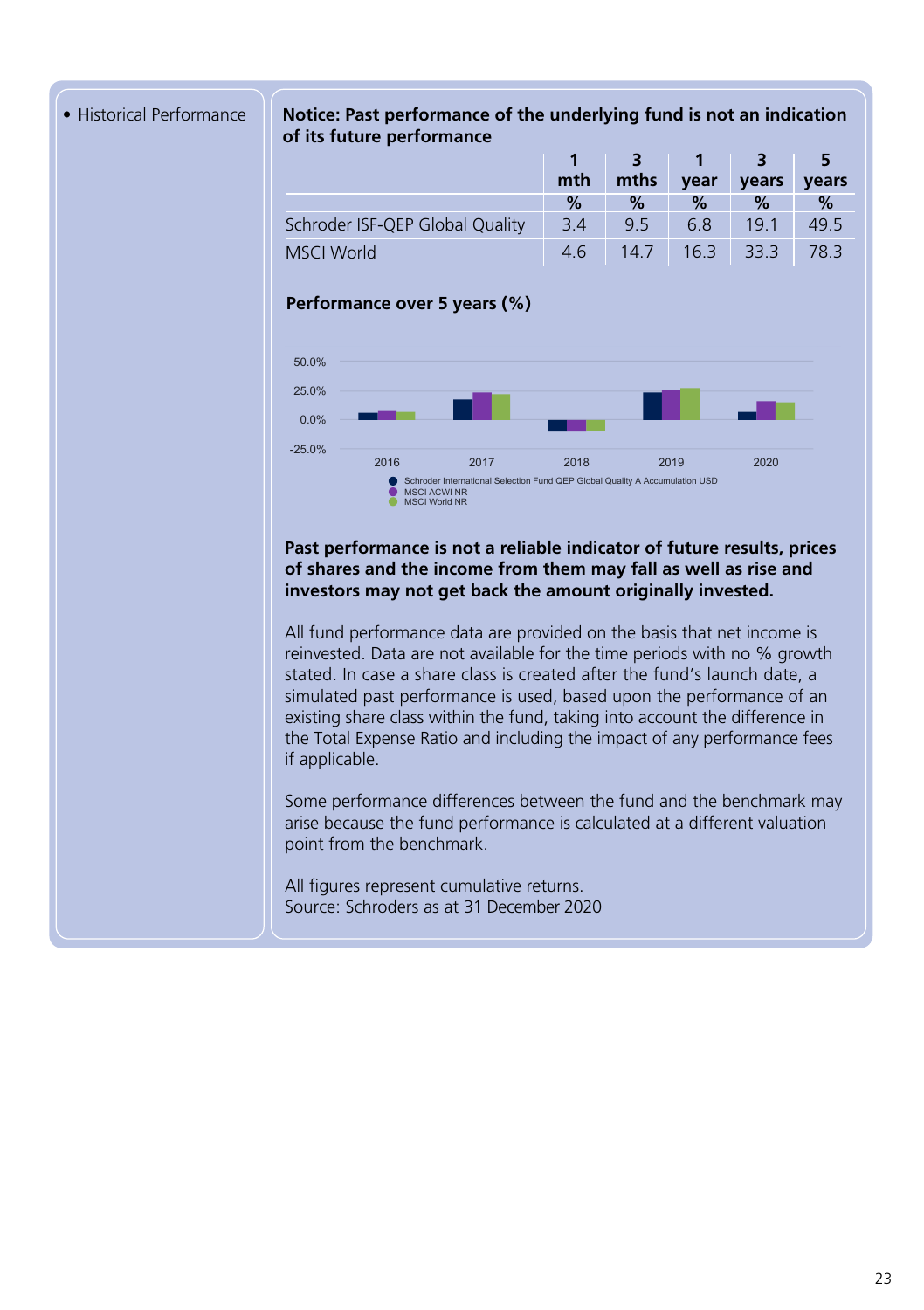| <b>Risks</b>                             | • The Fund's unit price may go down as well as up, depending on the<br>performance of the investment portfolio. The Fund faces equity market,<br>currency exchange rate, liquidity, credit and foreign investment risks.<br>The equity market can be volatile, depending on equity price and foreign<br>currency movement.<br>• The capital and returns are not guaranteed. Investments in foreign equities<br>are subject to high market risks, comprising equity and currency exchange<br>rate risks. As Fund investments are subject to equity price and foreign<br>currency movements, the unit price can be volatile and potential losses can<br>be incurred.<br>• It is important to note that investing in global equities entails higher risks.<br>Malaysian investors also face currency risks when investing offshore:<br>investors will face currency loss (gain) when the Ringgit appreciates<br>(depreciates) against the foreign currencies (e.g. USD, etc).<br>• For risk management, Underlying Fund's risk is actively monitored and<br>managed with the use of PRISM (Portfolio Risk Investment Strategy Manager),<br>Schroders' proprietary risk management system. PRISM is an internally<br>developed risk analysis and reporting tool that identifies active risk, size<br>exposure, beta, non-index positions and sources of risk by decomposing<br>portfolios into stock specific/sector/country and characteristic exposures. |
|------------------------------------------|--------------------------------------------------------------------------------------------------------------------------------------------------------------------------------------------------------------------------------------------------------------------------------------------------------------------------------------------------------------------------------------------------------------------------------------------------------------------------------------------------------------------------------------------------------------------------------------------------------------------------------------------------------------------------------------------------------------------------------------------------------------------------------------------------------------------------------------------------------------------------------------------------------------------------------------------------------------------------------------------------------------------------------------------------------------------------------------------------------------------------------------------------------------------------------------------------------------------------------------------------------------------------------------------------------------------------------------------------------------------------------------------------------------------------------------------------------|
| <b>Other Information</b>                 |                                                                                                                                                                                                                                                                                                                                                                                                                                                                                                                                                                                                                                                                                                                                                                                                                                                                                                                                                                                                                                                                                                                                                                                                                                                                                                                                                                                                                                                        |
| • Target Market                          | For investors:<br>• Looking to gain exposure to the growth of the high quality global<br>companies.<br>• Looking for capital appreciation.<br>. Willing to accept a high level of investment risk.<br>. Have a medium to long-term (typically 3 to 5 years) investment horizon.                                                                                                                                                                                                                                                                                                                                                                                                                                                                                                                                                                                                                                                                                                                                                                                                                                                                                                                                                                                                                                                                                                                                                                        |
| • Basis & Frequency<br>of Unit Valuation | Daily unit valuation. Unit price is net of transaction costs.                                                                                                                                                                                                                                                                                                                                                                                                                                                                                                                                                                                                                                                                                                                                                                                                                                                                                                                                                                                                                                                                                                                                                                                                                                                                                                                                                                                          |
| • Exceptional<br><b>Circumstances</b>    | The Company may choose to, without prior notice, suspend unit pricing and<br>policy transactions if the Underlying Fund in which the Zurich Fund invested<br>is temporarily suspended for trading.                                                                                                                                                                                                                                                                                                                                                                                                                                                                                                                                                                                                                                                                                                                                                                                                                                                                                                                                                                                                                                                                                                                                                                                                                                                     |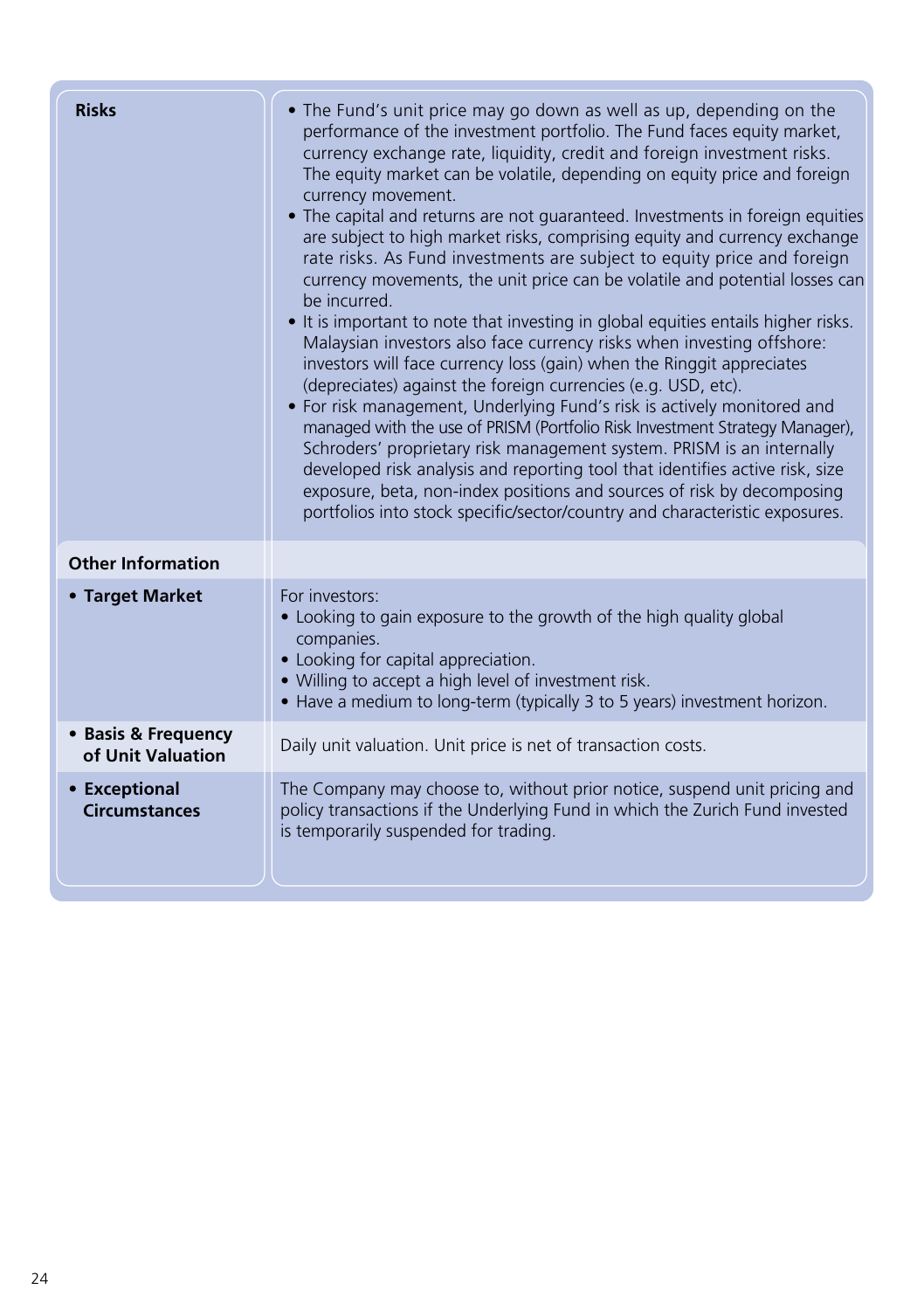| Name of Fund                             | <b>Zurich Europe Edge Fund</b>                                                                                                                                                                                                                                                                                                                                                                                                         |                                                                                                                                                    |                          |  |  |
|------------------------------------------|----------------------------------------------------------------------------------------------------------------------------------------------------------------------------------------------------------------------------------------------------------------------------------------------------------------------------------------------------------------------------------------------------------------------------------------|----------------------------------------------------------------------------------------------------------------------------------------------------|--------------------------|--|--|
| <b>Features of Fund</b>                  |                                                                                                                                                                                                                                                                                                                                                                                                                                        |                                                                                                                                                    |                          |  |  |
| <b>Investment Objective</b>              | The Zurich Europe Edge Fund ("The Fund") is an equity fund, which aims to<br>provide capital growth over a longer term period by investing in equity and<br>equity-related securities of large or mid-sized companies listed in Europe<br>which meet Schroders' sustainability criteria.<br>The Fund aims to offer investors a more stable form of growth investing,<br>focused on identifying companies with high quality attributes. |                                                                                                                                                    |                          |  |  |
| <b>Investment Strategy</b><br>& Approach | exposure to European equities.                                                                                                                                                                                                                                                                                                                                                                                                         | The Fund is a 'feeder' fund that will invest its assets in the Schroder<br>International Selection Fund ('SISF') - European Sustainable Equity for |                          |  |  |
| <b>Asset Allocation</b>                  | <b>Asset Class</b>                                                                                                                                                                                                                                                                                                                                                                                                                     |                                                                                                                                                    | Range (% of NAV)         |  |  |
|                                          |                                                                                                                                                                                                                                                                                                                                                                                                                                        | Schroder International Selection Fund<br>('SISF') - European Sustainable Equity                                                                    | $90 - 100$               |  |  |
|                                          | Cash & cash equivalents                                                                                                                                                                                                                                                                                                                                                                                                                |                                                                                                                                                    | $0 - 10$                 |  |  |
| <b>Fund Currency</b>                     | Ringgit Malaysia (RM)                                                                                                                                                                                                                                                                                                                                                                                                                  |                                                                                                                                                    |                          |  |  |
| Performance<br><b>Benchmark</b>          |                                                                                                                                                                                                                                                                                                                                                                                                                                        | · MSCI Europe Net Total Return EUR Index<br>• Further information on indices may be obtained from Bloomberg                                        |                          |  |  |
| <b>Fund Manager</b>                      |                                                                                                                                                                                                                                                                                                                                                                                                                                        | Zurich Life Insurance Malaysia Berhad for Zurich Europe Edge Fund                                                                                  |                          |  |  |
| <b>Fees &amp; Charges</b>                | Fund Management Charge                                                                                                                                                                                                                                                                                                                                                                                                                 |                                                                                                                                                    | Up to 1.5% NAV per annum |  |  |
|                                          | Other Charges, if any                                                                                                                                                                                                                                                                                                                                                                                                                  |                                                                                                                                                    | Nil                      |  |  |
| <b>Fund Performance</b>                  | Year                                                                                                                                                                                                                                                                                                                                                                                                                                   | Zurich Europe Edge Fund                                                                                                                            | <b>MSCI Europe</b>       |  |  |
|                                          | 2017                                                                                                                                                                                                                                                                                                                                                                                                                                   | 10.0%                                                                                                                                              | 13.7%                    |  |  |
|                                          | 2018                                                                                                                                                                                                                                                                                                                                                                                                                                   | $-15.5%$                                                                                                                                           | $-13.3%$                 |  |  |
|                                          | 2019                                                                                                                                                                                                                                                                                                                                                                                                                                   | 17.7%                                                                                                                                              | 22.3%                    |  |  |
|                                          | 2020                                                                                                                                                                                                                                                                                                                                                                                                                                   | 0.5%                                                                                                                                               | 3.5%                     |  |  |
|                                          | The basis of calculation of past performance is based on the change in unit<br>prices, taking into account tax and charges.<br>This is strictly the performance of the investment fund and not the returns earned<br>on the actual premiums paid of the investment-linked insurance product.                                                                                                                                           |                                                                                                                                                    |                          |  |  |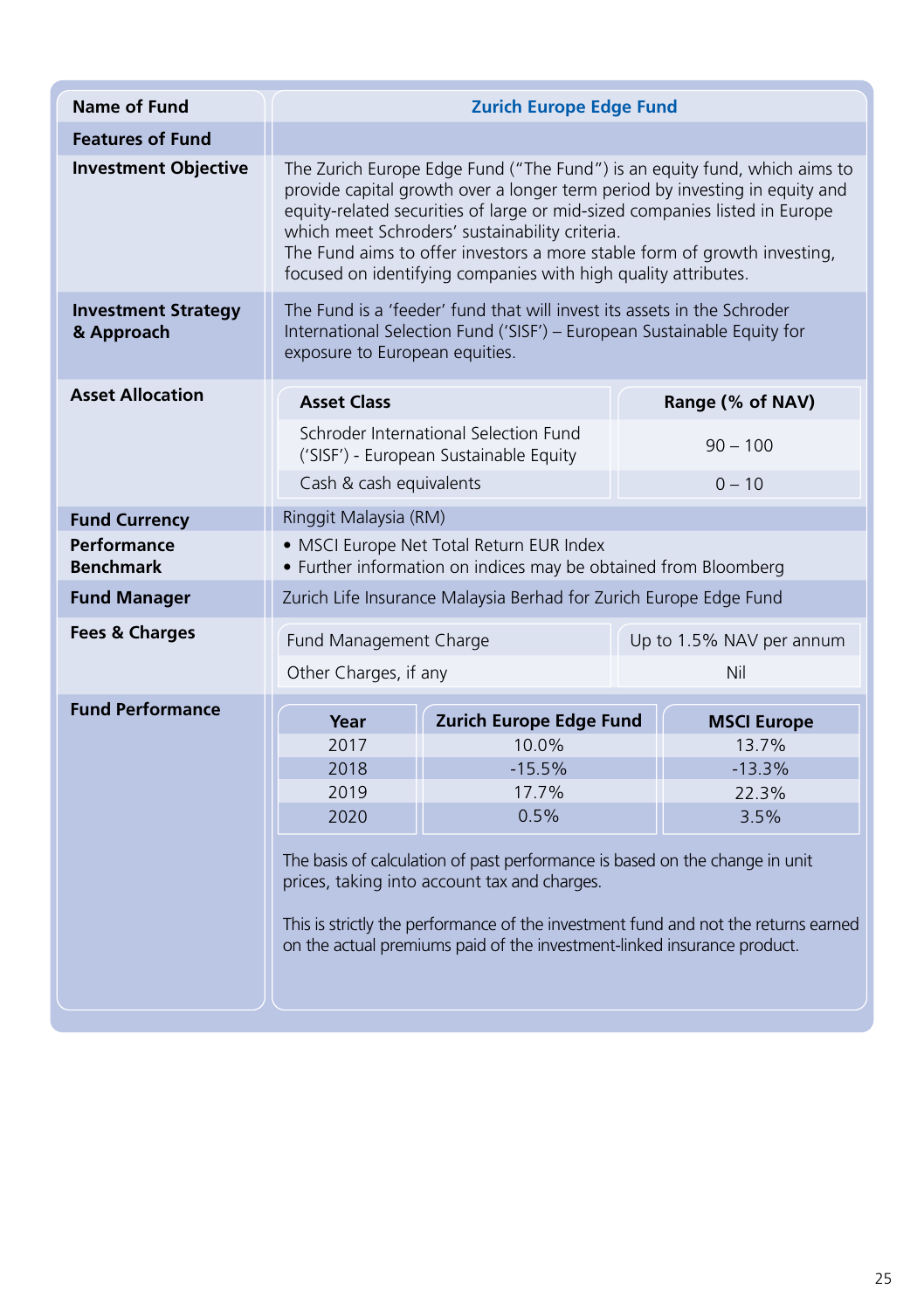| <b>Additional Disclosure on the Underlying Fund</b> |                                                                                                                                                                                                                                                                                                                                                                                                                                 |      |           |           |            |            |
|-----------------------------------------------------|---------------------------------------------------------------------------------------------------------------------------------------------------------------------------------------------------------------------------------------------------------------------------------------------------------------------------------------------------------------------------------------------------------------------------------|------|-----------|-----------|------------|------------|
| $\bullet$ Name                                      | SISF - European Sustainable Equity                                                                                                                                                                                                                                                                                                                                                                                              |      |           |           |            |            |
| • Fund Type                                         | <b>Equity Fund</b>                                                                                                                                                                                                                                                                                                                                                                                                              |      |           |           |            |            |
| • Fund Launch Date                                  | 12 December 2018                                                                                                                                                                                                                                                                                                                                                                                                                |      |           |           |            |            |
| • Fund Base Currency                                | <b>EUR</b>                                                                                                                                                                                                                                                                                                                                                                                                                      |      |           |           |            |            |
| • Fund Manager                                      | Schroder Investment Management Limited ('Schroders')                                                                                                                                                                                                                                                                                                                                                                            |      |           |           |            |            |
| • Fee Structure                                     | The Fund Management Fee is calculated when the unit prices are<br>determined and charged against the Fund. The Fund Management Fee will<br>be at a maximum of 1.50% per annum of the total gross investments of<br>the Fund, levied daily. There is no double counting of management fees<br>between the Fund and the SISF - European Sustainable Equity, as the Fund<br>Management Fee is charged only once in the unit price. |      |           |           |            |            |
| • Historical Performance                            | Notice: Past performance of the underlying fund is not an indication<br>of its future performance                                                                                                                                                                                                                                                                                                                               | mth  | 3<br>mths | 1<br>year | 3<br>years | 5<br>years |
|                                                     |                                                                                                                                                                                                                                                                                                                                                                                                                                 | $\%$ | %         | $\%$      | %          | %          |
|                                                     | Schroder ISF-European Sustainable Equity                                                                                                                                                                                                                                                                                                                                                                                        | 2.3  | 10.7      | 5.3       |            |            |
|                                                     | <b>MSCI</b> Europe                                                                                                                                                                                                                                                                                                                                                                                                              | 2.4  | 10.8      | $-3.3$    |            |            |

## Performance over 5 years (%)

MSCI Europe **Share class (Net)** - - - 26.7 5.3



2.4 10.8 -3.3 - -

Fund size (Million) EUR 31.50 Number of holdings 50

Fees & expenses Ongoing charge 1.65% Redemption fee 0.00% Purchase details

Codes

Target MSCI Europe NR Unit NAV EUR 126.9849 Dealing frequency Daily Distribution frequency No Distribution

 $\blacksquare$ 

ISIN LU1910162970 Bloomberg SISESEA LX SEDOL BG5JSX2 Reuters code LU1910162970.LUF

Please refer to the Important information section for the disclosure. The above is an

Ratings and accreditation

internal ESG accreditation.

Learn more about Schroders' funds visit: **schroders.co.uk** 1

#### Past performance is not a reliable indicator of future results, prices of shares and the income from them may fall as well as rise and **investors may not get back the amount originally invested.** Source: Morningstar, bid to bid, net income reinvested, net of fees. Some performance

past performance is used, based upon the performance of an existing share All fund performance data are provided on the basis that net income is reinvested. Data are not available for the time periods with no % growth stated. In case a share class is created after the fund's launch date, a simulated class within the fund, taking into account the difference in the Total Expense Ratio and including the impact of any performance fee if applicable.

Some performance differences between the fund and the benchmark may arise because the fund performance is calculated at a different valuation point from the benchmark.

All figures represent cumulative returns. Source: Schroders as at 31 December 2020 Until 31 March 2021, the Underlying Fund name was Schroder ISF-European Opportunities Equity.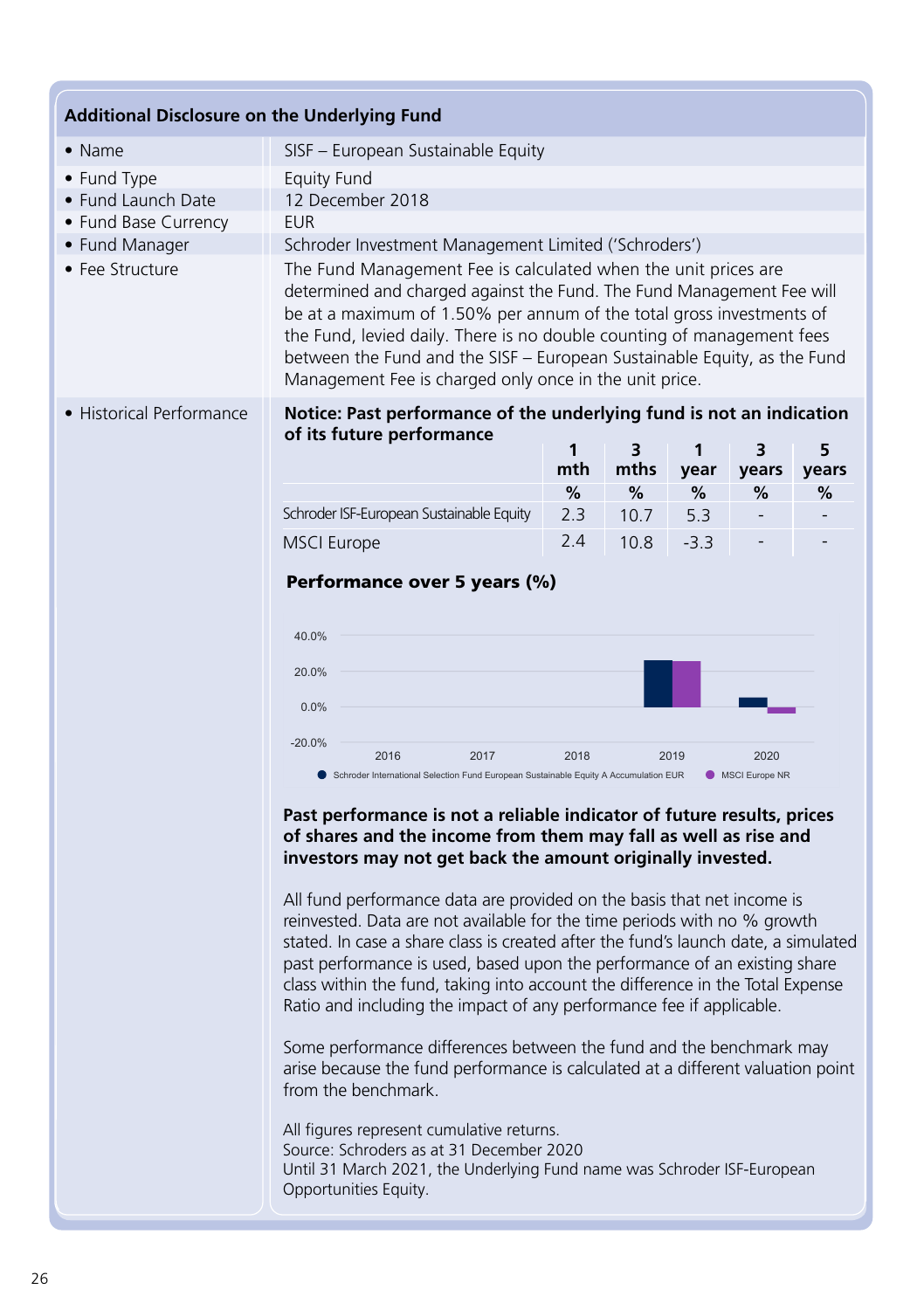| <b>Risks</b>                                    | • The Fund's unit price may go down as well as up, depending on the<br>performance of the investment portfolio. The Fund faces equity market,<br>currency exchange rate, liquidity, credit and foreign investment risks.<br>The equity market can be volatile, depending on equity price and foreign<br>currency movement.<br>• The capital and returns are not quaranteed. Investments in foreign equities<br>are subject to high market risks, comprising equity and currency exchange<br>rate risks. Emerging equity markets may be more volatile than equity<br>markets of well-established economies, and may also have liquidity risks.<br>As Fund investments are subject to equity price and foreign currency<br>movements, the unit price can be volatile and potential losses can<br>be incurred.<br>• It is important to note that investing in Europe equities entails higher<br>risks. Malaysian investors also face currency risks when investing offshore:<br>investors will face currency loss (gain) when the Ringgit appreciates<br>(depreciates) against the foreign currencies (e.g. USD, EURO etc).<br>• For risk management, Underlying Fund's risk is actively monitored and<br>managed with the use of PRISM (Portfolio Risk Investment Strategy<br>Manager), Schroders' proprietary risk management system. PRISM is an<br>internally developed risk analysis and reporting tool that identifies active<br>risk, size exposure, beta, non-index positions and sources of risk by<br>decomposing portfolios into stock specific/sector/country and characteristic<br>exposures. |
|-------------------------------------------------|---------------------------------------------------------------------------------------------------------------------------------------------------------------------------------------------------------------------------------------------------------------------------------------------------------------------------------------------------------------------------------------------------------------------------------------------------------------------------------------------------------------------------------------------------------------------------------------------------------------------------------------------------------------------------------------------------------------------------------------------------------------------------------------------------------------------------------------------------------------------------------------------------------------------------------------------------------------------------------------------------------------------------------------------------------------------------------------------------------------------------------------------------------------------------------------------------------------------------------------------------------------------------------------------------------------------------------------------------------------------------------------------------------------------------------------------------------------------------------------------------------------------------------------------------------------------------------------------------------|
| <b>Other Information</b>                        |                                                                                                                                                                                                                                                                                                                                                                                                                                                                                                                                                                                                                                                                                                                                                                                                                                                                                                                                                                                                                                                                                                                                                                                                                                                                                                                                                                                                                                                                                                                                                                                                         |
| • Target Market                                 | For investors:<br>• Looking to participate in the growth of large or mid-sized companies listed<br>in Europe.<br>• Looking for capital appreciation rather than steady income stream.<br>• Willing to accept a high level of investment risk.<br>• Have a medium to long-term (typically 3 to 5 years) investment horizon.                                                                                                                                                                                                                                                                                                                                                                                                                                                                                                                                                                                                                                                                                                                                                                                                                                                                                                                                                                                                                                                                                                                                                                                                                                                                              |
| • Basis & Frequency of<br><b>Unit Valuation</b> | Daily unit valuation. Unit price is net of transaction costs.                                                                                                                                                                                                                                                                                                                                                                                                                                                                                                                                                                                                                                                                                                                                                                                                                                                                                                                                                                                                                                                                                                                                                                                                                                                                                                                                                                                                                                                                                                                                           |
| • Exceptional<br><b>Circumstances</b>           | The Company may choose to, without prior notice, suspend unit pricing and<br>policy transactions if the Underlying Fund in which the Zurich Fund invested<br>is temporarily suspended for trading.                                                                                                                                                                                                                                                                                                                                                                                                                                                                                                                                                                                                                                                                                                                                                                                                                                                                                                                                                                                                                                                                                                                                                                                                                                                                                                                                                                                                      |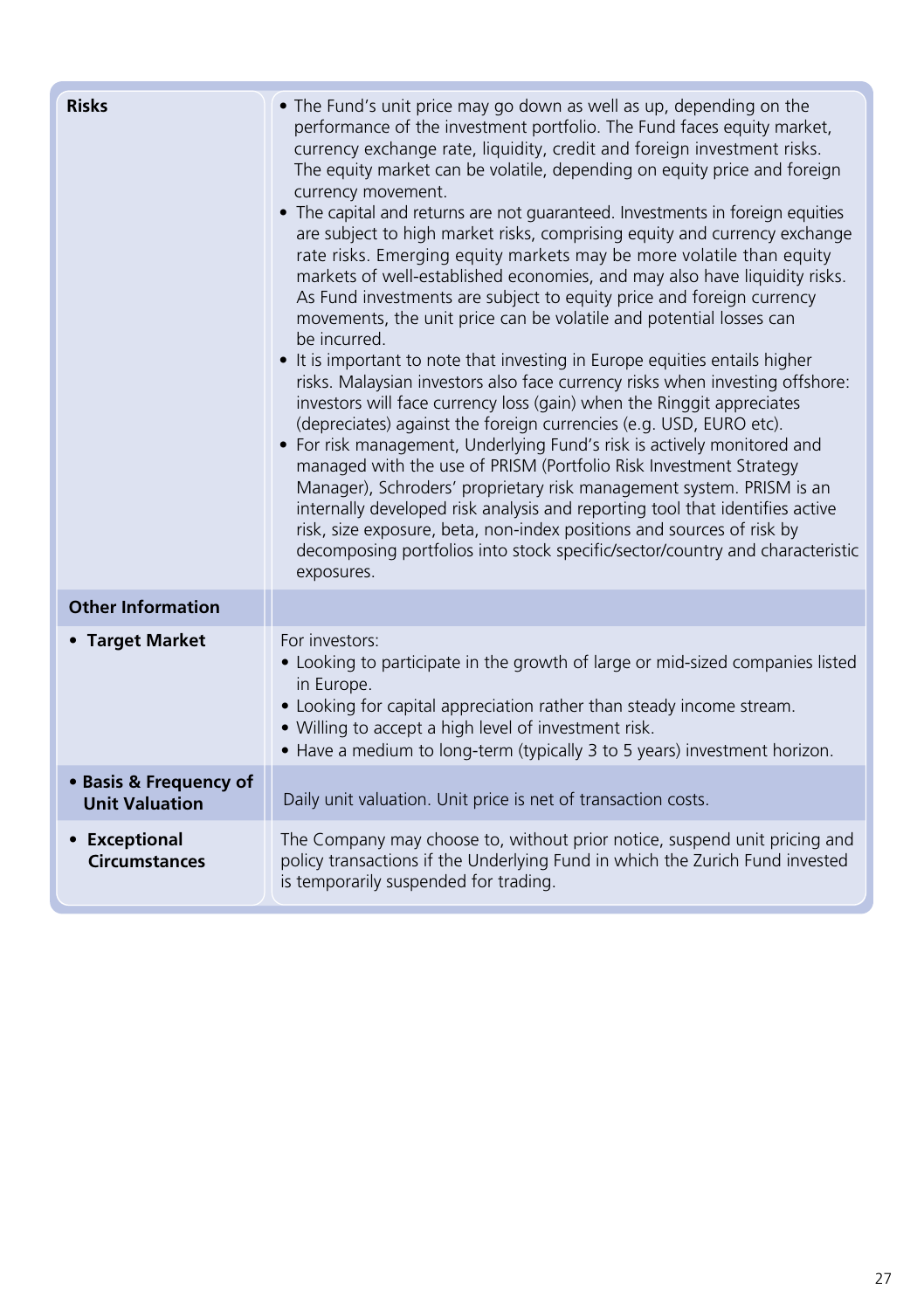| <b>Name of Fund</b>                                                                                                                                                                                              | <b>Zurich US Edge Fund</b>                                                                                                                                                                                                                                                                                                                                                                                                                |                                                                                 |                          |                                                                             |  |  |
|------------------------------------------------------------------------------------------------------------------------------------------------------------------------------------------------------------------|-------------------------------------------------------------------------------------------------------------------------------------------------------------------------------------------------------------------------------------------------------------------------------------------------------------------------------------------------------------------------------------------------------------------------------------------|---------------------------------------------------------------------------------|--------------------------|-----------------------------------------------------------------------------|--|--|
| <b>Features of Fund</b>                                                                                                                                                                                          |                                                                                                                                                                                                                                                                                                                                                                                                                                           |                                                                                 |                          |                                                                             |  |  |
| <b>Investment Objective</b>                                                                                                                                                                                      | The Zurich US Edge Fund ("The Fund") is an exchange traded fund, which<br>aims to provide capital growth over a longer term period by investing in an<br>Exchange Traded Funds (ETF) which track the investment results of the S&P<br>Total Market Index (TMI), which comprised of the membership of the S&P<br>500 and the S&P Completion Index in the United States.                                                                    |                                                                                 |                          |                                                                             |  |  |
| <b>Investment Strategy</b><br>& Approach                                                                                                                                                                         | throughout a variety of industries.                                                                                                                                                                                                                                                                                                                                                                                                       | The Fund is a 'feeder' fund that will invest its assets in the iShares Core S&P |                          | Total U.S. Stock Market ETF for exposure to a broad range of U.S. companies |  |  |
| <b>Asset Allocation</b>                                                                                                                                                                                          | <b>Asset Class</b>                                                                                                                                                                                                                                                                                                                                                                                                                        |                                                                                 |                          | Range (% of NAV)                                                            |  |  |
|                                                                                                                                                                                                                  | Market FTF                                                                                                                                                                                                                                                                                                                                                                                                                                | iShares Core S&P Total U.S. Stock                                               | $90 - 100$               |                                                                             |  |  |
|                                                                                                                                                                                                                  | Cash & cash equivalents                                                                                                                                                                                                                                                                                                                                                                                                                   |                                                                                 |                          | $0 - 10$                                                                    |  |  |
| <b>Fund Currency</b>                                                                                                                                                                                             | Ringgit Malaysia (RM)                                                                                                                                                                                                                                                                                                                                                                                                                     |                                                                                 |                          |                                                                             |  |  |
| Performance<br><b>Benchmark</b>                                                                                                                                                                                  | • S&P Total Market Total Return Index (TMI)<br>• Further information on indices may be obtained from Bloomberg                                                                                                                                                                                                                                                                                                                            |                                                                                 |                          |                                                                             |  |  |
| <b>Fund Manager</b>                                                                                                                                                                                              |                                                                                                                                                                                                                                                                                                                                                                                                                                           | Zurich Life Insurance Malaysia Berhad for Zurich US Edge Fund                   |                          |                                                                             |  |  |
| Fees & Charges                                                                                                                                                                                                   | Fund Management Charge                                                                                                                                                                                                                                                                                                                                                                                                                    |                                                                                 | Up to 1.5% NAV per annum |                                                                             |  |  |
|                                                                                                                                                                                                                  | Other Charges, if any                                                                                                                                                                                                                                                                                                                                                                                                                     |                                                                                 |                          | Nil                                                                         |  |  |
| <b>Fund Performance</b>                                                                                                                                                                                          |                                                                                                                                                                                                                                                                                                                                                                                                                                           | <b>Zurich US Edge Fund</b><br>Year                                              |                          | <b>S&amp;P Total Mkt Index</b>                                              |  |  |
|                                                                                                                                                                                                                  | 2017                                                                                                                                                                                                                                                                                                                                                                                                                                      | 5.1%                                                                            |                          | 9.7%                                                                        |  |  |
|                                                                                                                                                                                                                  | 2018                                                                                                                                                                                                                                                                                                                                                                                                                                      | $-3.8%$                                                                         |                          | $-3.6%$                                                                     |  |  |
|                                                                                                                                                                                                                  | 2019                                                                                                                                                                                                                                                                                                                                                                                                                                      | 23.1%                                                                           |                          | 29.5%                                                                       |  |  |
|                                                                                                                                                                                                                  | 2020                                                                                                                                                                                                                                                                                                                                                                                                                                      | 15.3%                                                                           |                          | 18.7%                                                                       |  |  |
| The basis of calculation of past performance is based on the change in unit prices<br>taking into account tax and charges.<br>This is strictly the performance of the investment fund and not the returns earned |                                                                                                                                                                                                                                                                                                                                                                                                                                           |                                                                                 |                          |                                                                             |  |  |
|                                                                                                                                                                                                                  |                                                                                                                                                                                                                                                                                                                                                                                                                                           | on the actual premiums paid of the investment-linked insurance product.         |                          |                                                                             |  |  |
| Additional Disclosure on the Underlying Fund                                                                                                                                                                     |                                                                                                                                                                                                                                                                                                                                                                                                                                           |                                                                                 |                          |                                                                             |  |  |
| • Name                                                                                                                                                                                                           | iShares Core S&P Total U.S. Stock Market ETF                                                                                                                                                                                                                                                                                                                                                                                              |                                                                                 |                          |                                                                             |  |  |
| • Fund Type                                                                                                                                                                                                      | <b>Equity Fund</b>                                                                                                                                                                                                                                                                                                                                                                                                                        |                                                                                 |                          |                                                                             |  |  |
| • Fund Launch Date<br>• Fund Base Currency                                                                                                                                                                       | 20 January 2004<br>US Dollar (USD)                                                                                                                                                                                                                                                                                                                                                                                                        |                                                                                 |                          |                                                                             |  |  |
| • Fund Manager                                                                                                                                                                                                   | BlackRock Fund Advisors ('BlackRock')                                                                                                                                                                                                                                                                                                                                                                                                     |                                                                                 |                          |                                                                             |  |  |
| • Fee Structure                                                                                                                                                                                                  | The Fund Management Fee is calculated when the unit prices are<br>determined and charged against the Fund. The Fund Management Fee<br>will be at a maximum of 1.50% per annum of the total gross investments<br>of the Fund, levied daily. There is no double counting of management fees<br>between the Fund and the iShares Core S&P Total U.S. Stock Market ETF,<br>as the Fund Management Fee is charged only once in the unit price. |                                                                                 |                          |                                                                             |  |  |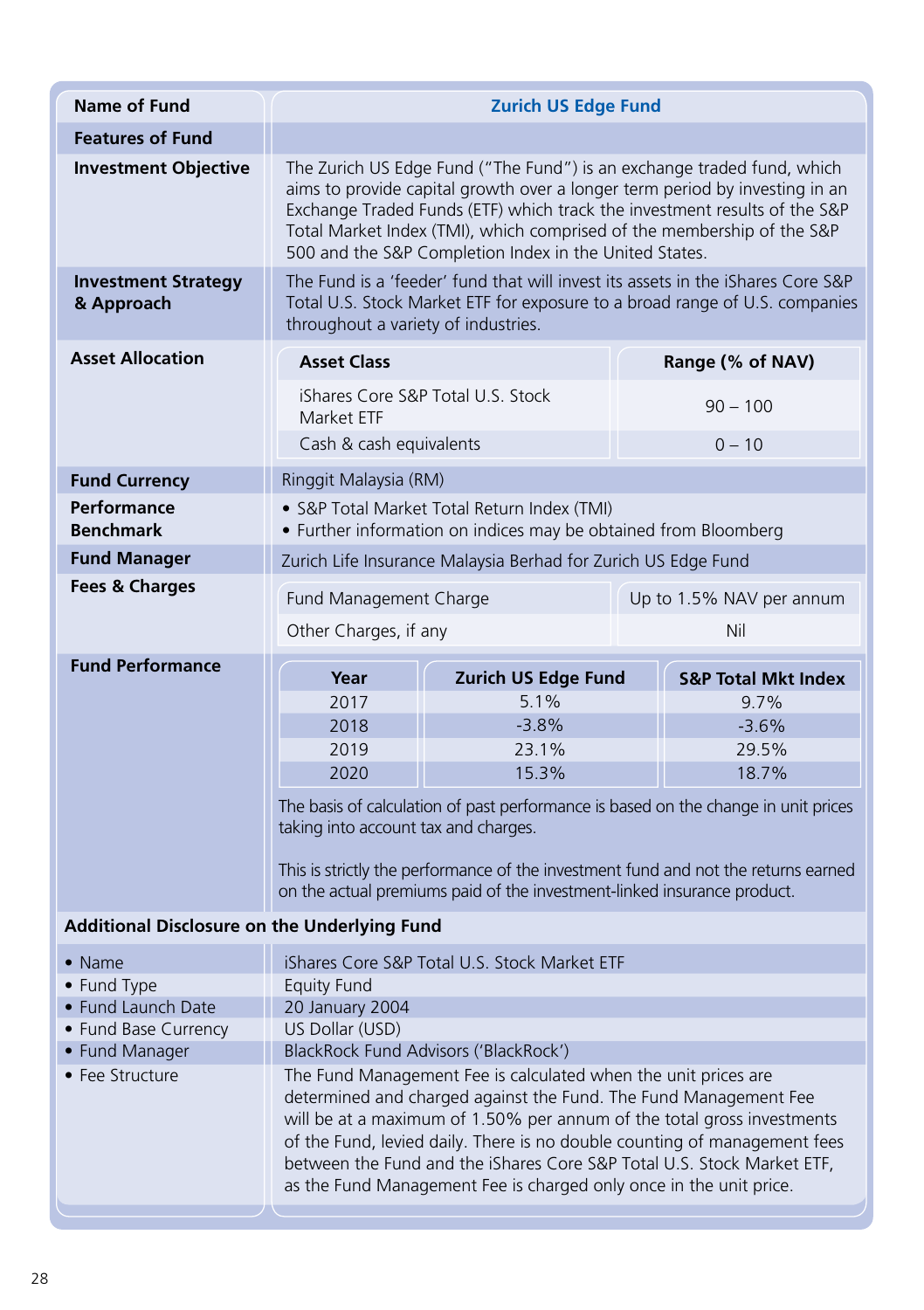#### • Historical Performance **Notice: Past performance of the underlying fund is not an indication of its future performance**

|                                            |      | $1 \quad 3$    | - 5          |
|--------------------------------------------|------|----------------|--------------|
|                                            | year | vears          | <b>vears</b> |
|                                            | %    | %              | %            |
| iShares Core S&P Total US Stock Market EFT | 20.8 | 14.4           | 154          |
| S&P Total Market Index                     |      | 20.8 14.4 15.4 |              |

Figures in the table represent average annual returns.

#### Growth of 10,000 USD Since Inception



Figures in the chart represent cumulative returns.

**The Hypothetical Growth of \$10,000 chart reflects a hypothetical \$10,000 investment and assumes reinvestment of dividends and capital gains. Fund expenses, including management fees and other expenses were deducted.**

**The performance quoted represents past performance and does not guarantee future results. Investment return and principal value of an investment will fluctuate so that an investor's shares, when sold or redeemed, may be worth more or less than the original cost. Current performance may be lower or higher than the performance quoted and numbers may reflect small variances due to rounding.** 

**Performance data current to the most recent month end may be obtained by visiting www.ishares.com or www.blackrock.com**

Source: iShares by BlackRock as at 31 December 2020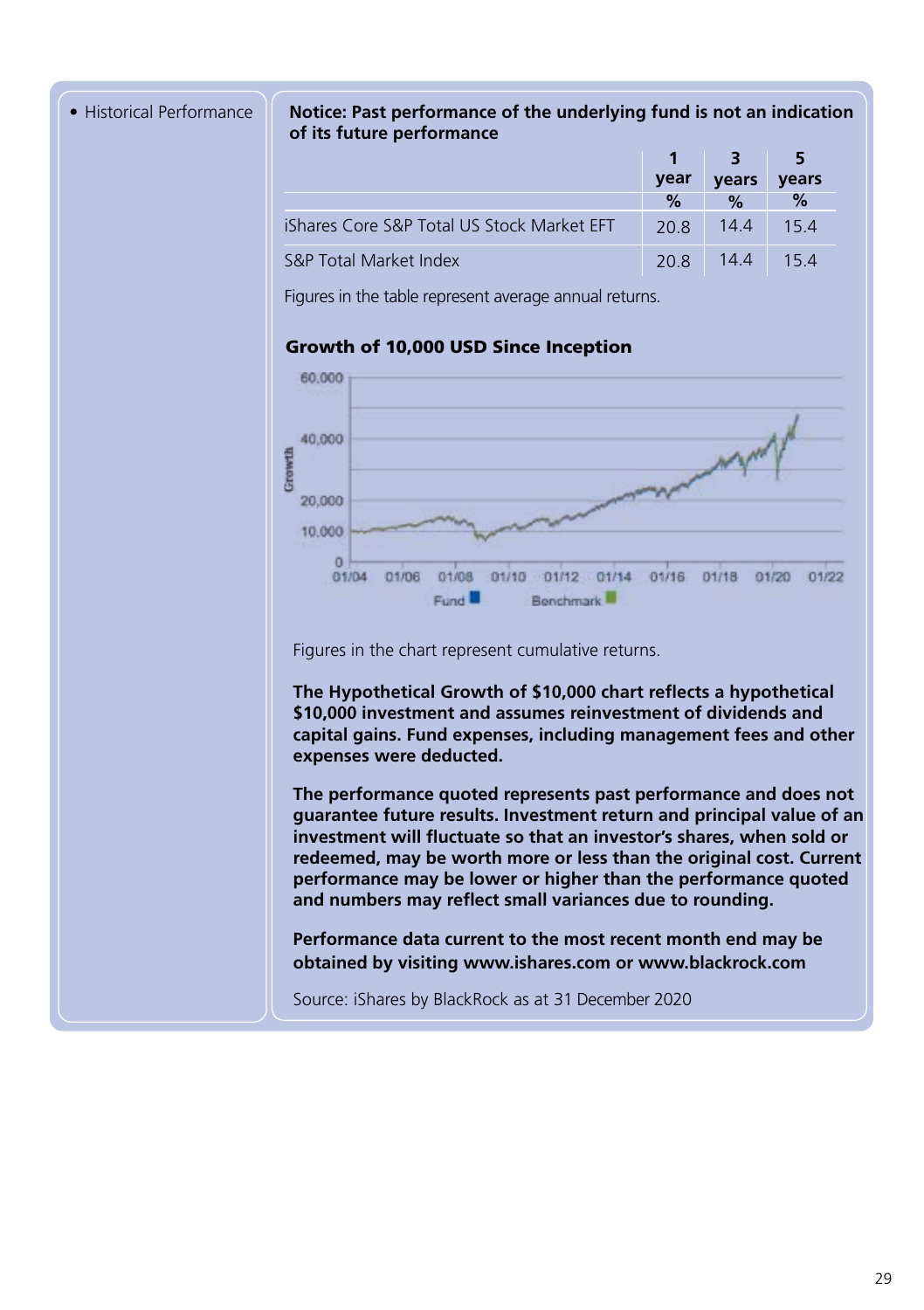| <b>Risks</b>                             | • The Fund's unit price may go down as well as up, depending on the<br>performance of the investment portfolio. The Fund faces equity market,<br>currency exchange rate, liquidity, credit and foreign investment risks.<br>The equity market can be volatile, depending on equity price and foreign<br>currency movement.<br>• The capital and returns are not quaranteed. Investments in foreign<br>ETFs are subject to high market risks, comprising equity and currency<br>exchange rate risks. As Fund investments are subject to equity price and<br>foreign currency movements, the unit price can be volatile and potential<br>losses can be incurred. Past performance of the Fund is not a reliable<br>indicator of its future performance.<br>• It is important to note that investing in US equities entails higher risks.<br>Malaysian investors also face currency risks when investing offshore:<br>investors will face currency loss (gain) when the Ringgit appreciates<br>(depreciates) against the foreign currencies (e.g. USD, etc).<br>• For risk management, the Fund adopts an active asset allocation strategy<br>to manage overall market risks. |
|------------------------------------------|----------------------------------------------------------------------------------------------------------------------------------------------------------------------------------------------------------------------------------------------------------------------------------------------------------------------------------------------------------------------------------------------------------------------------------------------------------------------------------------------------------------------------------------------------------------------------------------------------------------------------------------------------------------------------------------------------------------------------------------------------------------------------------------------------------------------------------------------------------------------------------------------------------------------------------------------------------------------------------------------------------------------------------------------------------------------------------------------------------------------------------------------------------------------------|
| <b>Other Information</b>                 |                                                                                                                                                                                                                                                                                                                                                                                                                                                                                                                                                                                                                                                                                                                                                                                                                                                                                                                                                                                                                                                                                                                                                                            |
| • Target Market                          | For investors:<br>• Looking to have exposure to a broad range of U.S. companies via an ETF.<br>• Looking for capital appreciation rather than steady income stream.<br>. Willing to accept a high level of investment risk.<br>• Have a medium to long-term (typically 3 to 5 years) investment horizon.                                                                                                                                                                                                                                                                                                                                                                                                                                                                                                                                                                                                                                                                                                                                                                                                                                                                   |
| • Basis & Frequency<br>of Unit Valuation | Daily unit valuation. Unit price is net of transaction costs.                                                                                                                                                                                                                                                                                                                                                                                                                                                                                                                                                                                                                                                                                                                                                                                                                                                                                                                                                                                                                                                                                                              |
| • Exceptional<br><b>Circumstances</b>    | The Company may choose to, without prior notice, suspend unit pricing and<br>policy transactions if the Underlying Fund in which the Zurich Fund invested is<br>temporarily suspended for trading.                                                                                                                                                                                                                                                                                                                                                                                                                                                                                                                                                                                                                                                                                                                                                                                                                                                                                                                                                                         |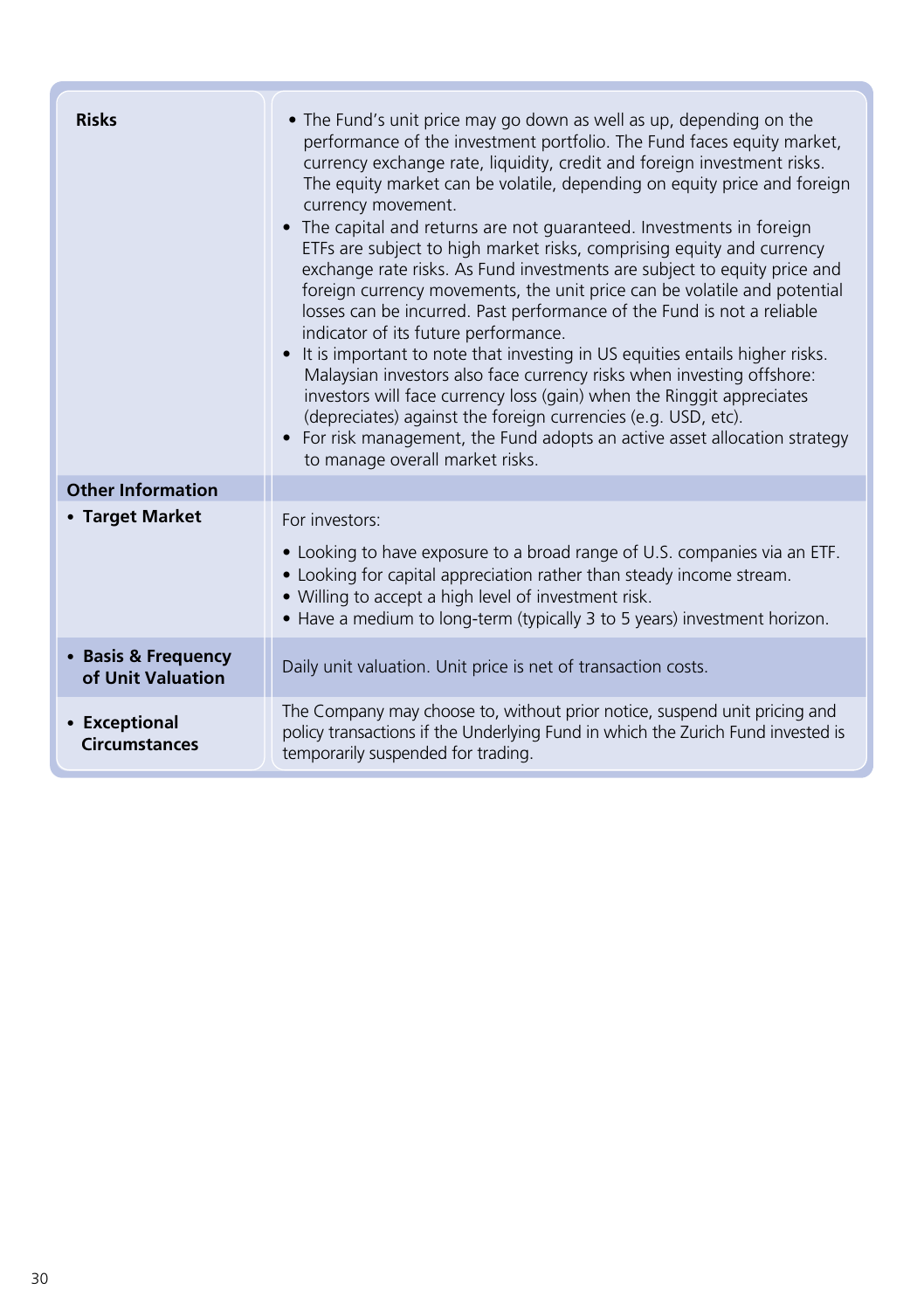| <b>Name</b>                              | <b>Zurich Health Care Fund</b>                                                                                                                                                                                                                                                                                                                                                                                                                                                                                                                                                                                                                                                                                                                                                                                                                                                                                                                                                                                                                                                                                    |                                |                          |                    |  |  |
|------------------------------------------|-------------------------------------------------------------------------------------------------------------------------------------------------------------------------------------------------------------------------------------------------------------------------------------------------------------------------------------------------------------------------------------------------------------------------------------------------------------------------------------------------------------------------------------------------------------------------------------------------------------------------------------------------------------------------------------------------------------------------------------------------------------------------------------------------------------------------------------------------------------------------------------------------------------------------------------------------------------------------------------------------------------------------------------------------------------------------------------------------------------------|--------------------------------|--------------------------|--------------------|--|--|
| <b>Features of Fund</b>                  |                                                                                                                                                                                                                                                                                                                                                                                                                                                                                                                                                                                                                                                                                                                                                                                                                                                                                                                                                                                                                                                                                                                   |                                |                          |                    |  |  |
| <b>Investment Objective</b>              | The Fund seeks to track the performance of a benchmark index that<br>measures the investment return of health care stocks.                                                                                                                                                                                                                                                                                                                                                                                                                                                                                                                                                                                                                                                                                                                                                                                                                                                                                                                                                                                        |                                |                          |                    |  |  |
| <b>Investment Strategy</b><br>& Approach | The Fund is a 'feeder' fund that will invest its assets in the Vanguard Health<br>Care ETF. The Vanguard Health Care ETF employs an indexing investment<br>approach designed to track the performance of the MSCI US Investable<br>Market Index (IMI)/Health Care 25/50, an index made up of stocks of large,<br>mid-size, and small U.S. companies within the health care sector, as classified<br>under the Global Industry Classification Standard (GICS). The GICS health<br>care sector includes health care provider and services companies, companies<br>that manufacture and distribute health care equipment and supplies, and<br>health care technology companies. It also includes companies involved in the<br>research, development, production, and marketing of pharmaceuticals and<br>biotechnology products.<br>The Vanguard Health Care ETF attempts to replicate the target index by<br>seeking to invest all, or substantially all, of its assets in the stocks that<br>make up the Index, in order to hold each stock in approximately the same<br>proportion as its weighting in the Index. |                                |                          |                    |  |  |
| <b>Asset Allocation</b>                  | <b>Asset Class</b>                                                                                                                                                                                                                                                                                                                                                                                                                                                                                                                                                                                                                                                                                                                                                                                                                                                                                                                                                                                                                                                                                                |                                |                          | Range (% of NAV)   |  |  |
|                                          | Vanguard Health Care ETF                                                                                                                                                                                                                                                                                                                                                                                                                                                                                                                                                                                                                                                                                                                                                                                                                                                                                                                                                                                                                                                                                          |                                |                          | $90 - 100$         |  |  |
|                                          | Cash & cash equivalents                                                                                                                                                                                                                                                                                                                                                                                                                                                                                                                                                                                                                                                                                                                                                                                                                                                                                                                                                                                                                                                                                           |                                |                          | $0 - 10$           |  |  |
| <b>Fund Currency</b>                     | Ringgit Malaysia (RM)                                                                                                                                                                                                                                                                                                                                                                                                                                                                                                                                                                                                                                                                                                                                                                                                                                                                                                                                                                                                                                                                                             |                                |                          |                    |  |  |
| Performance<br><b>Benchmark</b>          | · MSCI US Investable Market Index (IMI)/Health Care 25/50                                                                                                                                                                                                                                                                                                                                                                                                                                                                                                                                                                                                                                                                                                                                                                                                                                                                                                                                                                                                                                                         |                                |                          |                    |  |  |
| <b>Fund Manager</b>                      | Zurich Life Insurance Malaysia Berhad for Zurich Health Care Fund                                                                                                                                                                                                                                                                                                                                                                                                                                                                                                                                                                                                                                                                                                                                                                                                                                                                                                                                                                                                                                                 |                                |                          |                    |  |  |
| <b>Fees &amp; Charges</b>                | Fund Management Charge                                                                                                                                                                                                                                                                                                                                                                                                                                                                                                                                                                                                                                                                                                                                                                                                                                                                                                                                                                                                                                                                                            |                                | Up to 1.5% NAV per annum |                    |  |  |
|                                          | Other Charges, if any                                                                                                                                                                                                                                                                                                                                                                                                                                                                                                                                                                                                                                                                                                                                                                                                                                                                                                                                                                                                                                                                                             |                                | Nil                      |                    |  |  |
|                                          |                                                                                                                                                                                                                                                                                                                                                                                                                                                                                                                                                                                                                                                                                                                                                                                                                                                                                                                                                                                                                                                                                                                   |                                |                          |                    |  |  |
| <b>Fund Performance</b>                  | Year                                                                                                                                                                                                                                                                                                                                                                                                                                                                                                                                                                                                                                                                                                                                                                                                                                                                                                                                                                                                                                                                                                              | <b>Zurich Health Care Fund</b> |                          | <b>MSCI Health</b> |  |  |
|                                          | 2017<br>2018                                                                                                                                                                                                                                                                                                                                                                                                                                                                                                                                                                                                                                                                                                                                                                                                                                                                                                                                                                                                                                                                                                      | 5.5%<br>$-0.2%$                | 6.9%<br>1.9%             |                    |  |  |
|                                          | 2019                                                                                                                                                                                                                                                                                                                                                                                                                                                                                                                                                                                                                                                                                                                                                                                                                                                                                                                                                                                                                                                                                                              | 20.6%                          |                          | 19.2%              |  |  |
|                                          | 2020                                                                                                                                                                                                                                                                                                                                                                                                                                                                                                                                                                                                                                                                                                                                                                                                                                                                                                                                                                                                                                                                                                              | 6.9%                           | 11.4%                    |                    |  |  |
|                                          | Note: Effective 1 October 2021, the benchmark will be changed from the MSCI ACWI<br>Healthcare Index to the MSCI US Investable Market Index (IMI) Health Care 25/50.                                                                                                                                                                                                                                                                                                                                                                                                                                                                                                                                                                                                                                                                                                                                                                                                                                                                                                                                              |                                |                          |                    |  |  |
|                                          | The basis of calculation of past performance is based on the change in unit prices<br>taking into account tax and charges.<br>This is strictly the performance of the investment fund and not the returns earned<br>on the actual premiums paid of the investment-linked insurance product.                                                                                                                                                                                                                                                                                                                                                                                                                                                                                                                                                                                                                                                                                                                                                                                                                       |                                |                          |                    |  |  |
|                                          |                                                                                                                                                                                                                                                                                                                                                                                                                                                                                                                                                                                                                                                                                                                                                                                                                                                                                                                                                                                                                                                                                                                   |                                |                          |                    |  |  |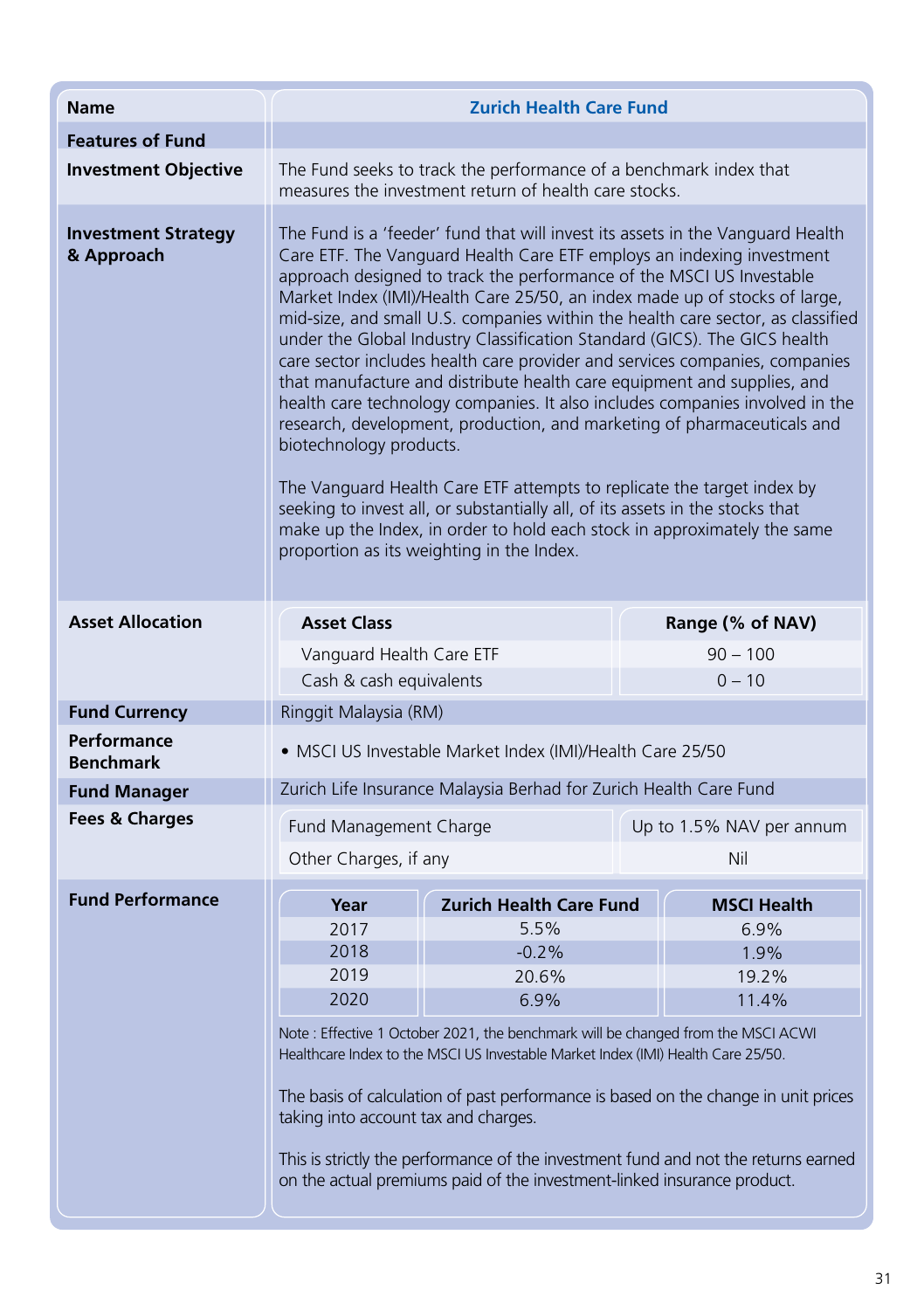| Additional Disclosure on the Underlying Fund                                                              |                                                                                                                                                                                                                                                                                                                                                                                                                                                                                                                                                                                  |      |              |       |       |  |
|-----------------------------------------------------------------------------------------------------------|----------------------------------------------------------------------------------------------------------------------------------------------------------------------------------------------------------------------------------------------------------------------------------------------------------------------------------------------------------------------------------------------------------------------------------------------------------------------------------------------------------------------------------------------------------------------------------|------|--------------|-------|-------|--|
| $\bullet$ Name                                                                                            | Vanguard Health Care ETF                                                                                                                                                                                                                                                                                                                                                                                                                                                                                                                                                         |      |              |       |       |  |
| • Fund Type                                                                                               | <b>ETF</b>                                                                                                                                                                                                                                                                                                                                                                                                                                                                                                                                                                       |      |              |       |       |  |
| • Fund Launch Date                                                                                        | 26 January 2004                                                                                                                                                                                                                                                                                                                                                                                                                                                                                                                                                                  |      |              |       |       |  |
| • Fund Base Currency                                                                                      | US Dollar (USD)                                                                                                                                                                                                                                                                                                                                                                                                                                                                                                                                                                  |      |              |       |       |  |
| • Fund Manager                                                                                            | The Vanguard Group, Inc. (Vanguard)                                                                                                                                                                                                                                                                                                                                                                                                                                                                                                                                              |      |              |       |       |  |
| • Fee Structure                                                                                           | The Fund Management Fee is calculated when the unit prices are determined<br>and charged against the Fund. The Fund Management Fee will be at a<br>maximum of 1.50% per annum of the total gross investments of the Fund,<br>levied daily. There is no double counting of management fees between<br>the Fund and the Vanguard Health Care ETF, as the Fund Management<br>Fee is charged only once in the unit price.                                                                                                                                                            |      |              |       |       |  |
| · Historical Performance                                                                                  | Notice: Past performance of the underlying fund is not an indication<br>of its future performance                                                                                                                                                                                                                                                                                                                                                                                                                                                                                |      |              |       |       |  |
|                                                                                                           |                                                                                                                                                                                                                                                                                                                                                                                                                                                                                                                                                                                  | 3    | $\mathbf{1}$ | 3     | 5     |  |
|                                                                                                           |                                                                                                                                                                                                                                                                                                                                                                                                                                                                                                                                                                                  | mths | vear         | years | vears |  |
|                                                                                                           |                                                                                                                                                                                                                                                                                                                                                                                                                                                                                                                                                                                  | $\%$ | %            | %     | %     |  |
|                                                                                                           | Vanguard Health Care ETF                                                                                                                                                                                                                                                                                                                                                                                                                                                                                                                                                         | 10.1 | 18.2         | 15.0  | 12.7  |  |
|                                                                                                           | Spliced US IM Health Care 25/50<br>Index                                                                                                                                                                                                                                                                                                                                                                                                                                                                                                                                         | 10.1 | 18.3         | 15.1  | 12.7  |  |
|                                                                                                           | MSCI US Investable Market Health Care Index through Feb 26,2010; MSCI US<br>Investable Market Health Care 25/50 Index thereafter.<br>The performance data shown represent past performance, which is<br>not a quarantee of future results. Investment returns and principal<br>value will fluctuate, so investors' shares, when sold, may be worth<br>more or less than their original cost. Current performance may be<br>lower or higher than the performance data cited. For performance<br>data current to the most recent month end, visit www.vanquard.<br>com/performance |      |              |       |       |  |
|                                                                                                           | Figures for periods of less than one year are cumulative returns.<br>All other figures represent average annual returns. Performance<br>figures include the reinvestment of all dividends and any capital<br>gains distributions. All returns are net of expenses.<br>Source: Vanguard as at 31 December 2020                                                                                                                                                                                                                                                                    |      |              |       |       |  |
| Until 30 September 2021, the underlying fund name was Vanguard Health Care<br><b>Fund Admiral Shares.</b> |                                                                                                                                                                                                                                                                                                                                                                                                                                                                                                                                                                                  |      |              |       |       |  |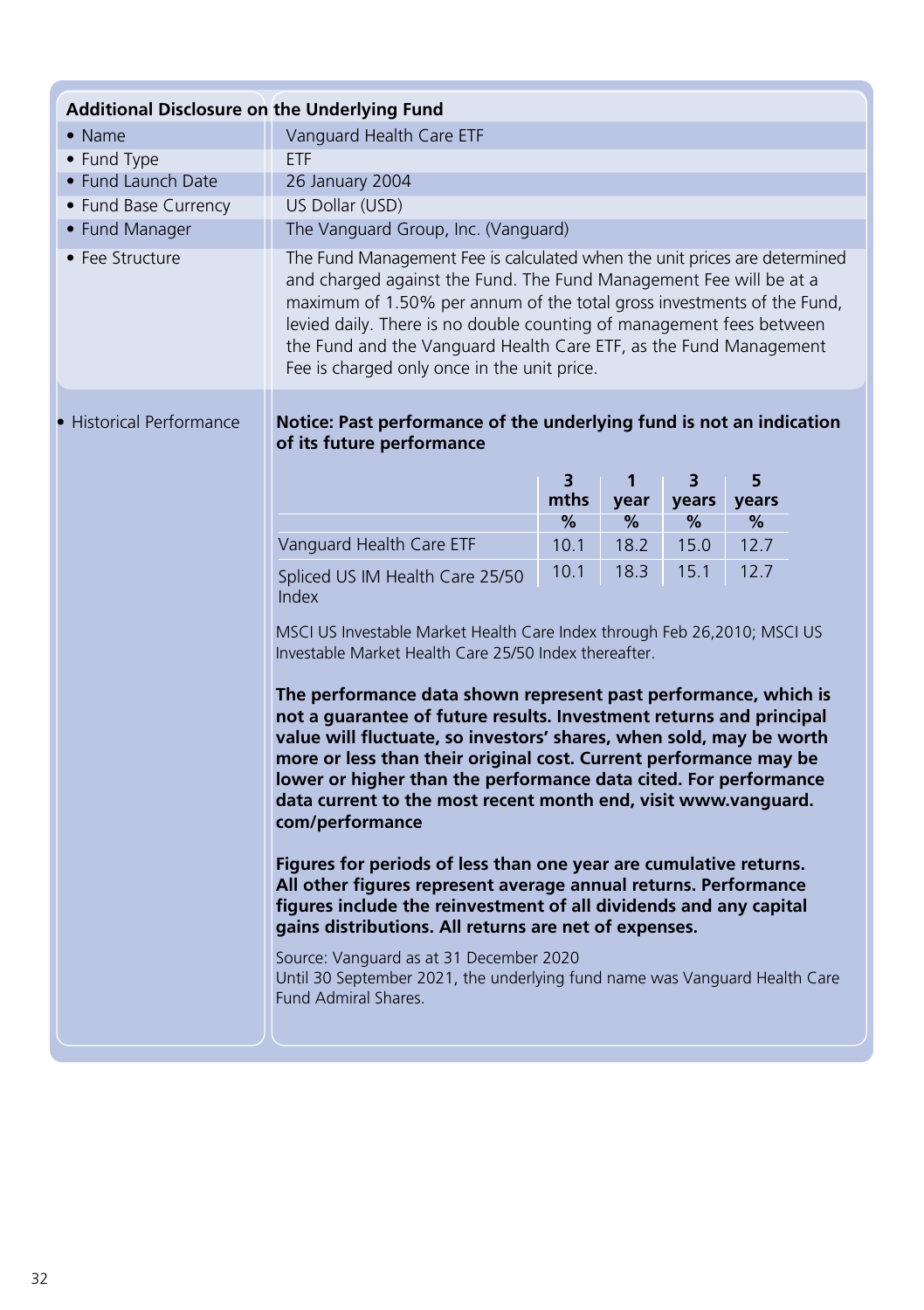| <b>Risks</b><br><b>Other Information</b>        | • The Fund's unit price may go down as well as up, depending on the<br>performance of the investment portfolio. The Fund faces equity market,<br>currency exchange rate, liquidity, credit and foreign investment risks.<br>The equity market can be volatile, depending on equity price and foreign<br>currency movement.<br>• The capital and returns are not quaranteed. Investments in foreign equities<br>are subject to high market risks, comprising equity and currency exchange<br>rate risks. Emerging equity markets may be more volatile than equity<br>markets of well-established economies, and may also have liquidity risks.<br>As Fund investments are subject to equity price and foreign currency<br>movements, the unit price can be volatile and potential losses can<br>be incurred.<br>• It is important to note that investing in health care sector equities entails<br>higher risks. Malaysian investors also face currency risks when investing<br>offshore: investors will face currency loss (gain) when the Ringgit appreciates<br>(depreciates) against the foreign currencies (e.g. USD, etc).<br>• For risk management, The Fund will use the permitted asset allocation limit<br>to manage the overall market risk.<br>• Because ETFs are traded on an exchange, they are subject to additional<br>risks. |
|-------------------------------------------------|----------------------------------------------------------------------------------------------------------------------------------------------------------------------------------------------------------------------------------------------------------------------------------------------------------------------------------------------------------------------------------------------------------------------------------------------------------------------------------------------------------------------------------------------------------------------------------------------------------------------------------------------------------------------------------------------------------------------------------------------------------------------------------------------------------------------------------------------------------------------------------------------------------------------------------------------------------------------------------------------------------------------------------------------------------------------------------------------------------------------------------------------------------------------------------------------------------------------------------------------------------------------------------------------------------------------------------------------|
| • Target Market                                 | For investors:<br>• Looking to participate in companies principally engaged in the development,<br>production, or distribution of products and services related to the health<br>care sector based in the United States.<br>• Looking for capital appreciation rather than steady income stream.<br>. Willing to accept a high level of investment risk.<br>• Have a medium to long-term (typically 3 to 5 years) investment horizon.                                                                                                                                                                                                                                                                                                                                                                                                                                                                                                                                                                                                                                                                                                                                                                                                                                                                                                        |
| • Basis & Frequency of<br><b>Unit Valuation</b> | Daily unit valuation. Unit price is net of transaction costs.                                                                                                                                                                                                                                                                                                                                                                                                                                                                                                                                                                                                                                                                                                                                                                                                                                                                                                                                                                                                                                                                                                                                                                                                                                                                                |
| • Exceptional<br><b>Circumstances</b>           | The Company may choose to, without prior notice, suspend unit pricing and<br>policy transactions if the Underlying Fund in which the Zurich Fund invested<br>is temporarily suspended for trading.                                                                                                                                                                                                                                                                                                                                                                                                                                                                                                                                                                                                                                                                                                                                                                                                                                                                                                                                                                                                                                                                                                                                           |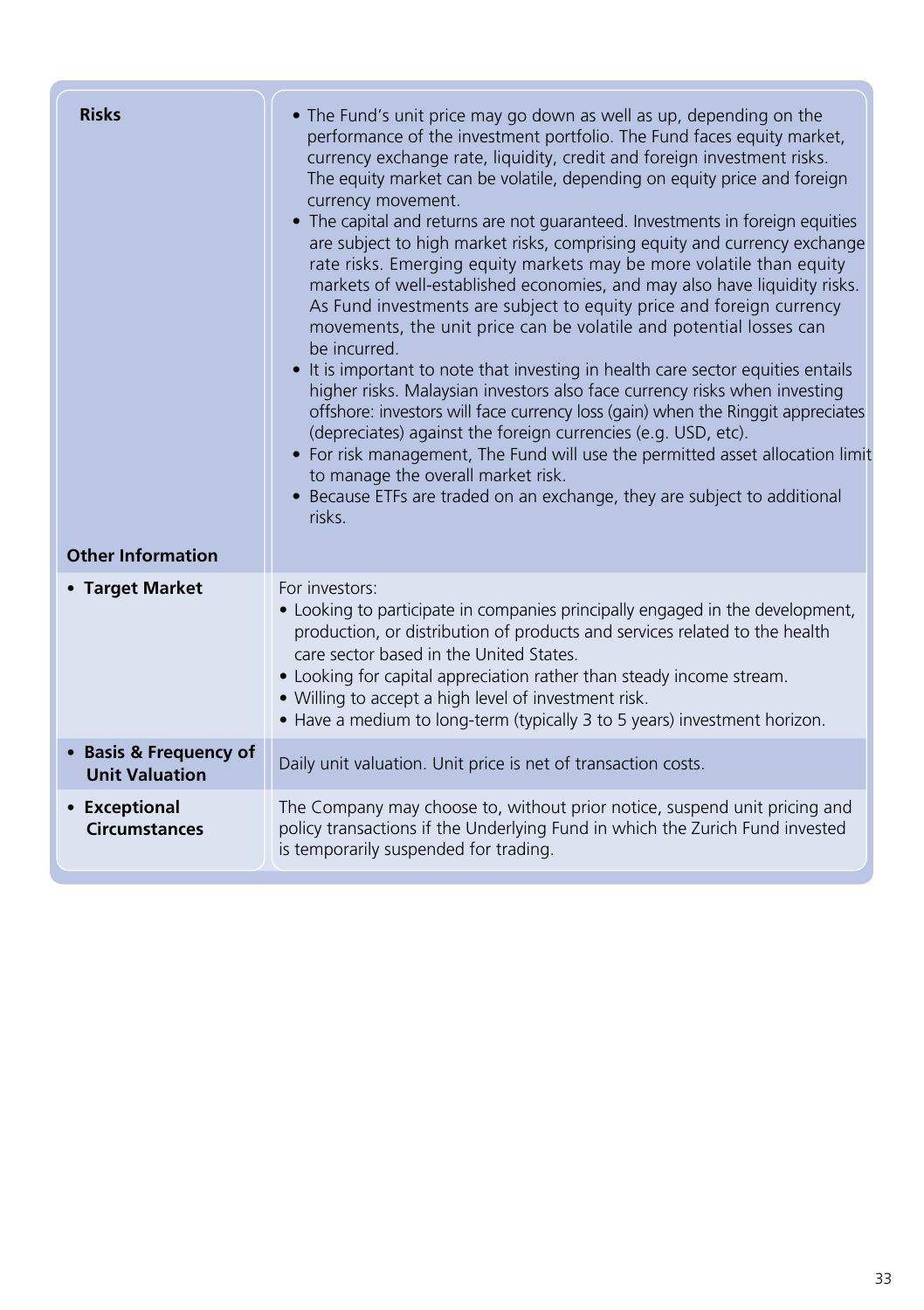#### **IMPORTANT NOTICE**

- This fund review is for illustrative purposes only. For further details of terms and conditions, please refer to the policy documents and sales illustration.
- The price of units may rise or fall and the performance of the fund is NOT GUARANTEED.
- The choice of funds should be based on, among others, your tolerance to risk.
- The funds may be invested in Shariah compliance securities and the product is not designed pursuant to Shariah principles.
- Rebates and Soft Commissions Any rebates received from brokers will be directed to the account of the funds. Not withstanding the aforesaid, a licensed insurer may receive products and services by way of soft commissions provided always the services rendered relate to the management of the investment-linked funds and bring demonstrable and justified benefits to policy owners. Services received are in the form of research and advisory services, market and economic reports that assist in the decision making process relating to the funds' investment and the transaction is executed on the terms which are favourable for the funds.

The following are the brief description of the type of risks referred to in this fund review:

**Market Risk** – Risk that arises when the value of the fund's asset fluctuate due to changes in market factors, such as recession, political turmoil, interest rates, natural disasters, terrorist attacks, credit spreads and foreign exchange rates.

**Stock-Specific Risk** – Risk that arises when the value of the fund's asset in a particular stocks fluctuate and may affect the unit price of the fund adversely.

**Sector Risk** – Risk that arises when the value of the fund's assets are affected by changes in specific factors, such as business conditions and industry outlook.

**Company Risk** – Share prices of a stock fluctuate in response to circumstances affecting individual companies, such as financial performance, merger news or the loss of key personnel of a company.

**Dividend Policy Risk** – A significant deterioration in the fundamental of a company's business or a change in management policy resulted in the reduction or removal of the company's dividend policy.

**Shariah Status Reclassification Risk** – There is the risk that Shariah-compliant securities held in the portfolio of Islamic funds may be reclassified to be non-Shariah compliant in the twice yearly periodic review conducted by the SACSC, the Shariah adviser or the Shariah Boards of the relevant Islamic indices. In the event of such an occurrence, the Fund Manager will take the necessary steps to dispose of such securities. There also be an opportunity loss to the Funds due to the Funds not being allowed to retain any excess capital gains derived from the disposal of the non-Shariah compliant securities. The value of the Funds also be affected in the event of a disposal of the non-Shariah compliant securities at a price lower than the investment cost.

**Credit and Default Risk** – The returns on debt securities for example certain types of money market instruments such as commercial paper as well as company bonds and government bonds, all depend on the continuing ability of the issuing company or government to service the interest payments and repay the loan at maturity. The level of credit risk depends on the likelihood of the company or government that issued the bonds defaulting on its financial obligations or reduced credit rating of the issuer. Default risk refers to risk of loss in value due to the default of the issuer.

**Interest Rate Risk** – This affects money market instruments and fixed-rate assets such as bonds where the trading value is affected by changes to interest rates. Typically, the trading value of a bond will fall when interest rates rise and rise when interest rates fall.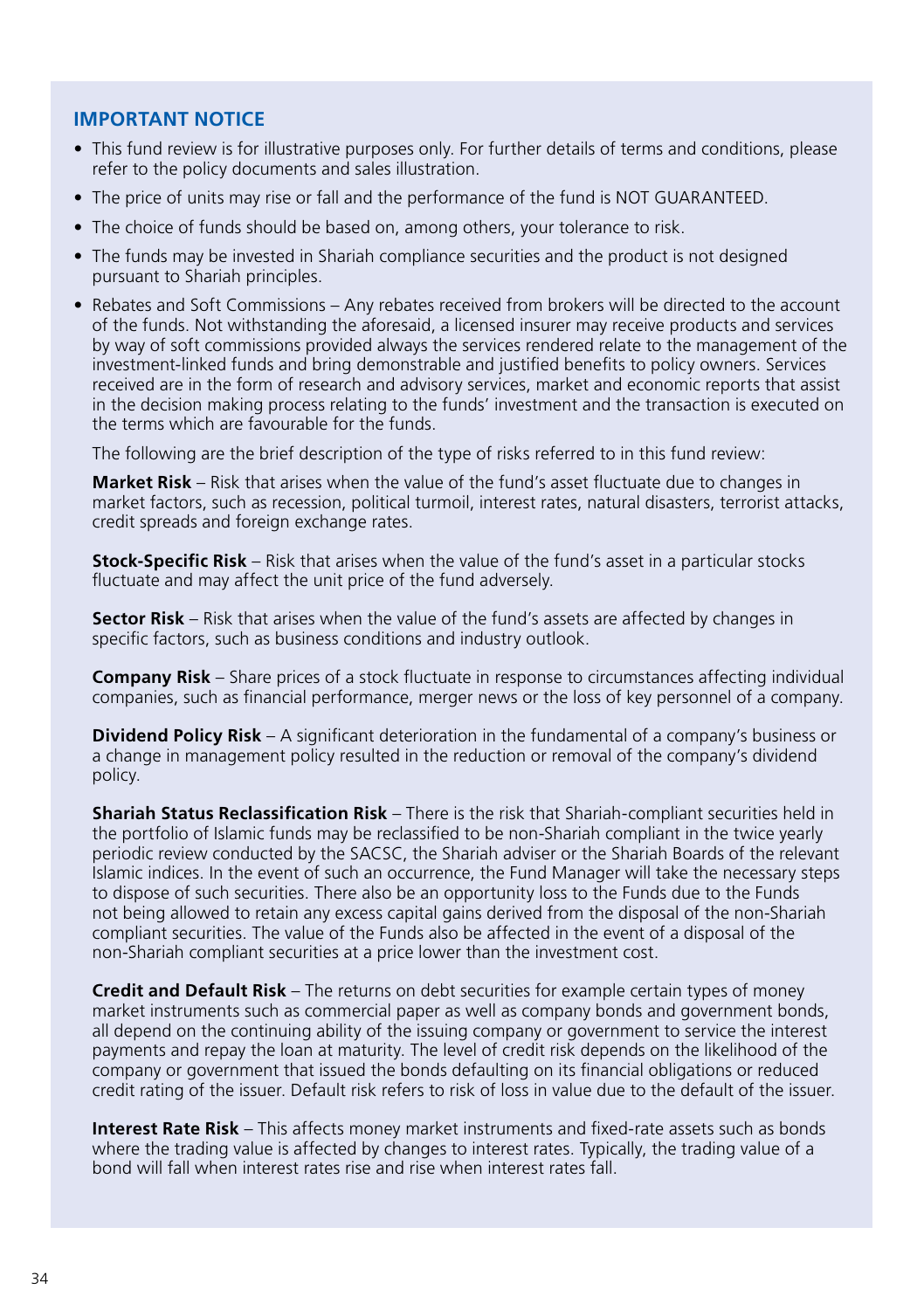**Single Issuer Risk** - This risk refers to risk inherent at a specific issuer with potential losses that are substantial to affect the value of the investments arising from the default of a single issuer or issuer group.

**Currency Exchange Rate Risk** – Risk that fluctuation in the foreign currency against Ringgit Malaysia may have impact on the value of the fund's asset.

**Liquidity Risk** – Liquidity risk refers to the inability to readily realize the fair value of an investment due to the inability to sell the asset in the market quickly. In general, investments that are not traded in an organised market such as exchanges or broker/dealer market tend to be less liquid and are defined for this purposes as not readily realisable.

**Inflation Risk** - This generally applies to assets and funds that invest into such assets that provide steady but low levels of growth or income and reflects the probability that the value of the assets or income will be reduced as inflation shrinks its relative value. The higher the level of inflation, the quicker the relative value (or put another way, the purchasing power) of the asset, or income produced by the asset, will reduce.

**Political Risk** - Financial markets run in a regulated environment. Government or regulators can change the rules which then affect the value of assets based in those countries, particularly in less developed countries. Example of this are the application of economic sanctions if a government nationalises a company or industry.

**Exchange Rate Risk** - This risk results from the changes in the relative price of one currency against another. It affects assets that are valued in, or have a value derived from assets priced in a currency other than Ringgit. For example, funds may be denominated in Ringgit but invest in assets denominated in US dollar. The rate of exchange between Ringgit and every other currency is constantly changing and the level of exchange rate is determined by the speed and extent of those changes. Typically, if an asset has a stable price in US dollar but the value of Ringgit increases relative to the US dollar, it will cause the relative Ringgit denominated value to fall.

**Country/Regional Risk** - The changes in events, such as political upheaval, financial troubles, or natural disasters will adversely affect the value of securities issued by companies in foreign countries or regions. Country/Regional risk is generally high in emerging markets.

**Foreign Investment Risk** – Risk that arises when the value of the fund's asset invested in foreign markets fluctuate in response to the country-specific factors.

**ETF Risk** - The Fund's ETF Shares are bought and sold on the secondary market at market prices. Although it is expected that the market price of an ETF Share typically will approximate its net asset value (NAV), there may be times when the market price and the NAV differ significantly. Thus, you may pay more or less than NAV when you buy ETF Shares on the secondary market, and you may receive more or less than NAV when you sell those shares.

Trading of the Fund's ETF Shares may be halted by the activation of individual or market wide trading halts (which halt trading for a specific period of time when the price of a particular security or overall market prices decline by a specified percentage). Trading of the Fund's ETF Shares may also be halted if (1) the shares are delisted from NYSE Arca without first being listed on another exchange or (2) NYSE Arca officials determine that such action is appropriate in the interest of a fair and orderly market or for the protection of investors.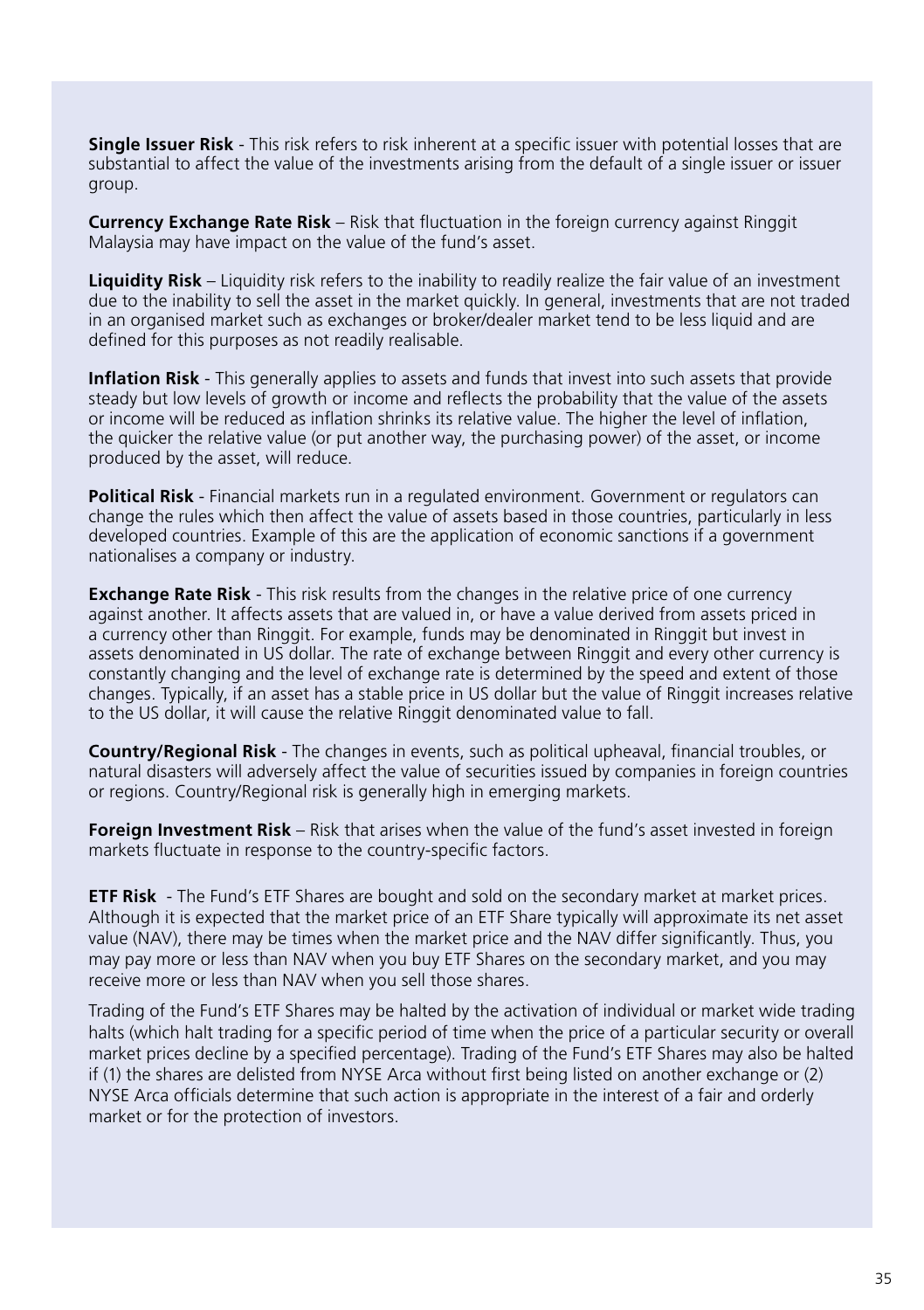#### **Disclaimer:**

This report shall not be distributed or reproduced whether in whole or in part without prior written consent of Zurich Life Insurance Malaysia Berhad. Zurich, its related companies, their directors, employees and representatives shall not hold any liability to any person (whether by reason of negligence, negligent misstatement or otherwise) arising from any statement, opinion or information, expressed or implied, arising out of, contained in or derived from or omission from the reports or matter, or your decision or commitment to invest derived or concluded upon sole reliance to the information revealed hereto. This report is strictly on without prejudice basis and for general information purposes only and is not intended as an offer or solicitation with respect to the purchase or sale of any products. It does not have regard to any other investment objectives or financial needs of any specific person who may receive it. Investors should also consider the investment risks and the fees and charges carefully. Fund performance has been calculated based on unit prices after fund costs and assuming cash dividend distributions were reinvested. Past performance is not necessarily indicative of future performance. Price of units and distributions, if any, may go down as well as up.

#### **Enquiries:**

For personal assistance, please contact your **Zurich Wealth Planner**. For further inquiries, please call our Zurich Call Centre at **1-300-888-622** or visit our website at **www.zurich.com.my**